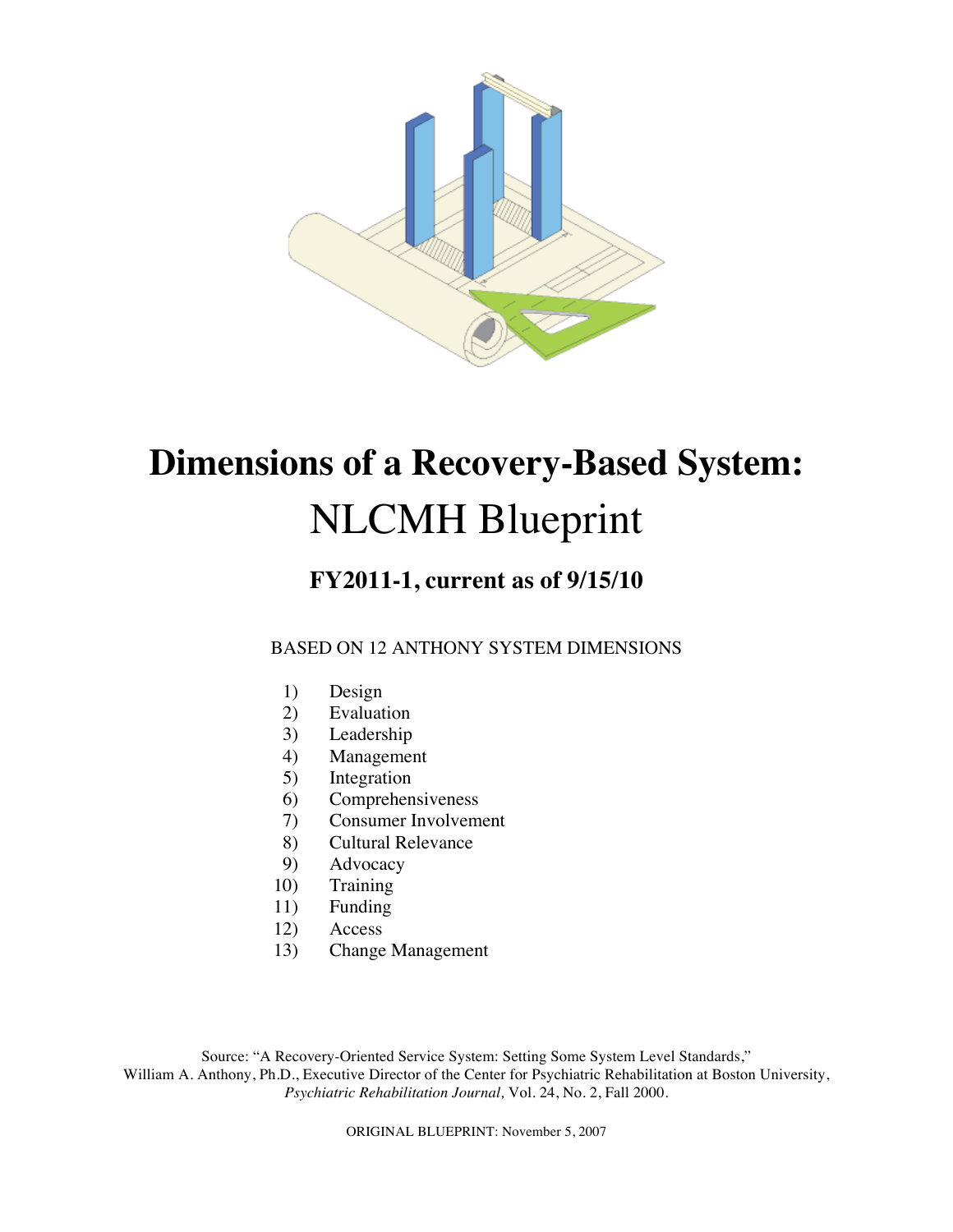# **TABLE OF CONTENTS**

**Background Information** 

|--|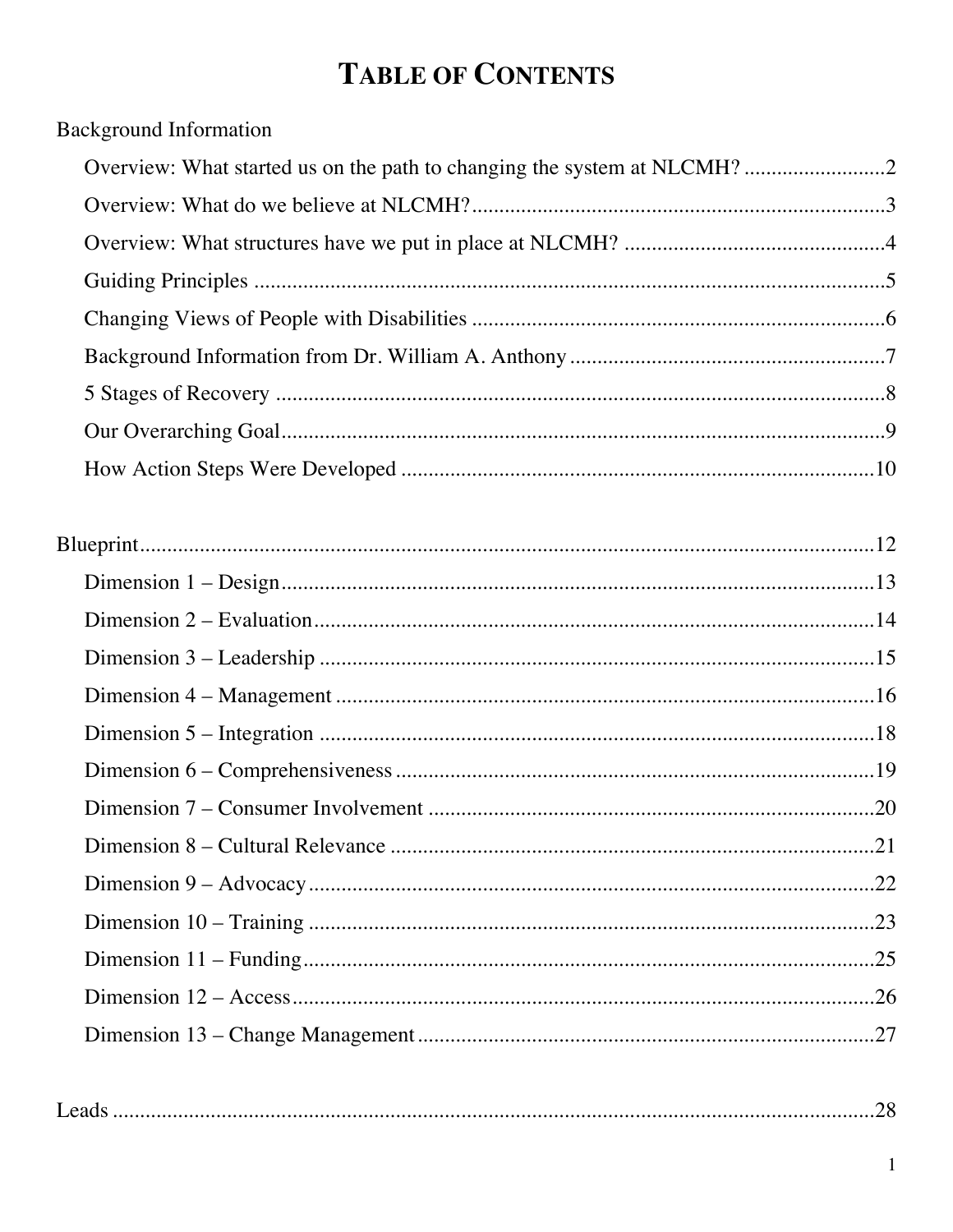## **OVERVIEW:**

# **What started us on the path to changing the system at NLCMH?**



**We were inspired by**

**The President's New Freedom Commission on Mental Health report, "Achieving the Promise: Transforming Mental Health Care in America," released on July 22, 2003, which said:**

We envision a future when everyone with a mental illness will recover, when mental illnesses can be prevented or cured, a future when mental illnesses are detected early, and a future when everyone with a mental illness at any stage of life has access to effective treatment and supports – essentials for living, working, learning, and participating fully in the community.

## **We want a future like this.**

## **We were also inspired by**

## **The Michigan Mental Health Commission Report, released the next year, on October 15, 2004. This report said:**

A NEW VISION FOR MICHIGAN: For our children and adults, the mental health system needs to be reinvigorated and reinvested in to deliver on Michigan's constitutional promise that "institutions, programs, and services for the care, treatment, education, or rehabilitation of those inhabitants who are physically, mentally, or otherwise seriously disabled shall always be fostered and supported." To that end, the commission has determined that a new vision is essential for the mental health system in Michigan: **Michigan's children and adults enjoy good mental health and are served by a mental health system that responds effectively to the needs of individuals with mental illness and emotional disturbance while promoting resiliency and recovery.**

Making this VISION a reality requires adherence to the following VALUES for the system:

- It must be shaped by the individuals who use mental health services and their families.
- It must be focused on promoting recovery and resiliency and advancing good mental health.
- It must be effective, focusing on clinical quality and system performance.
- It must be equitable, providing accessible, available, and high-quality care to all Michigan citizens.
- It must provide timely and easy access to a full array of services, with "no wrong door" to that care.
- It should be efficient and work in conjunction with the rest of Michigan's human service network.
- It must be accountable, integrated, coordinated, and collaborative. Mental health services must be integrated into the other parts of our system of opportunities and care for state residents.

## **We want a system like this.**

## **We are also very concerned that people with serious mental illness die, on average, 25 years earlier than the general population.**

(Source: Morbidity and Mortality in People with Serious Mental Illness, October 2006. See Important Reports on our website at http://www.northernlakescmh.org/links.

## **We want to change this.**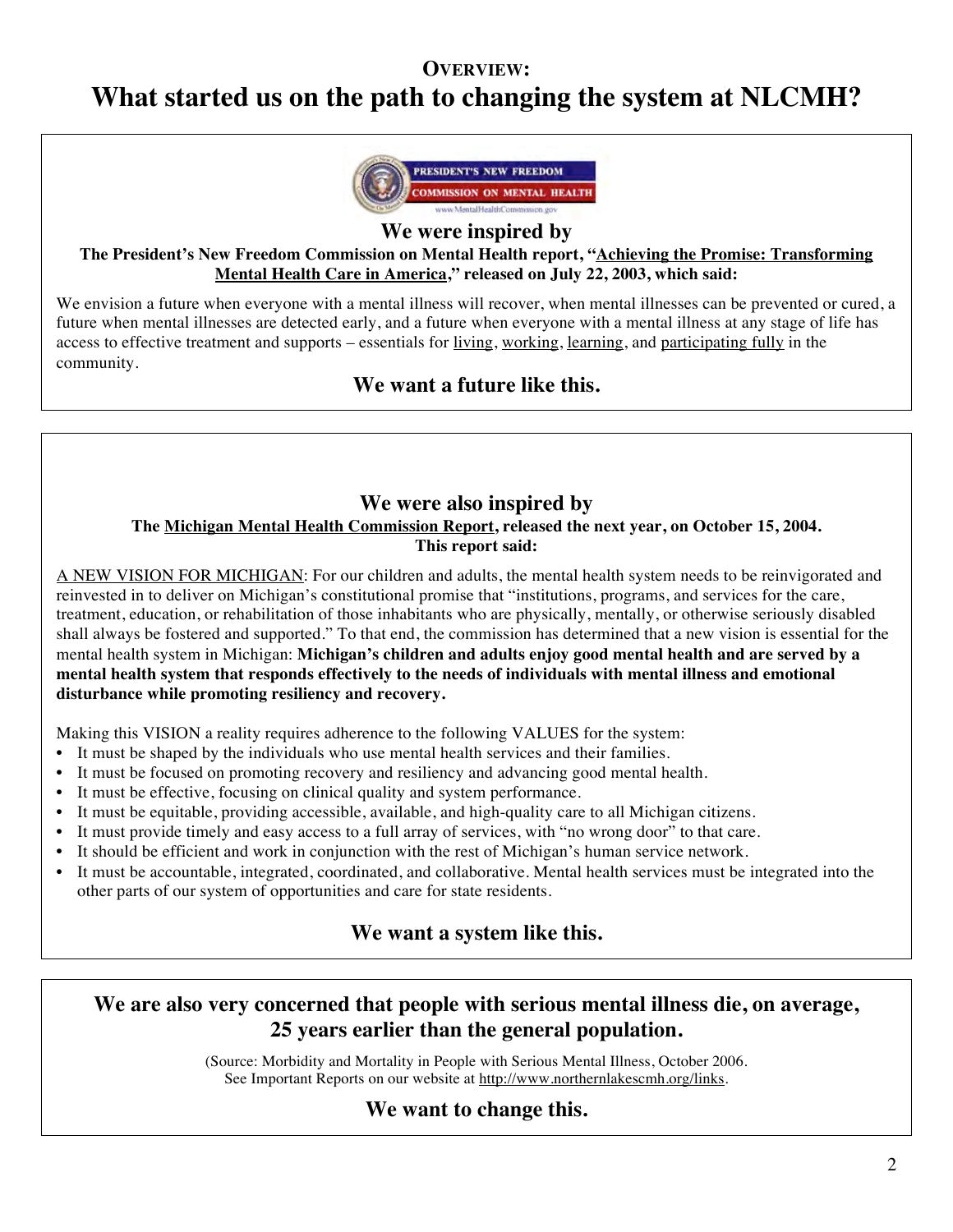## **OVERVIEW: What do we believe at NLCMH?**



## **We believe in the Vision and Mission of the Michigan Recovery Council** (established 12/05):

**VISION** Each person who receives public mental health services is supported in their individual recovery journey.

**MISSION** To lead the transformation of the public mental health system to one based on a recovery foundation.

- Promoting consumer empowerment, self-determination and peer support.
- Creating partnerships and networks of consumers and integrating others who will promote a recovery message throughout the system.
- Providing leadership, education, training and technical assistance on recovery.
- Recommending systems, policies and practices that support recovery.

## **We actively support the Michigan Recovery Council's vision and mission.**

## **We believe in the Guiding Principles outlined in the MDCH Concept Paper** (issued 8/08):

All people in Michigan will have access to a public mental health and substance abuse services system that supports individuals with mental illness, emotional disturbance, developmental disabilities, and substance use disorders. Of highest priority to the system is its obligation to serve individuals who have the greatest and severest needs.

The system will provide adults the supports and services necessary to be healthy and safe and successfully:

- Contribute to their communities,
- Earn an income in a non-segregated, community setting,
- Live in their own homes,
- Have full community inclusion, meaningful participation and membership,
- Have friendships and relationships, and
- Have a self-defined fulfilling life.

The system will provide children and their families the supports, services and advocacy necessary for the child to be healthy and safe and successfully:

- Live with a supportive birth or adoptive family,
- Participate in their neighborhood community school,
- Play an active role in the neighborhood and community activities,
- Enjoy childhood and have friendships and relationships, and
- Develop and prepare for adult life.

## **We are firmly committed to the 11 principles of the MDCH "Application for Renewal and Recommitment"** (June 2009):

- Partnering with Stakeholders in Design, Delivery and Evaluation of Services
- Improving the Culture of Systems of Care
- Assuring Active Engagement
- Supporting Maximum Consumer Choice and Control
- Expanding Opportunity for Integrated Employment
- Assuring Opportunity for Treatment for People in the Criminal Justice System
- Assessing Needs and Managing Demand
- Coordinating and Managing Care
- Improving the Quality of Supports and Services
- Developing and Maintaining a Competent Workforce
- Achieving Administrative Efficiencies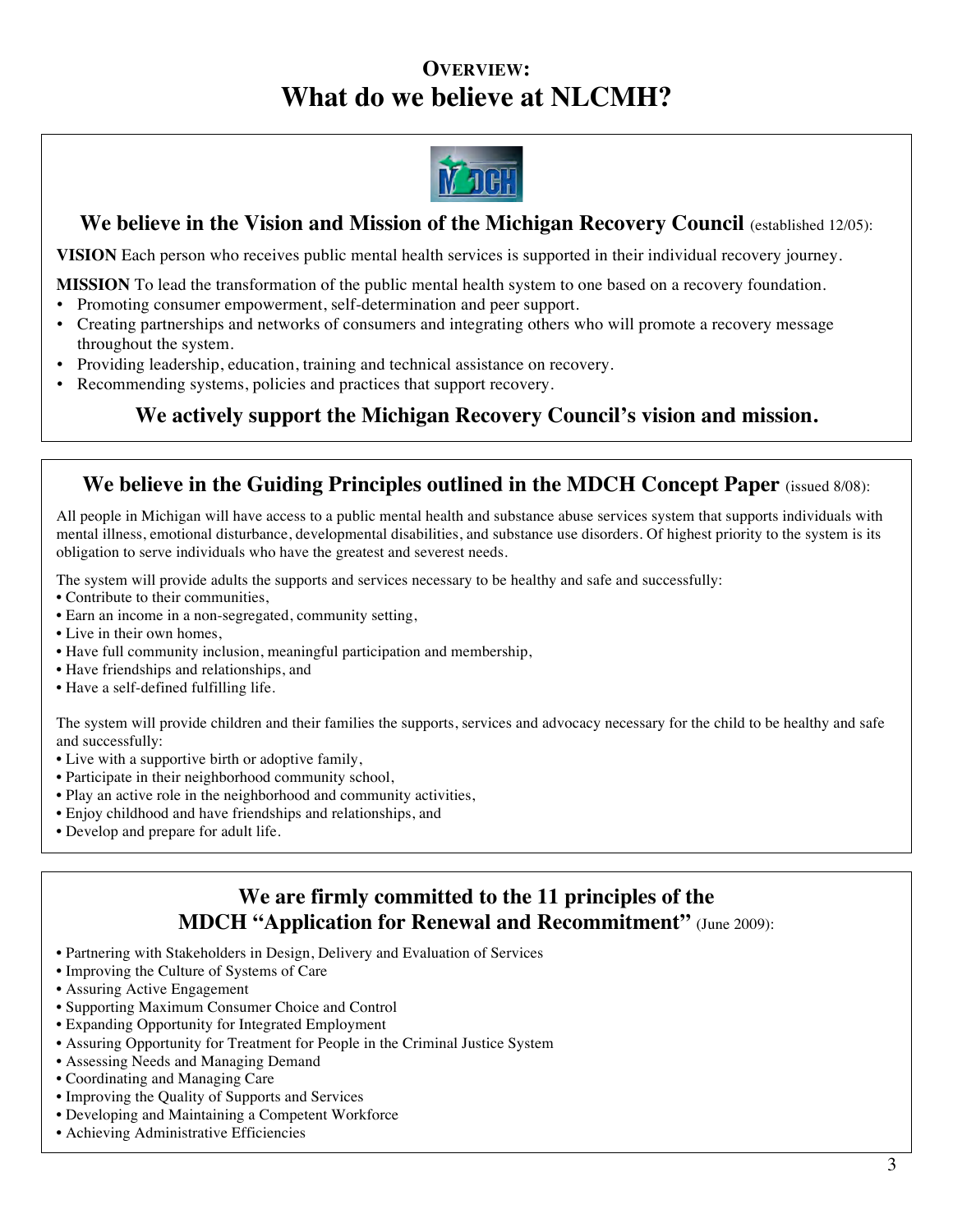## **OVERVIEW: What structures have we put in place at NLCMH?**



## **We feel so strongly about recovery that we made it a part of our NLCMH Mission Statement.**

## **OUR VISION**

Communities of informed, caring people living and working together.

## **OUR MISSION**

To promote the behavioral health of our individuals, families, and communities through programs that promote recovery, build resilience, create opportunity, and improve quality of life.

## **We have adopted an official NLCMH Recovery Definition.**

Recovery is a personal journey of hope, purpose and growth. It is the process of setting our own directions in life. We accept the responsibilities of meeting challenges, using our own abilities, strengths and determination.

## **We have created an official NLCMH Recovery Policy.**

## **Policy 106.1010: NLCMH Promoting a Recovery-Oriented Service System**

Recovery shall be the guiding principle and operational framework for our system of care… This begins with the belief that recovery is achievable and possible. We must project hope, communicate the expectation of recovery, and empower people to exercise choice and control over their lives, including the purchase of supports and services and the choice of providers. This must begin by our being a welcoming environment that begins to build hope from the first contact. (See the entire policy at http://www.northernlakescmh.org/initiatives/?id=394.)

## **We revised the official NLCMH Self-Determination Policy (106.503) and built a process to implement the Choice Voucher System.**

Northern Lakes CMH recognizes that individual budgets are a specific amount of funds developed through a personcentered planning process and under the control and direction of a participant which is the cornerstone of increasing choice, control and self-determination. The Choice Voucher process is one method to transfer control of an individual budget directly to the person served.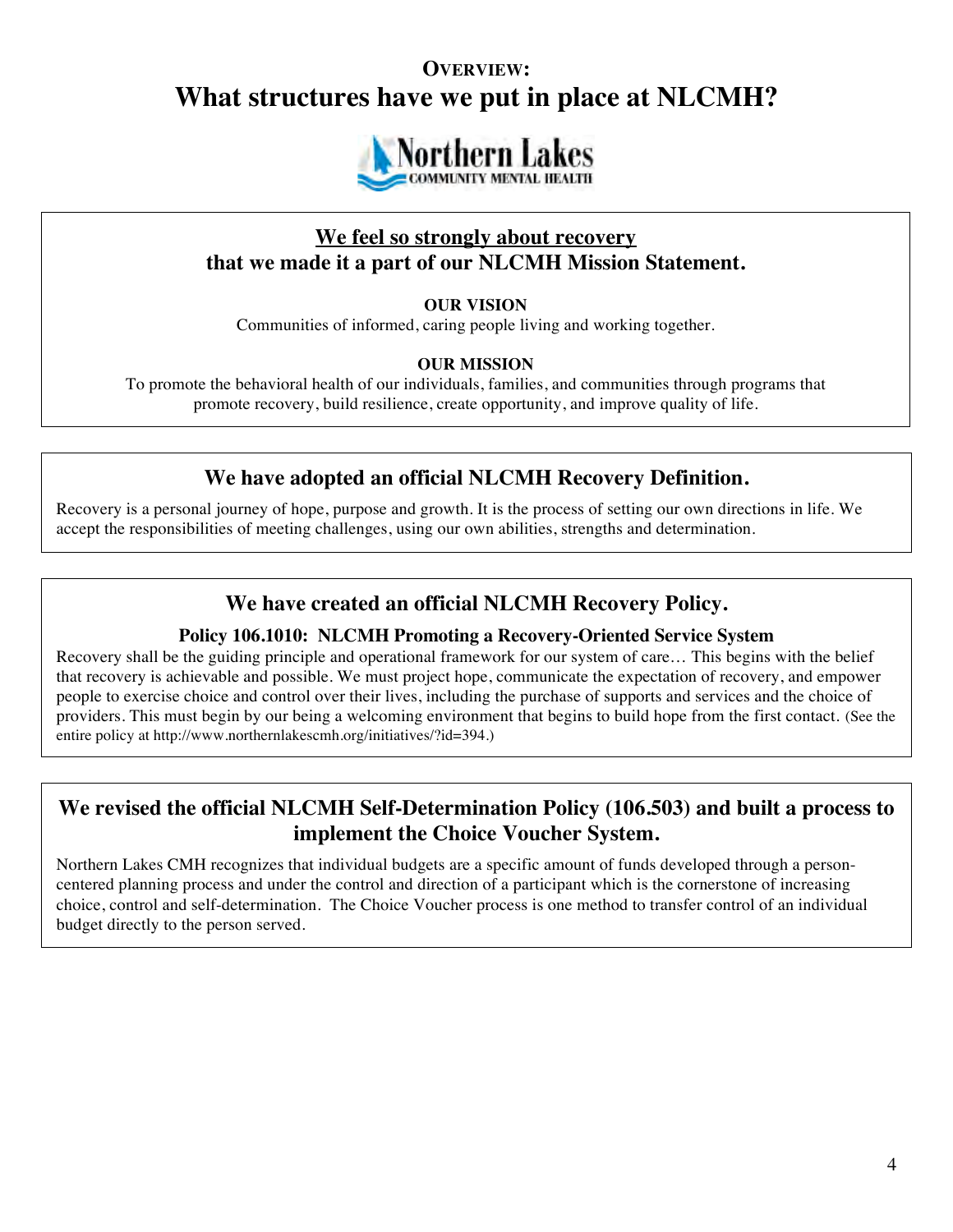# **Guiding Principles**

While Northern Lakes Community Mental Health employs and contracts with many excellent providers and has a sound foundation of recovery oriented services, including peer support services, peer operated services, and clubhouse services, we recognize we must and can do better. Our service delivery model has been developed based on a traditional behavioral health model and not one developed through recovery oriented planning or designed as a recovery oriented system of care. We are committed to making changes to promote consumer outcomes consistent with the Board of Directors recovery based outcomes. (See Board of Directors Ends Policies and Strategic Plan at http://www.northernlakescmh.org/wp-content/uploads/2010/03/819.pdf. To navigate there go to the website at www.northernlakescmh.org. Choose About Us > Organizational Planning > Strategic Plan.) We acknowledge change is difficult and believe that competency in change management will be critical to transformation success. This Recovery Blueprint has been developed based on the work of William A. Anthony, Ph.D., Executive Director of the Center for Psychiatric Rehabilitation at Boston University, and through the excellent contributions from and wisdom of consumers and staff. This group believes that:

- The vision of recovery provides a sense of purpose and meaning to people who work at or contract with NLCMH.
- The organization and employees are energized and mobilized by a shared vision of recovery.
- The power of hope is recognized and valued.
- Person Centered Planning is the foundation of recovery.

#### **Culture**

- Recovery is part of our culture.
- Our culture identifies and operates consistent with recovery values.
- Everyone actively champions the cause of building recovery into the culture of NLCMH and promotes the recovery message.
- Organizational culture lives by key recovery values, embracing self-determination/individual choice, full partnership, people first, and growth potential. The system is built around the belief that people will not need our services forever.
- Transparency exists in all aspects of the service delivery system shared knowledge, free flow of information.
- Recovery is embedded in all aspects of the NLCMH system quality and strategic plans, policies, finance, etc.
- We are warm and welcoming and have inviting environments.

#### **Partnership**

- Providers and consumers are partners in care.
- Consumers play an active role in decision-making and responsibility for their recovery.
- Consumers and family members are full and equal participants.
- Consumers, families and the community are involved in design, administration, delivery, and evaluation of care.
- Consumer integration in all aspects of community membership is encouraged and supported (i.e., churches, clubs, schools, colleges, volunteering in nonprofit organizations such as Habitat for Humanity, etc.).
- Genuine opportunities to construct and maintain meaningful, productive and healing partnerships are available.
- Relationships and partnerships with faith-based communities are built.

## **Communication**

- Recovery-based principles are promoted in the community.
- Communication is planned, continual and comprehensive and speaks to all audiences.

## **Driving Down the Details**

- The system's major operations, be they clinical or managerial, support recovery values; e.g., a clinical process that values selfdetermination cannot coexist with a management process that values obedience and control.
- The system supports resilience rather than treats deficits.
- Every therapeutic intervention is guided by the ultimate goal of recovery as defined by individuals.
- Everyone (staff and providers, consumers, family members, community members) sees that case management is care coordination rather than "managing cases" and therefore should be available for all who need and want it.
- Stigma, discrimination, and stereotypes are eliminated (impaired decision-making, dangerousness, belief drug dependence is solely volitional, the wrongful application of coercion, non-therapeutic clinical attitudes).
- Recovery blueprint is part of our ongoing Quality Improvement activity and will be reviewed annually by Recovery Council.
- We are committed to retaining and enhancing consumer directed services across counties in good and bad financial times.
- Recovery applies to children with serious emotional disturbances and their families. Their mental health needs are best met and enhanced through coordinated, community-based systems of care.
- Parents are partners in family-focused care for infants, children and adolescents. They are the experts on their family.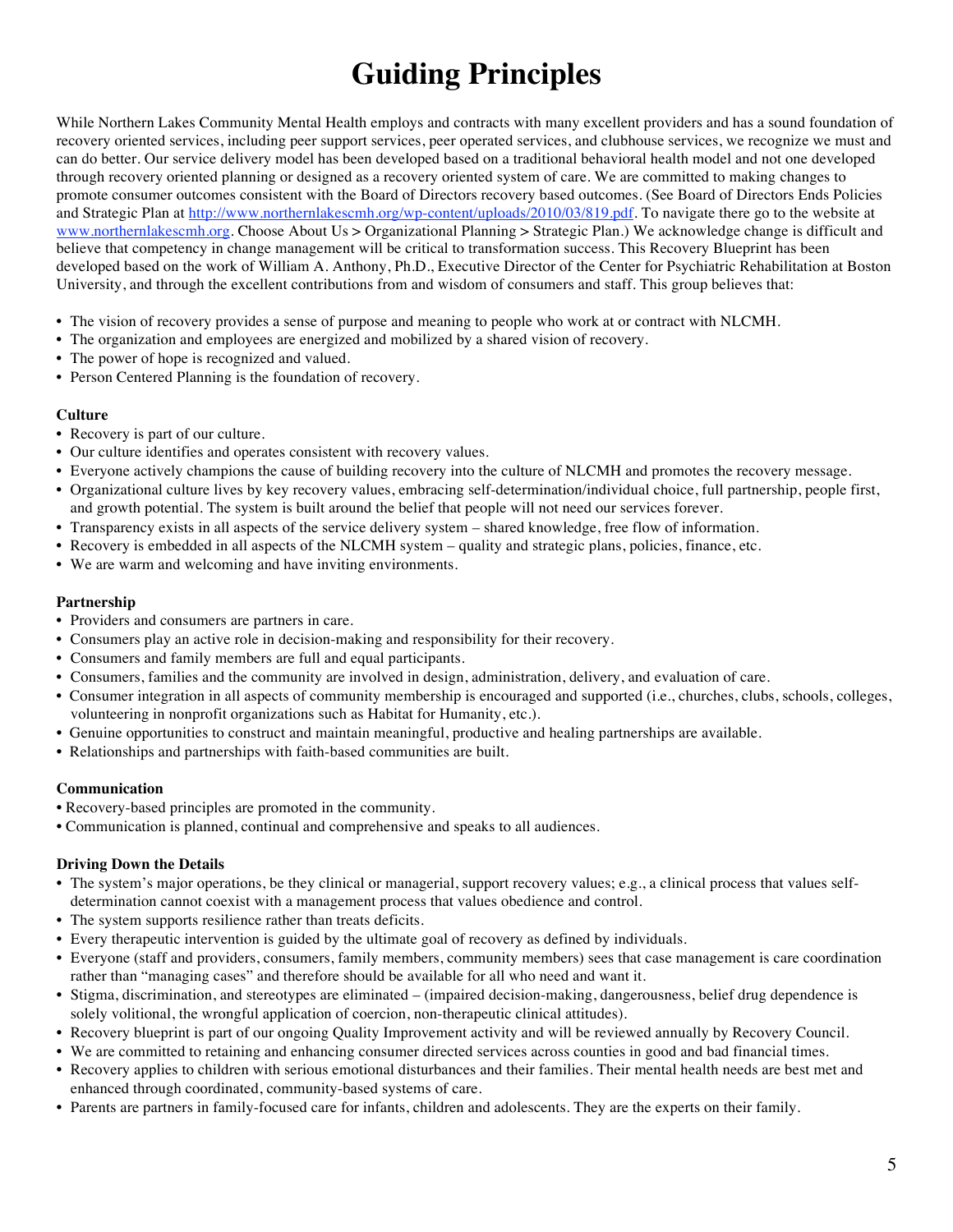# **Changing Views of People with Disabilities**

This table provides a good summary of the direction in which the public behavioral health system is moving. The principles in the far right column reflect the priorities of the Michigan Department of Community Health and Northern Lakes CMH in supporting individuals' right to live in the world.

| <b>Focal Questions and</b><br><b>Values</b>           | <b>Institutional Era</b>                        | <b>Deinstitutionalization</b><br>Era                                    | <b>Era of Community</b><br>Living                                                                                               |
|-------------------------------------------------------|-------------------------------------------------|-------------------------------------------------------------------------|---------------------------------------------------------------------------------------------------------------------------------|
| Who is Person of<br>Concern?                          | Patient                                         | Client                                                                  | Person, Individual, Citizen                                                                                                     |
| <b>What is the Typical</b><br>Setting?                | Segregated Institutions                         | Group Home, Workshop,<br>Clinics, Day Programs                          | Own Home, Neighborhood,<br>Work, School, Community                                                                              |
| <b>How are Services</b><br>Organized?                 | <b>Regimented Facility</b><br>Programming       | <b>Community Care</b><br>Continuum, Least<br><b>Restrictive Setting</b> | Supports for Living in the<br>World According to One's<br>Preferences                                                           |
| <b>What is the Model?</b>                             | Custodial/Medical                               | Professionally-Driven &<br><b>Programmatically Oriented</b>             | Evidence-based, peer-<br>delivered, Best & Promising<br>Practices, Informal<br>Supports, Self-<br>Determination<br>Arrangements |
| <b>What are the Services?</b>                         | <b>Basic Needs &amp; Somatic</b><br>Treatments  | Professional Service &<br>Community-Based<br>Programs                   | Treatment, Care<br>Coordination & Supports for<br>Living                                                                        |
| <b>How are Services</b><br><b>Planned?</b>            | Professional Plan of Care                       | <b>Individualized Treatment</b><br>Plan                                 | Person-Centered Planning                                                                                                        |
| <b>Who Controls the</b><br><b>Planning Decisions?</b> | A Professional<br>(usually an M.D.)             | An Interdisciplinary Team                                               | Collaboration of Individual,<br>Family, Allies &<br>Professionals                                                               |
| <b>What is the Planning</b><br>Context?               | <b>Standards of Professional</b><br>Practice    | Professional Standards &<br><b>Team Consensus</b>                       | <b>Exploration of Preferences</b><br>& Desired Outcomes,<br><b>Treatment/Support Needs</b>                                      |
| <b>What has the Highest</b><br><b>Priority?</b>       | Protection & Provision of<br><b>Basic Needs</b> | Symptom Reduction, Illness<br>Remission, Skill<br>Development           | Recovery, Supports of<br>Living, Illness Management,<br>Relationships                                                           |
| <b>What is the Objective?</b>                         | Control, Safety &<br>Amelioration               | Arrest Symptoms & Improve<br>Functioning                                | Community Inclusion &<br>Participation, Independence<br>& Productivity                                                          |
| <b>How are Services</b><br><b>Funded?</b>             | United States Appropriation                     | <b>General Funds &amp; Medicaid</b><br>FFS to Support Programs          | <b>Medicaid &amp; General Funds</b><br>for Individualized Supports<br>& Services                                                |
| <b>How is Quality Defined?</b>                        | By Professional Discipline                      | <b>Structure &amp; Process</b><br><b>Measures</b>                       | Quality of Life & Person-<br><b>Defined Outcomes</b>                                                                            |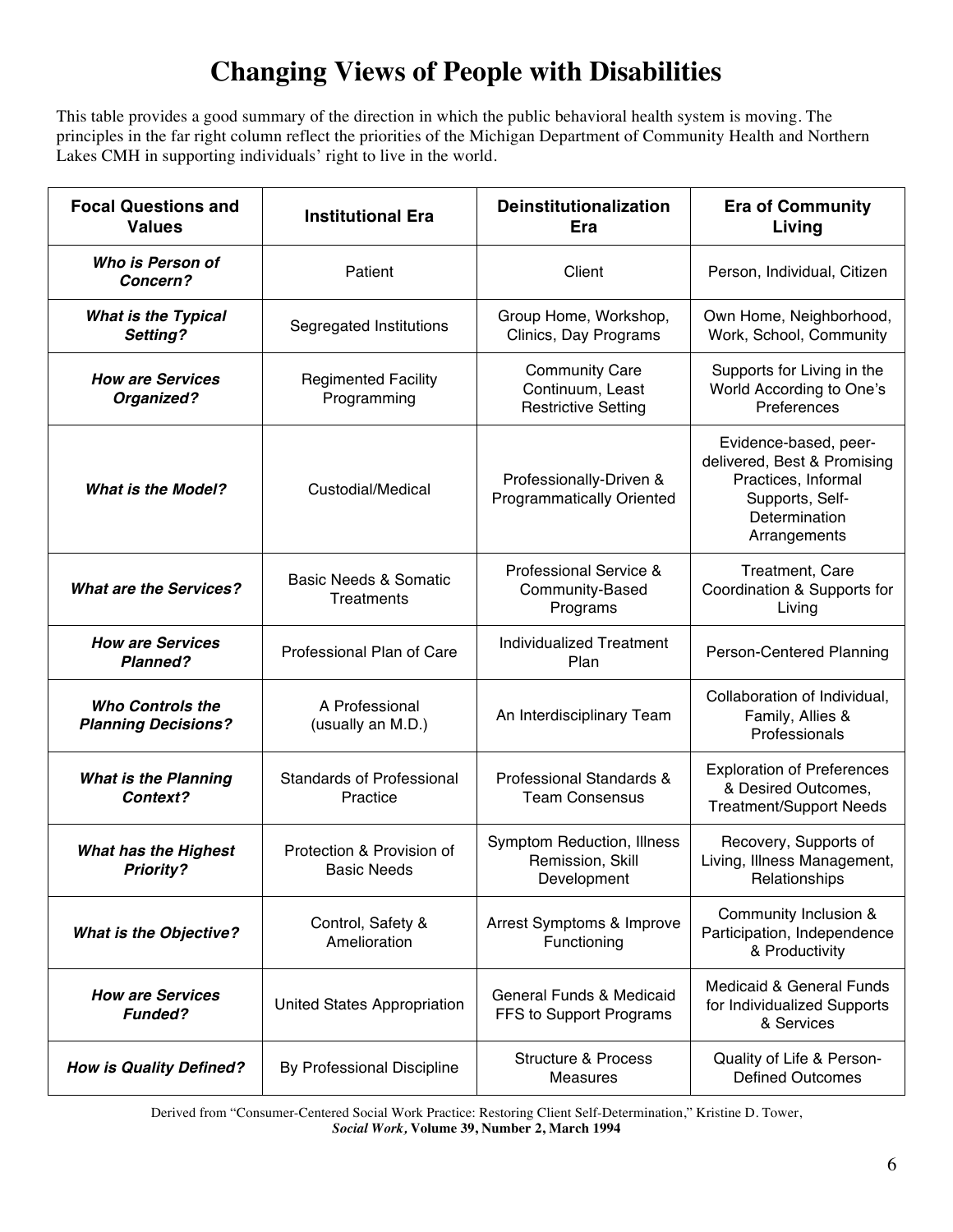# **Background Information from Dr. William A. Anthony**

## **9 Essential Services in a Recovery-Oriented System Used in Dimension 1 - Design**

Dr. Anthony says there are 9 "Essential Services" which a good system will be designed around. Good consumer results are the main thing to keep in mind when designing your system, not where the services are provided or in what program the services are provided.

| <b>Service Category</b> | <b>Description</b>                                                                                        | <b>Consumer Outcome</b>   |
|-------------------------|-----------------------------------------------------------------------------------------------------------|---------------------------|
| 1) Treatment            | Alleviating symptoms and distress                                                                         | Symptom relief            |
| 2) Crisis intervention  | Controlling and resolving critical or dangerous<br>problems                                               | Personal safety assured   |
| 3) Case Management      | Obtaining the services consumer needs and wants                                                           | Services accessed         |
| 4) Rehabilitation       | Developing consumers' skills and supports related<br>to consumers' goals                                  | Role functioning          |
| 5) Enrichment           | Engaging consumers in fulfilling and satisfying<br>activities                                             | Self-development          |
| 6) Rights protection    | Advocating to uphold one's rights                                                                         | Equal opportunity         |
| 7) Basic support        | Providing the people, places, and things consumers<br>need to survive (e.g., shelter, meals, health care) | Personal survival assured |
| 8) Self-help            | Exercising a voice and a choice in one's life                                                             | Empowerment               |
| 9) Wellness/prevention  | Promoting healthy lifestyles                                                                              | Health status improved    |

| <b>7 Assumptions About Recovery</b>      |                                                                               |  |  |
|------------------------------------------|-------------------------------------------------------------------------------|--|--|
| <b>Factors/Items</b>                     | <b>Reasons</b>                                                                |  |  |
| 1. Recovery can occur without            | Professionals do not hold the key to recovery; consumers do. The task of      |  |  |
| professional intervention.               | professionals is to facilitate recovery; the task of consumers is to recover. |  |  |
|                                          | Recovery may be facilitated by the consumer's natural support system.         |  |  |
| 2. A common denominator of               | Seemingly universal in the recovery concept is the notion that critical to    |  |  |
| recovery is the presence of people       | one's recovery is a person or persons in whom one can trust to "be there"     |  |  |
| who believe in and stand by the          | in times of need.                                                             |  |  |
| person in need of recovery.              |                                                                               |  |  |
| 3. A recovery vision is not a function   | Recovery may occur whether one views the illness as biological or not.        |  |  |
| of one's theory about the causes of      | The key element is understanding that there is hope for the future, rather    |  |  |
| mental illness.                          | than understanding the cause in the past.                                     |  |  |
| 4. Recovery can occur even though        | The episodic nature of severe mental illness does not prevent recovery.       |  |  |
| symptoms reoccur.                        | As one recovers, symptoms interfere with functioning less often and for       |  |  |
|                                          | briefer periods of time. More of one's life is lived symptom-free.            |  |  |
| 5. Recovery is a unique process.         | There is no one path to recovery, nor one outcome. It is a highly personal    |  |  |
|                                          | process.                                                                      |  |  |
| 6. Recovery demands that a person        | The notion that one has options from which to choose is often more            |  |  |
| has choices.                             | important than the particular option one initially selects.                   |  |  |
| 7. Recovery from the consequences of     | These consequences include discrimination, poverty, segregation, stigma,      |  |  |
| the illness is sometimes more difficult  | and iatrogenic effects of treatment (i.e., illness caused by treatment).      |  |  |
| than recovering from the illness itself. |                                                                               |  |  |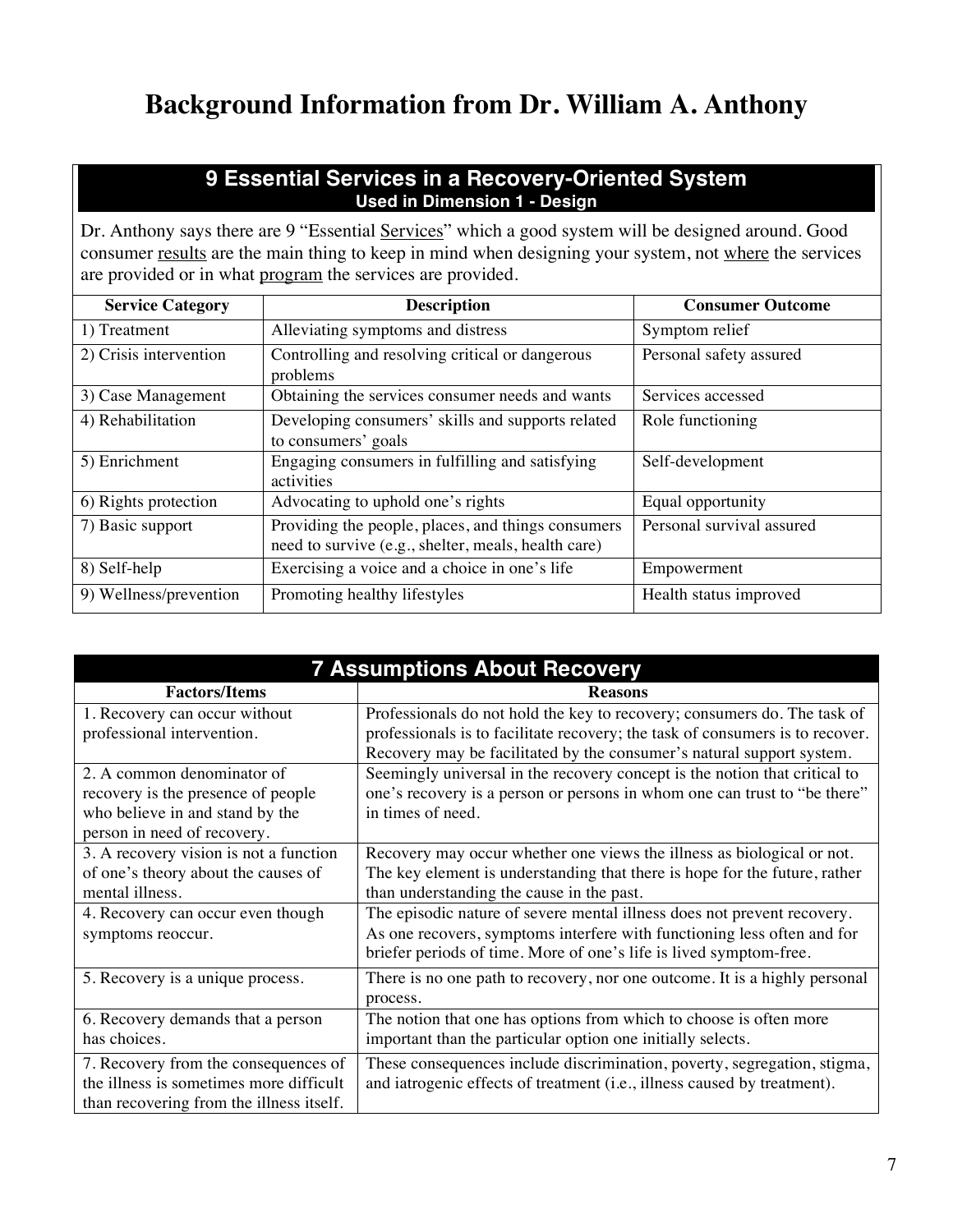# **5 Stages of Recovery**

Along the way, we also learned about the 5 Stages of Recovery from Larry Fricks and Ike Powell of the Appalachian Consulting Group:



## **Stage 1 – Impact of Illness**

There are times when… the person is *overwhelmed* by the disabling power of the illness. The symptoms of the illness are controlling the person's life and the person is often not able to function.

## **Stage 2 – Life is Limited**

There are times when… the person has *given in* to the disabling power of the illness. The person doesn't like the way his life is, but believes that it is the best it will ever be. The person is not ready/able to make a commitment to change.





## **Stage 3 – Change is Possible**

There are times when… the person is *questioning* the disabling power of the illness. The person believes that there has to be more to life than he or she is currently experiencing and is beginning to believe it can be different.

## **Stage 4 – Commitment to Change**

There are times when… the person is *challenging* the disabling power of the illness. The person believes there are possibilities but isn't sure what they are or what to do. The person is willing to explore what it will take to make some changes.





## **Stage 5 – Actions for Change**

There are times when… the person is *moving beyond* the disabling power of the illness. The person has decided the direction they want life to go, and is willing to take more responsibility for their decisions and actions.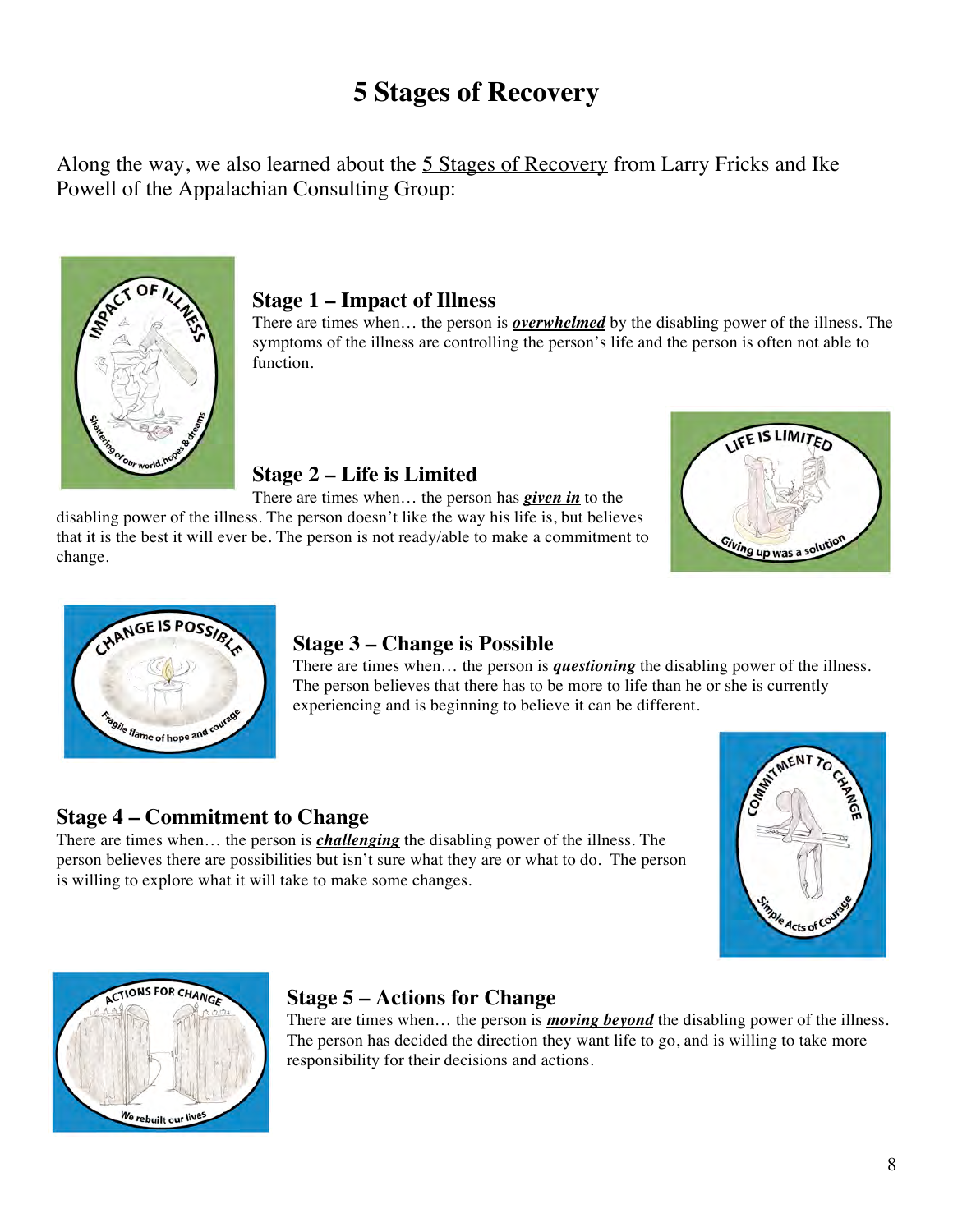

# **The bottom line is that Recovery is The Organizing Principle – The Expectation**

# **Our Overarching Goal:**

A consumer and family-driven mental health system based on recovery principles with a recovery environment of excellence, encouragement and hope among consumers, families, staff, providers and community.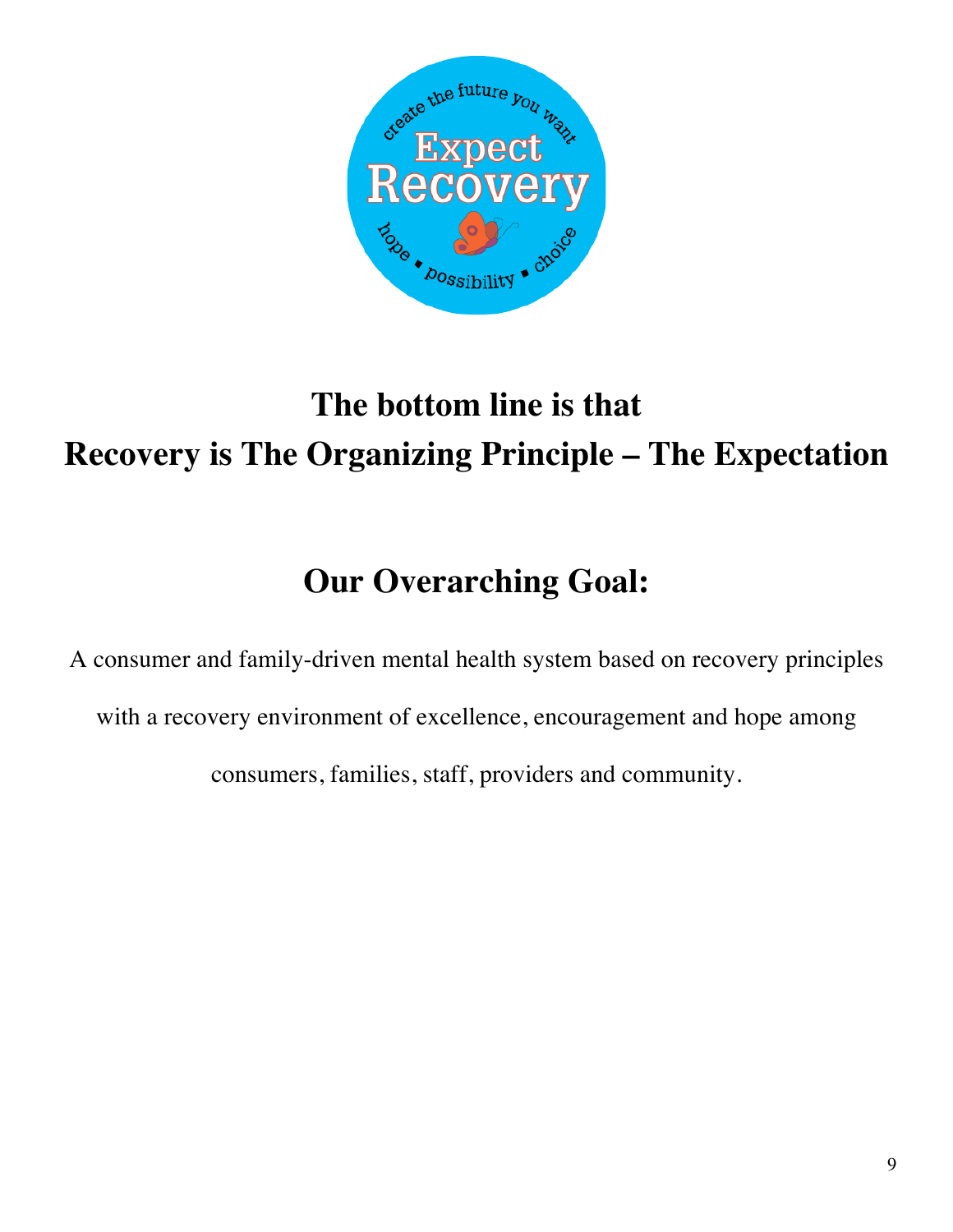# **How Action Steps Were Developed**

Following are the results of efforts to prioritize the recovery system transformation action steps developed by:

- 1) September 2009 Recovery Conference attendees (consumers and staff);
- 2) Zoomerang survey results (70 staff);
- 3) December 18, 2009 Recovery Planning Day (consumers and staff); and
- 4) Those action steps remaining from the blueprint originally created in November 2007

The NLCMH Strategic Plan and Application for Recommitment and Renewal (ARR) were also included in the action steps developed.

January 2010 Learning Community meeting attendees rating of the action steps within each dimension resulted in **these top 4 priority action steps**:

- Start talking recovery from the very first contact with consumers so that they have the expectation of recovery, including contacts with the access center as well as initial assessments and intakes. Use peers at point of first access (including emergency access).
- Seek out more grants **–** provide grant writing training and build grant writing expertise of staff and peers.
- Explore the feasibility of increasing the amount of time psychiatrists spend as consultants to primary care providers and the changes needed to support that with other providers. Provide continuing education and/or ongoing communication with primary care physicians and other healthcare providers, sharing information. Family doctor and psychiatrist need to communicate regarding progress/medications – coordination with healthcare providers.
- Improve housing opportunities for consumers.

There are some differences in priorities by office location.

## **In Traverse City, the highest priorities are:**

- Improve housing opportunities for consumers.
- Create strategies to strengthen relationships with partners (jobs, housing, education, social, faith-based, physical health care) and assist them in promoting recovery principles; **\*** Identify and prioritize contractual community partners who are necessary to support recovery within our communities. \*Identify and prioritize our community partners with coordination agreements who are necessary to support recovery within our communities. \*Identify and prioritize other community partners who are necessary to support recovery within our communities. \*Increase community connections and awareness of who in the community does what so we can refer to their services. Identify what works and doesn't work in our community and advocate to fill the gaps (beyond 211). Support relationships with organizations that help our consumers in areas that we don't or can't provide services for within our scope (such as familial relationships).
- Develop an organizational policy and plan to improve housing and employment opportunities with consumers.
- Start talking recovery from the very first contact with consumers so that they have the expectation of recovery, including contacts with the access center as well as initial assessments and intakes. Use peers at point of first access (including emergency access).

## **In Cadillac, the highest priorities are:**

Explore the feasibility of increasing the amount of time psychiatrists spend as consultants to primary care providers and the changes needed to support that with other providers. Provide continuing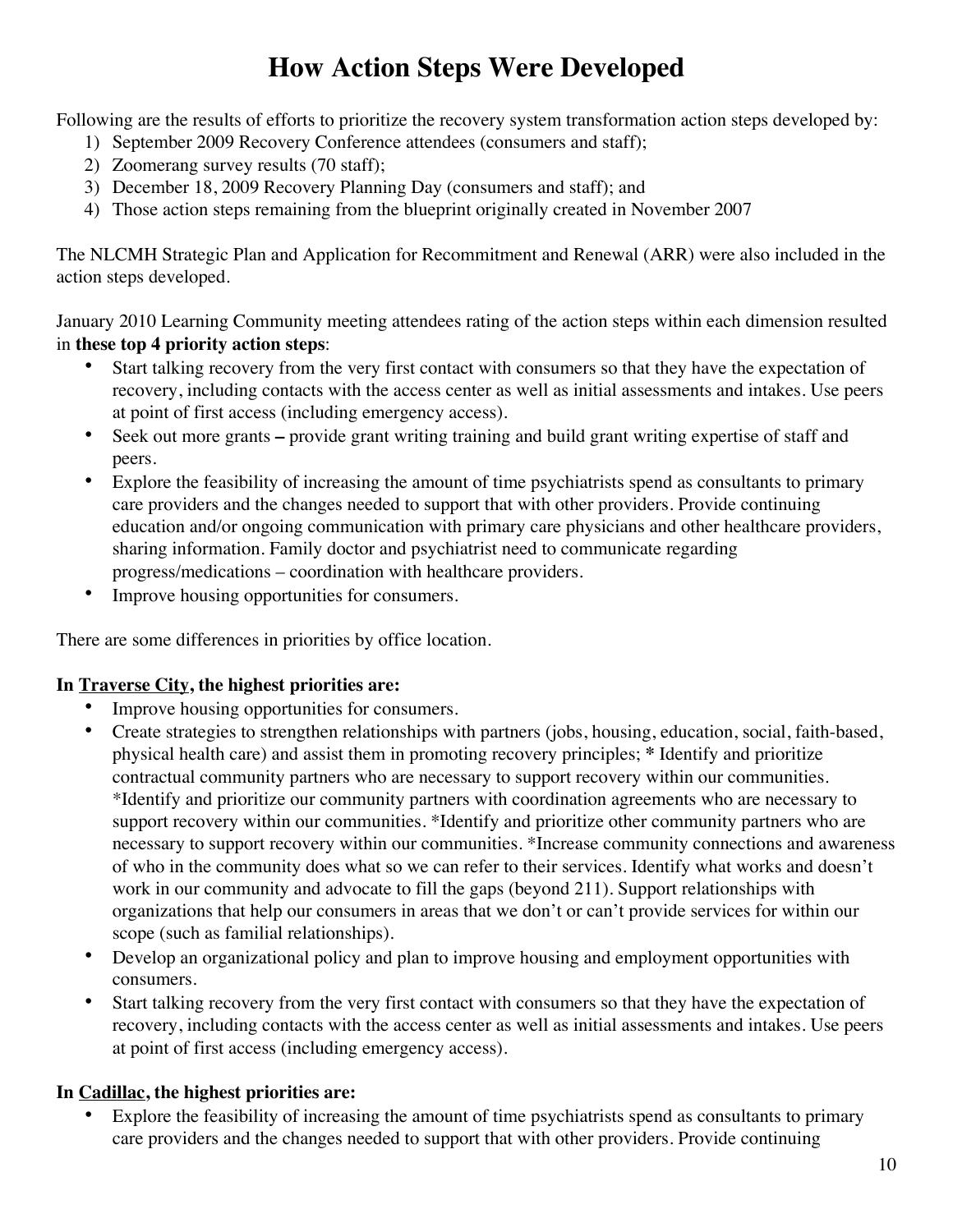education and/or ongoing communication with primary care physicians and other healthcare providers, sharing information. Family doctor and psychiatrist need to communicate regarding progress/medications – coordination with healthcare providers.

- Include spirituality in service planning, train in spiritual individuality (physicians and other target populations) or link with Dioceses.
- Increase communications on recovery change efforts among all stakeholders, with a goal of having the whole system be more coordinated with everyone with the same idea of what we do and how to get there. (Some examples: Disseminate survey results widespread enough so that all staff and consumers can easily see the results – perhaps newsletters, new computer monitors, posters, lobbies, etc. Provide for greater visibility of our vision/mission statements – read them at meetings, include on documents, etc.)

## **In Houghton Lake, the highest priorities are these:**

- Develop a Fiscal Year (FY) 2010 work plan for the Recovery Council and Learning Communities and annually assess the outcomes of the work of both groups.
- Make a plan for fundraising.
- Need gay, lesbian, bisexual, transgender sensitive/relevant services & hiring practices. (Add sexual orientation on intake materials, list marriage/partner as a choice).
- Educate adolescents into adult systems (schools, physicians, churches).

## **In Grayling, the highest priorities are these:**

- Look for ways to provide clubhouses and drop-in centers in counties where there are none.
- Seek out more grants **–** provide grant writing training and build grant writing expertise of staff and peers.
- Educate adolescents into adult systems (schools, physicians, churches).

Our work plan, approved by the NLCMH Board of Directors, is on the following pages, based on the 12 "Dimensions" designed by Dr. William Anthony, plus a 13th Dimension we created, called "Change Management."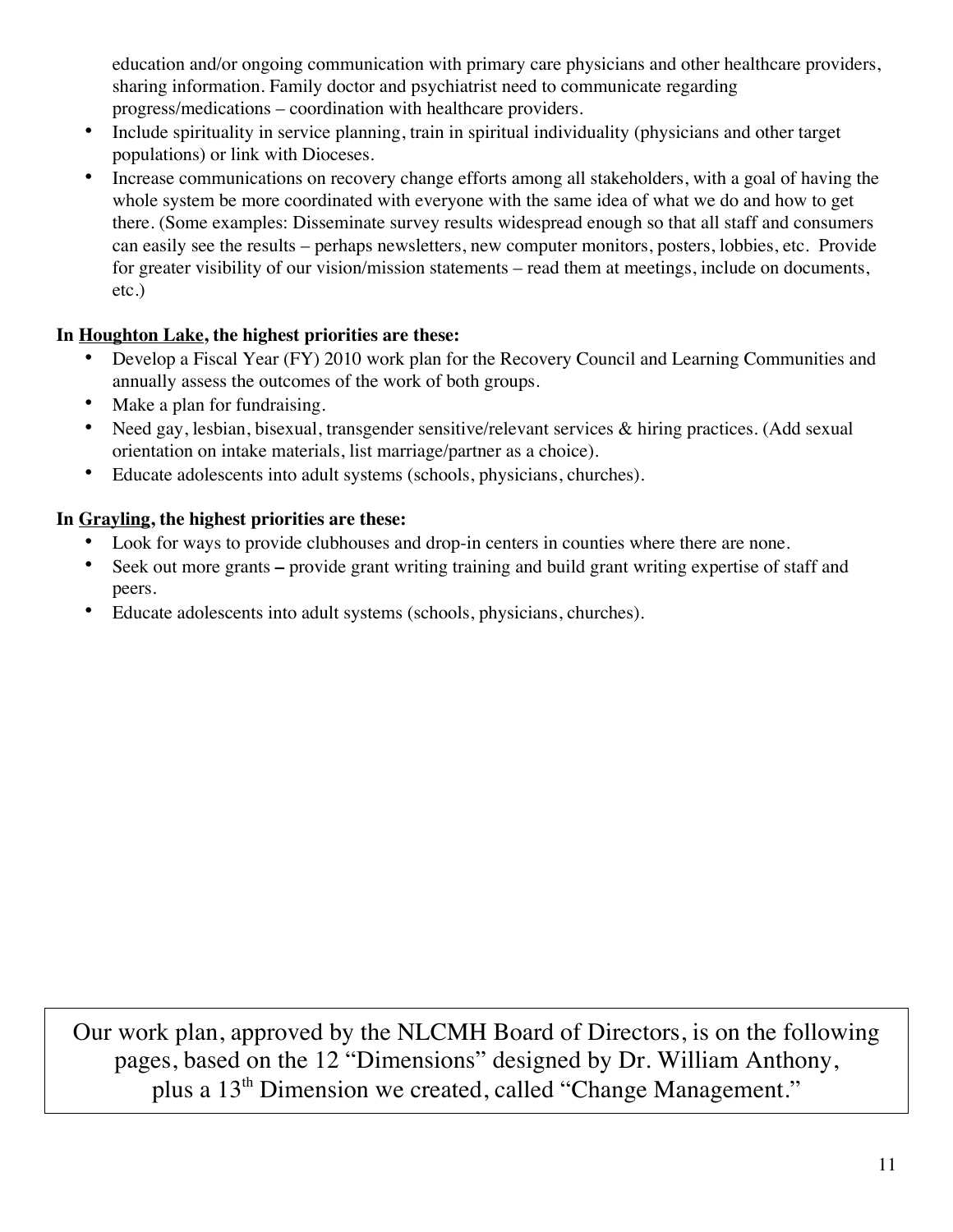

# **The Blueprint**

Our Blueprint for Recovery System Transformation begins on the next page. This is our work plan, or as some have called it, "Northern Lakes CMH's Person Centered Plan" for system change.

The Blueprint contains 13 Dimensions. Each Dimension contains a short definition at the top of the page describing in one sentence what that Dimension is about. There are also sections on "Getting the Vision Right," and "What We Want to Build," with more detail on what the Dimension is about. Each Dimension also has a Dimension Lead, Action Steps, Action Step Leads, and Timelines.

This Blueprint is intended to be a living, working document which will be revised quarterly to reflect accomplishments and steps yet to be taken. It is intended to be worked over time.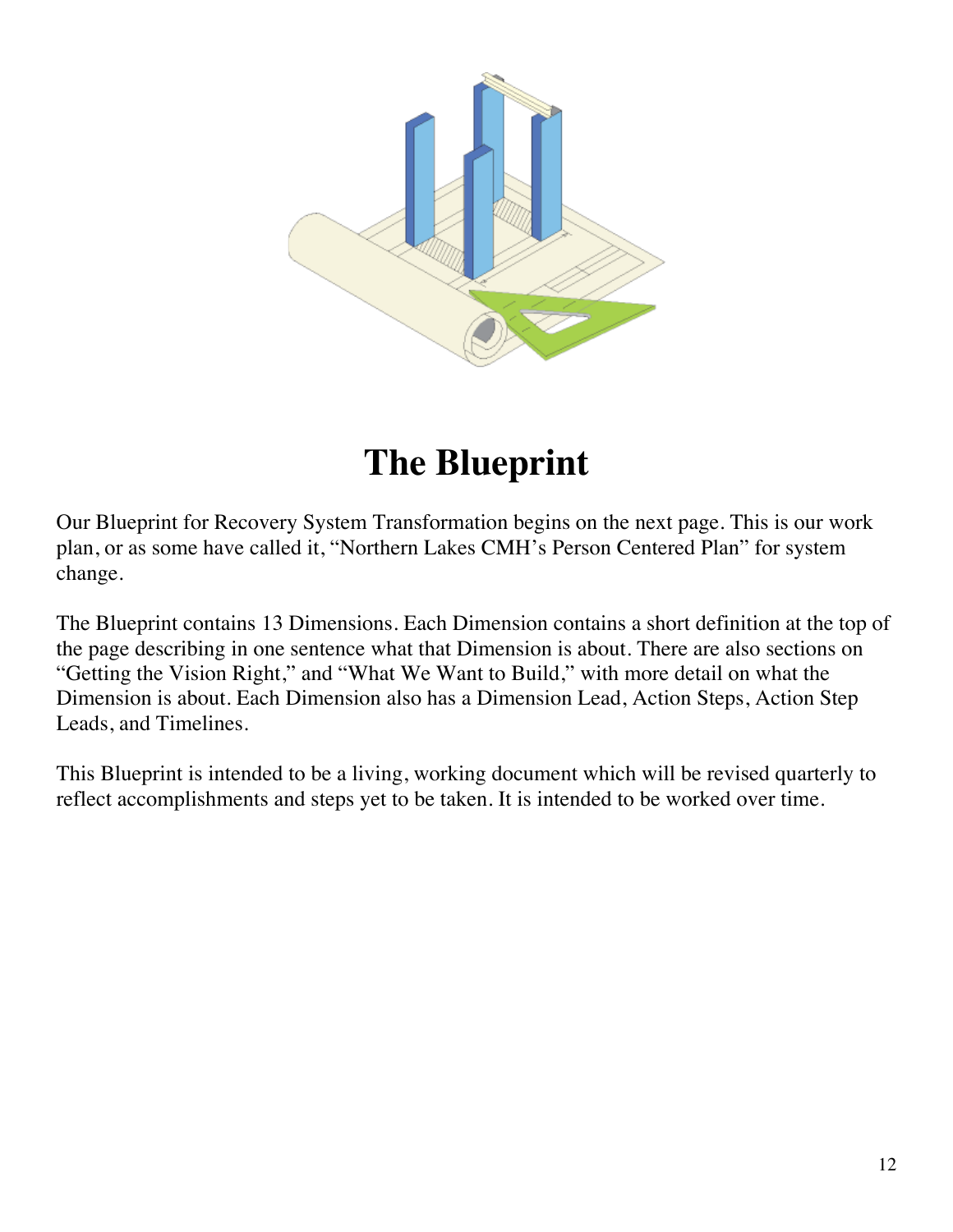# **System Dimension 1: Design**

*Design is where you make a plan to show how something will look and work as it is built.*

#### **DIMENSION LEAD: Joanie Blamer Getting the Vision Right** Consumers, families, providers/staff and community all have a common definition\* and understanding of recovery. There is excellent Person Centered Planning, where the individuals' desires drive the support and/or treatment plans. There is a wide range of services which are delivered in a warm, welcoming environment that supports recovery and the individual's plan. **What we want to build is a system where…** • From the top down and the bottom up, everyone "Expects Recovery." • We have the 9 Essential Services (treatment, crisis intervention, case management, rehabilitation, enrichment, rights protection, basic support, self-help, wellness/prevention). • Care delivery is designed to support the Five Stages of Recovery. • We have great care that is: safe, effective, person-centered, timely, efficient, and fair – delivered in natural or community settings as much as possible. • Consumers clearly feel they have lots of choices for treatment and supports. • Staff feel empowered and excited about their work. They have the support to build their skills so they can be the most effective, the best they can be. There are enough staff so that each can do a good job. • We use evidence-based and promising practices. • There are enough Certified Peer Specialists and other peer-operated services as well as other provider services to meet consumer needs. • More support groups and consumer businesses are available. • Pilot demonstrations serve as places to learn for consumers, families, staff and providers. We share information on what works best so that everyone can benefit and do things the most effective way. **Action Steps Leads Timelines** A. Develop an organizational policy and plan to improve housing opportunities with consumers. Becky Gomez 4/11 B. Develop an organizational policy and plan to improve employment opportunities with consumers, and explore the potential of creating a volunteer mentoring/sponsorship program and other volunteer opportunities within the community and NLCMH. Signe Ruddy, Andy Ulrich, Cindy Petersen Draft plan 10/30/10 Final plan 3/1/11 Program 7/1/11 C. Review services in light of the "Changing Views of People with Disabilities" grid (above) to keep programs that: expand people's opportunities based on preference, provide support for meaningful activities, and promote movement to full citizenship<sup>\*\*</sup> to promote a full, productive community life. Decrease reliance and/or eliminate "legacy" programs that contribute to consumers' segregation in the community. Greg Paffhouse & Executive Team E. Team agenda 10/10. Consider Blueprint becoming MI-A Improving Outcomes Plan  $4/\sqrt{111}$ . D. Support existing workgroups and efforts to create electronic processes to reduce paperwork demands and promote compliance with reporting requirements. Keith Huggett & COOs 10/1/10 E. Develop a Self-Determination implementation plan. Dave Branding 11/1/10 F. Consistently seek input and plan for further expansion of NLCMH external website, staff intranet, and Virtual Recovery Center blog. Deb Freed, Keith Huggett Ongoing G. Explore feasibility of after-hours offerings to support recovery. Joanie Blamer (with Terri Kelty and Mary Hubbard) 1/5/11 H. Revise assessments as necessary to ensure that the life domains (residential, work, educational and social environments) are addressed. Keith Hugget and COOs Assessment revised and now being implemented (7/10) **Who should be involved** Consumers, families, providers/staff, NLCMH Board members **Barriers** Potential that some key staff don't support recovery. Make sure that individuals and groups have authority to make things happen.

**\* Northern Lakes CMH Definition of Recovery:** Recovery is a personal journey of hope, purpose and growth. It is the process of setting our own directions in life. We accept the responsibilities of meeting challenges, using our own abilities, strengths and determination.

\*\* **Full citizenship** – Having opportunities for full participation in all aspects of society.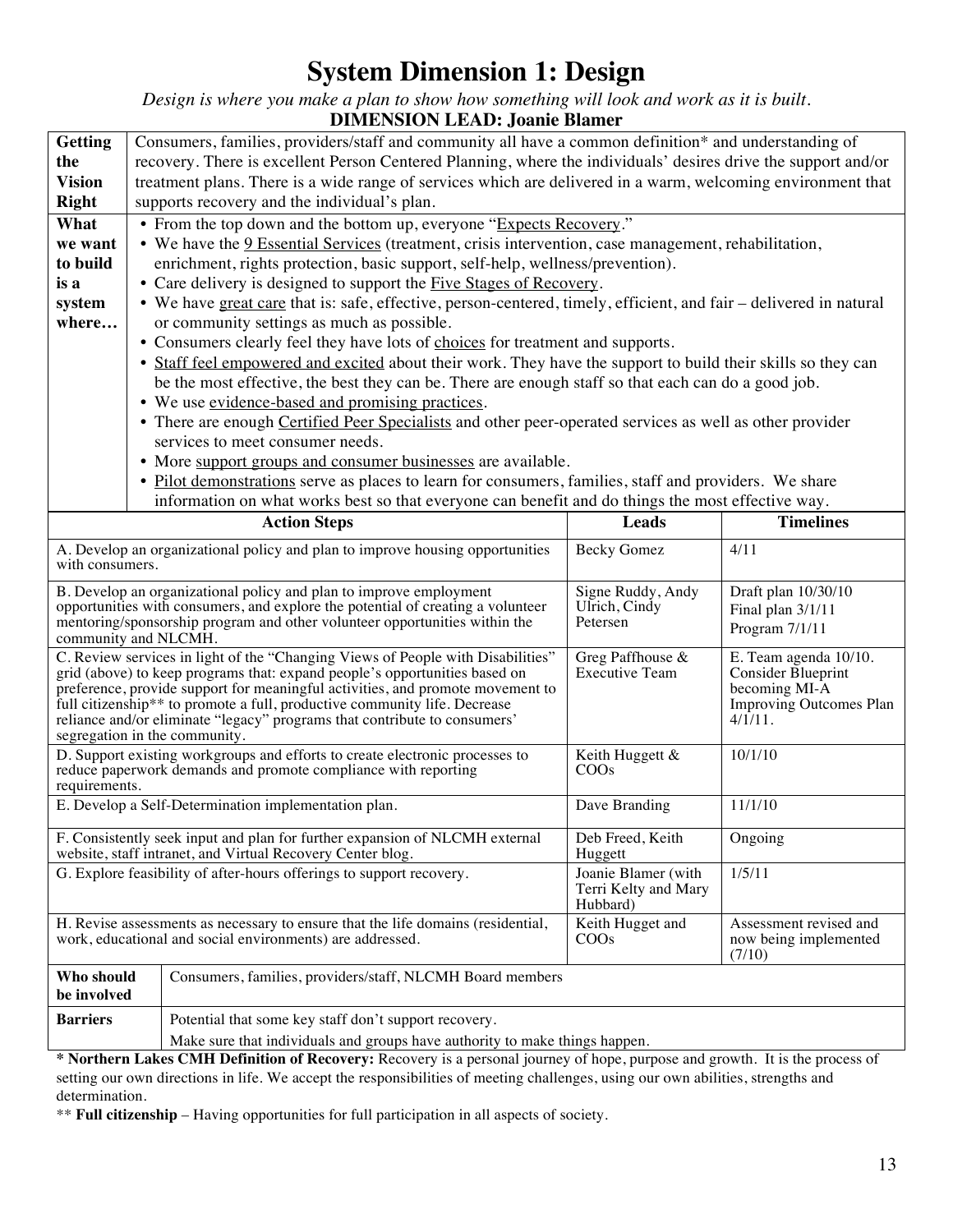# **System Dimension 2: Evaluation**

*Evaluation is where you measure something to see its value.* **DIMENSION LEAD: Dave Branding (QI Director)**

|                                                         | $\mu$ . $\mu$ . $\mu$ . $\mu$ . $\mu$ . $\mu$ . $\mu$ . $\mu$ . $\mu$ . $\mu$ . $\mu$ . $\mu$ . $\mu$ . $\mu$ . $\mu$ . $\mu$ . $\mu$ . $\mu$ . $\mu$ . $\mu$ . $\mu$ . $\mu$ . $\mu$ . $\mu$ . $\mu$ . $\mu$ . $\mu$ . $\mu$ . $\mu$ . $\mu$ . $\mu$ . $\mu$ . $\mu$ . $\mu$ . $\mu$ . $\mu$ . $\mu$ .                                                             |                                                                               |         |  |  |
|---------------------------------------------------------|---------------------------------------------------------------------------------------------------------------------------------------------------------------------------------------------------------------------------------------------------------------------------------------------------------------------------------------------------------------------|-------------------------------------------------------------------------------|---------|--|--|
| <b>Getting the</b>                                      | We have ways of regularly measuring progress in recovery that are simple, reliable, and consumer-                                                                                                                                                                                                                                                                   |                                                                               |         |  |  |
| <b>Vision Right</b>                                     | driven. We want to measure progress for both individuals and Northern Lakes CMH as an organization.                                                                                                                                                                                                                                                                 |                                                                               |         |  |  |
|                                                         | For individuals, we want to measure their progress toward quality of life, including their current hopes                                                                                                                                                                                                                                                            |                                                                               |         |  |  |
|                                                         | and dreams. For the organization, we want to measure progress in achieving the agency Ends.                                                                                                                                                                                                                                                                         |                                                                               |         |  |  |
| What we                                                 | • For each service, results are identified, observable and measured (e.g., number of crises, percentage of                                                                                                                                                                                                                                                          |                                                                               |         |  |  |
| want to build                                           | people employed).                                                                                                                                                                                                                                                                                                                                                   |                                                                               |         |  |  |
| is a system                                             | • Input from persons served and their families are included in describing how the organization is doing                                                                                                                                                                                                                                                             |                                                                               |         |  |  |
| where                                                   | and how it can continue to be improved.                                                                                                                                                                                                                                                                                                                             |                                                                               |         |  |  |
|                                                         | • We look at Recovery for both the system and the individual; we do what the funder and our accreditor                                                                                                                                                                                                                                                              |                                                                               |         |  |  |
|                                                         | ask of us and monitor specific recovery measures.                                                                                                                                                                                                                                                                                                                   |                                                                               |         |  |  |
|                                                         | • We achieve high quality data which gives information that is reliable, accurate, valid, complete and                                                                                                                                                                                                                                                              |                                                                               |         |  |  |
|                                                         | drives decision-making.                                                                                                                                                                                                                                                                                                                                             |                                                                               |         |  |  |
|                                                         | • Personal accounts and recovery successes/challenges are included when we look at an individual's                                                                                                                                                                                                                                                                  |                                                                               |         |  |  |
|                                                         | progress toward their own vision of high quality of life.                                                                                                                                                                                                                                                                                                           |                                                                               |         |  |  |
|                                                         | • We measure Hope because hope is a key ingredient to recovery.                                                                                                                                                                                                                                                                                                     |                                                                               |         |  |  |
|                                                         | . We continue to evaluate program comparatively; maintaining what is working and changing or                                                                                                                                                                                                                                                                        |                                                                               |         |  |  |
|                                                         | improving what's not working as well.                                                                                                                                                                                                                                                                                                                               |                                                                               |         |  |  |
|                                                         | . We avoid using acronyms in evaluation.                                                                                                                                                                                                                                                                                                                            |                                                                               |         |  |  |
| <b>Leads</b><br><b>Timelines</b><br><b>Action Steps</b> |                                                                                                                                                                                                                                                                                                                                                                     |                                                                               |         |  |  |
|                                                         | 10/1/10<br>A. Use satisfaction survey results in the most meaningful ways<br>Dave Branding &<br>(NLCMH) Quality<br>possible given available resources (including people's<br>satisfaction with service delivery, their own assessment of their<br><b>Improvement Committee</b><br>progress toward their recovery goals, and hope) in order to<br>(Q <sub>IC</sub> ) |                                                                               |         |  |  |
|                                                         | improve person centered planning and treatment success.                                                                                                                                                                                                                                                                                                             |                                                                               |         |  |  |
| NLCMH "Ends." *                                         | B. Develop a recovery evaluation plan and methods which use<br>Recovery Enhancing Environment (REE) survey results to the<br>fullest possible benefit given available resources and link to                                                                                                                                                                         | Dave Branding & Quality<br><b>Improvement Committee</b><br>(Q <sub>IC</sub> ) | 12/1/10 |  |  |
| Ends*.                                                  | C. Continue to assess and implement strategies to measure<br>outcomes for services which are provided consistent with a<br>person's individually-defined outcomes and organizational                                                                                                                                                                                | Dave Branding & Quality<br><b>Improvement Committee</b><br>(QIC)              | 10/1/10 |  |  |
| within all populations.                                 | D. Evaluate the quality of person centered planning is being                                                                                                                                                                                                                                                                                                        | Dave Branding & Quality<br><b>Improvement Committee</b><br>(QIC)              | 10/1/10 |  |  |
| Who should<br>be involved                               | Dave Branding, Recovery Council, consumer and family participation, Information Systems staff, other<br>providers/staff, MDCH                                                                                                                                                                                                                                       |                                                                               |         |  |  |

"Ends" are what NLCMH hopes are achieved for each person served. There are 8 "Ends": 1) Enhanced overall quality of life; 2) Children and families have rewarding family relationships; 3) Meaningful relationships (circle of support); 4) A reduction in psychiatric symptoms; 5) Managing mood and substance use; 6) A safe living environment of your choice; 7) Meaningful and satisfying work; and 8) Community membership, inclusion and participation.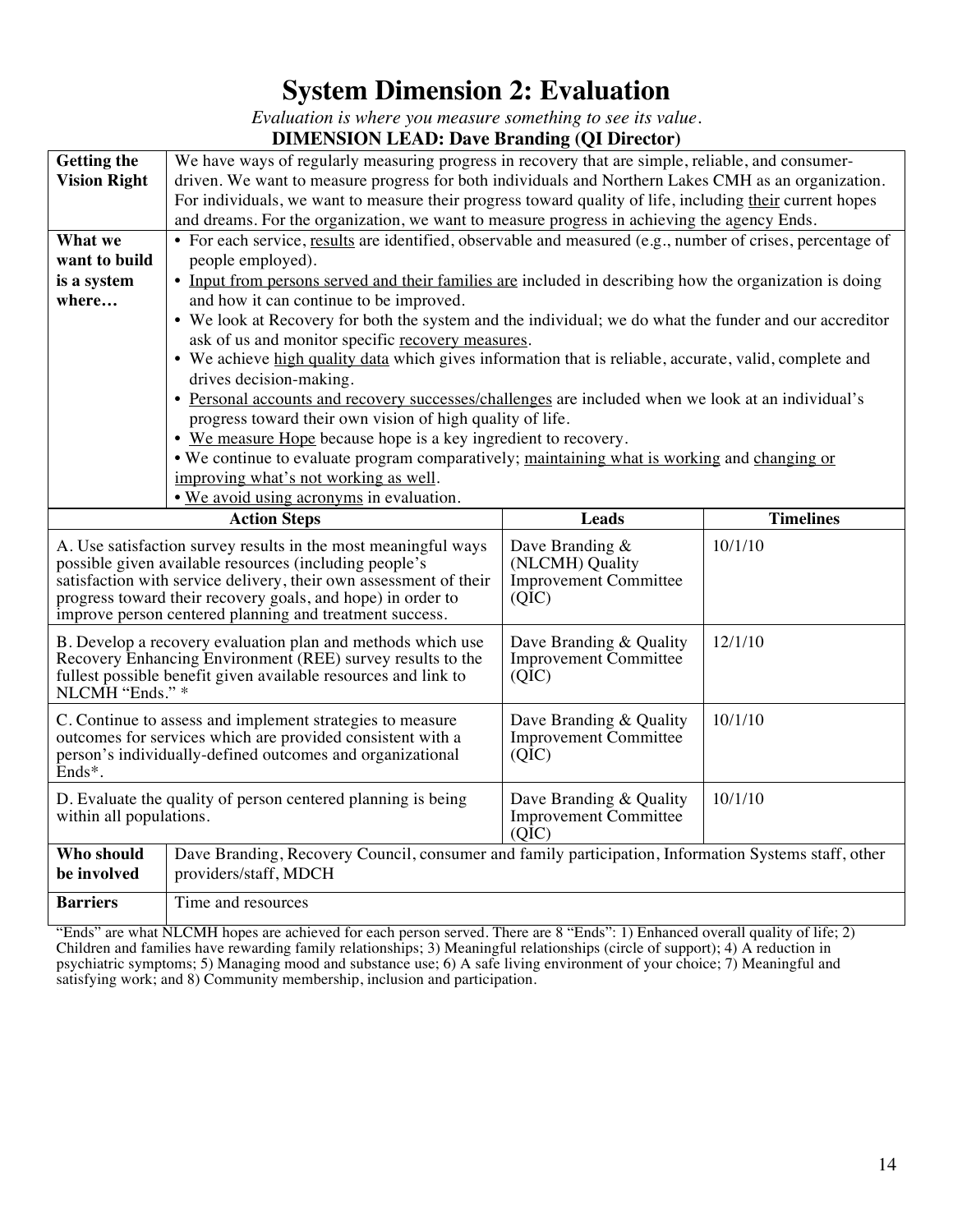# **System Dimension 3: Leadership**

*A leader is someone who is followed by a group of people or an organization. Good leaders 'light the way' and inspire people.*

| <b>DIMENSION LEAD: Greg Paffhouse, Carrie Gray, Aaron Cromar, Kim Silbor</b> |                                                                                                                                                    |                       |                                                                                   |  |  |
|------------------------------------------------------------------------------|----------------------------------------------------------------------------------------------------------------------------------------------------|-----------------------|-----------------------------------------------------------------------------------|--|--|
| <b>Getting the</b>                                                           | Our leaders pave the way to recovery.                                                                                                              |                       |                                                                                   |  |  |
| <b>Vision Right</b>                                                          | They paint a picture of what our recovery-based system will look like.                                                                             |                       |                                                                                   |  |  |
|                                                                              | They constantly guide, advocate, educate and communicate about the vision.                                                                         |                       |                                                                                   |  |  |
|                                                                              | They stay committed until recovery becomes a part of who we are.                                                                                   |                       |                                                                                   |  |  |
|                                                                              | They share leadership with those who "walk the walk" and "talk the talk" of recovery.                                                              |                       |                                                                                   |  |  |
|                                                                              | They demonstrate, through words and action, our new direction towards recovery.                                                                    |                       |                                                                                   |  |  |
| What we                                                                      | • Leaders develop vision, passion, and courage to change the system.                                                                               |                       |                                                                                   |  |  |
| want to build                                                                | • Leaders, through their words and actions, take an active role in changing the system.                                                            |                       |                                                                                   |  |  |
| is a system                                                                  | • Leaders are willing to take risks to change the system for the better.                                                                           |                       |                                                                                   |  |  |
| where                                                                        | • Leaders constantly energize others to achieve the recovery vision.                                                                               |                       |                                                                                   |  |  |
|                                                                              | • Leaders encourage everyone to live by key recovery values, including self-determination and choice,                                              |                       |                                                                                   |  |  |
|                                                                              | full partnership, people first, and growth potential.                                                                                              |                       |                                                                                   |  |  |
|                                                                              | • Leaders make sure we keep improvements to our system.                                                                                            |                       |                                                                                   |  |  |
|                                                                              | • Leaders work to get rid of barriers to care.                                                                                                     |                       |                                                                                   |  |  |
|                                                                              | • We participate in, show leadership on, and learn from state and regional committees (such as the                                                 |                       |                                                                                   |  |  |
|                                                                              | MDCH Recovery Council and Improving Practices Leadership Team). We take what we learn and                                                          |                       |                                                                                   |  |  |
|                                                                              | apply it at NLCMH.                                                                                                                                 |                       |                                                                                   |  |  |
|                                                                              | • Our recovery blueprint continues to grow over time.<br>• People receiving services control the resources associated with their services.         |                       |                                                                                   |  |  |
|                                                                              |                                                                                                                                                    |                       |                                                                                   |  |  |
|                                                                              | • Leaders constantly energize others to achieve the recovery vision through sharing their own stories.<br><b>Timelines</b>                         |                       |                                                                                   |  |  |
|                                                                              | <b>Action Steps</b>                                                                                                                                | Leads                 |                                                                                   |  |  |
|                                                                              | A. Develop a FY* 2011 work plan for the Recovery Council and<br>Develop plan 4/11, Assess 9/11.<br>Mary Beth Evans                                 |                       |                                                                                   |  |  |
|                                                                              | & Joanie Blamer<br>Learning Communities and annually assess the outcomes of the                                                                    |                       |                                                                                   |  |  |
|                                                                              |                                                                                                                                                    |                       |                                                                                   |  |  |
| work of both groups.                                                         |                                                                                                                                                    |                       |                                                                                   |  |  |
|                                                                              | B. Continue to promote valuable role of peer support staff.                                                                                        | Carrie Gray &         | Evaluate current capacity and make                                                |  |  |
|                                                                              |                                                                                                                                                    | Kim Silbor            | recommendations for new peer support<br>capacity 12/1/10 (ongoing). Develop draft |  |  |
|                                                                              |                                                                                                                                                    |                       | peer support policy including vision 1/1/11.                                      |  |  |
|                                                                              | C. Seek opportunities to engage consumers in recovery education                                                                                    | Cindy Petersen        | Define recovery education activities and FY                                       |  |  |
| activities.                                                                  |                                                                                                                                                    | $&$ CPR $**$          | 11 activity plan by 11/1/10. Coordinate with                                      |  |  |
|                                                                              |                                                                                                                                                    |                       | Customer Services regarding integration in                                        |  |  |
|                                                                              |                                                                                                                                                    |                       | Consumer Involvement plan 1/11.                                                   |  |  |
|                                                                              | D. Explore offering consumer leadership seminar to teach                                                                                           | Cindy Petersen        | Annual ongoing trainings                                                          |  |  |
| leadership skills.                                                           |                                                                                                                                                    |                       |                                                                                   |  |  |
|                                                                              | E. Create a plan and tools to help people understand what                                                                                          | CPR & Mary            | 1/1/11                                                                            |  |  |
|                                                                              | services and supports are available to enhance their recovery.                                                                                     | <b>Beth Evans</b>     |                                                                                   |  |  |
|                                                                              | F. Prioritize resources to ensure continued system transformation.                                                                                 | <b>Executive Team</b> | Ongoing                                                                           |  |  |
|                                                                              | G. Implement the NLCMH revised self-determination policy and                                                                                       | Dave Branding         | Implemented and ongoing                                                           |  |  |
| choice voucher arrangements.                                                 |                                                                                                                                                    |                       |                                                                                   |  |  |
| Who should be                                                                | • We would like many leaders and need administration to be responsible and accountable for making decisions that                                   |                       |                                                                                   |  |  |
| involved                                                                     | remove barriers, support recovery and ensure resources are available.                                                                              |                       |                                                                                   |  |  |
| <b>Barriers</b>                                                              | · Shared leadership as change agents who are persuasive, hopeful and the mouthpiece of change.<br>Stigma-consumer/family/staff/community attitudes |                       |                                                                                   |  |  |

NOTE: Comment made that there is a role for Board responsibility in this dimension.

\* FY = Fiscal Year

\*\* CPR = Communications & Public Relations Committee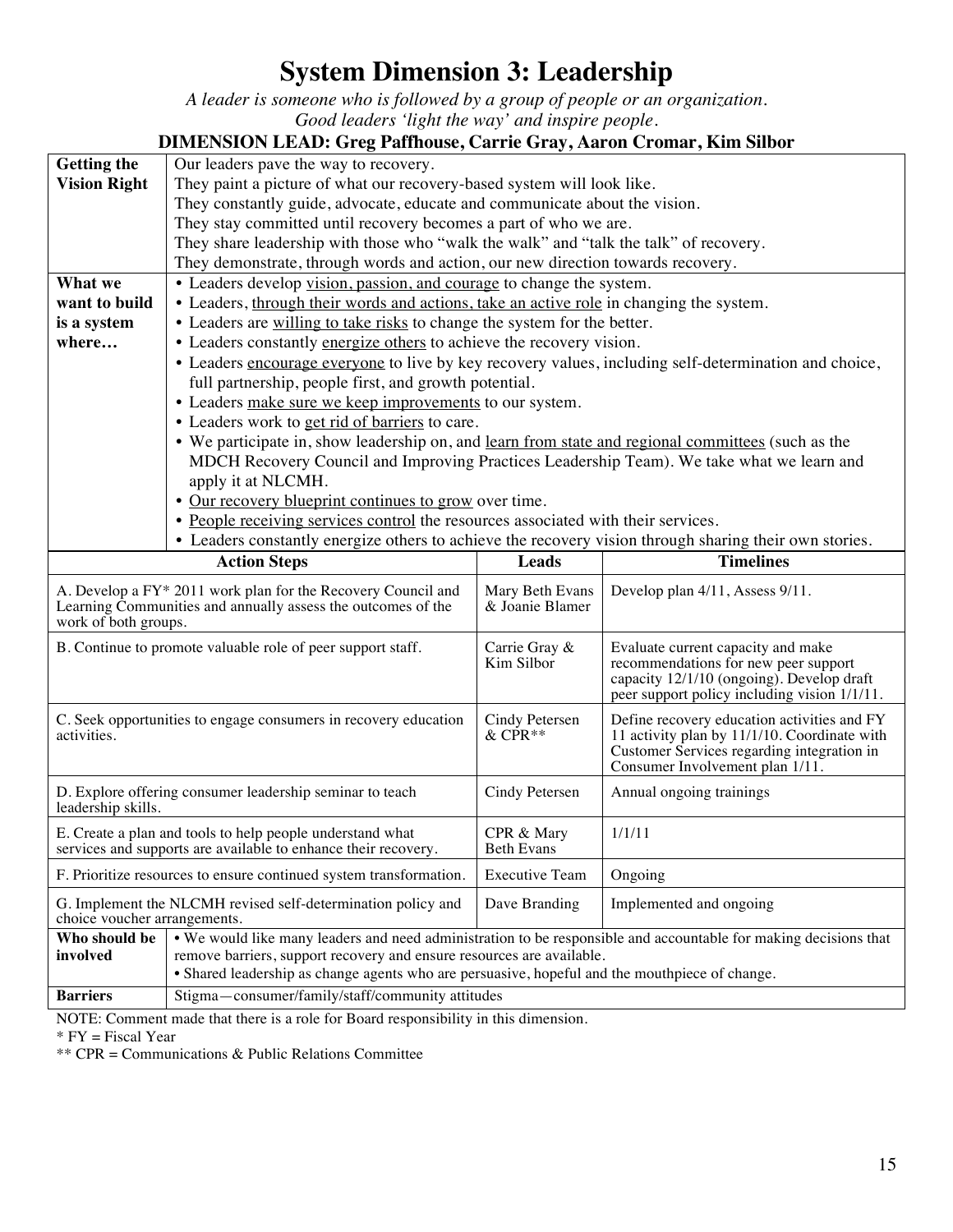# **System Dimension 4: Management**

*Management is the group of people in charge of running an organization.*

|                                   | <b>DIMENSION LEAD: Tom Denton and Mary Kay Niemisto</b>                                                                                                                             |                                                        |                                             |  |
|-----------------------------------|-------------------------------------------------------------------------------------------------------------------------------------------------------------------------------------|--------------------------------------------------------|---------------------------------------------|--|
| <b>Getting the</b>                | Everyone part of NLCMH, including all providers, shall support, value, promote and expect recovery.                                                                                 |                                                        |                                             |  |
| <b>Vision Right</b>               | Managers stick to the vision of recovery and make sure there are partnerships between providers and                                                                                 |                                                        |                                             |  |
|                                   | people who receive services.                                                                                                                                                        |                                                        |                                             |  |
|                                   | NLCMH will only employ and contract with providers who are committed to recovery values.                                                                                            |                                                        |                                             |  |
| What we                           | Policies and procedures are set up to support recovery and the Five Stages of Recovery.<br>$\bullet$                                                                                |                                                        |                                             |  |
| want to build                     | Facilities are welcoming and support recovery and partnerships.<br>٠                                                                                                                |                                                        |                                             |  |
| is a system                       | Our programs and procedures are recovery friendly.<br>$\bullet$                                                                                                                     |                                                        |                                             |  |
| where                             | Policies and procedures are set up so that each individual service defines itself by the unique process                                                                             |                                                        |                                             |  |
|                                   | they use. (For example, the basic process of case management might include processes such as setting                                                                                |                                                        |                                             |  |
|                                   | a goal, planning, linking, and negotiating for access to services.)                                                                                                                 |                                                        |                                             |  |
|                                   | Service protocols are set up so that the <u>basic service processes are possible to monitor</u> .                                                                                   |                                                        |                                             |  |
|                                   | Our computer system collects data on each service and its results to make sure we have the right                                                                                    |                                                        |                                             |  |
|                                   | information for good decisions and consumer success.                                                                                                                                |                                                        |                                             |  |
|                                   | Staff are assigned based on competency and preference, to greatest extent possible.<br>$\bullet$                                                                                    |                                                        |                                             |  |
|                                   | Excellent administrative, business support, and clinical services promote consumer and organizational<br>$\bullet$                                                                  |                                                        |                                             |  |
|                                   | success.                                                                                                                                                                            |                                                        |                                             |  |
|                                   | Our staff and contracted providers have the skills to promote recovery, with performance targets and<br>$\bullet$<br>performance-based job descriptions tailored for each position. |                                                        |                                             |  |
|                                   | New strategies are developed to promote recovery.                                                                                                                                   |                                                        |                                             |  |
|                                   | Policies promote sharing of power, risk, and skills and make best use of existing resources.                                                                                        |                                                        |                                             |  |
|                                   | <b>Action Steps</b>                                                                                                                                                                 | Leads                                                  | <b>Timelines</b>                            |  |
|                                   |                                                                                                                                                                                     |                                                        |                                             |  |
|                                   | A. Continue creating a welcoming, recovery-oriented environment by                                                                                                                  | Recovery Council &                                     | Annual review by                            |  |
|                                   | looking for barriers and negative messages to remove and finding<br>improvements in facilities and procedures we can make.                                                          | <b>Facilities Committee</b>                            | 10/1/10 & 10/1/11                           |  |
|                                   |                                                                                                                                                                                     |                                                        |                                             |  |
|                                   |                                                                                                                                                                                     |                                                        |                                             |  |
|                                   | B. Make sure staff/providers' jobs are structured to be recovery-oriented.*                                                                                                         | Tom Denton & Network<br>Management Team,               | $4/1/10$ & ongoing                          |  |
|                                   |                                                                                                                                                                                     | <b>Operations Managers</b>                             |                                             |  |
|                                   |                                                                                                                                                                                     |                                                        |                                             |  |
|                                   | C. Design and develop a comprehensive recovery orientation and                                                                                                                      | Tom Denton, Cindy                                      | 1/1/11                                      |  |
| hope for recovery.                | education program <sup>**</sup> for consumers, staff and community that emphasizes                                                                                                  | Petersen & CPR                                         |                                             |  |
|                                   |                                                                                                                                                                                     |                                                        |                                             |  |
|                                   |                                                                                                                                                                                     |                                                        |                                             |  |
|                                   | D. Create process and forums to use our existing Five Stages and anti-<br>stigma videos for stakeholder groups. Make a short orientation DVD.                                       | Operations Managers, Deb<br>Freed, Cindy Petersen, CPR | 1/1/11                                      |  |
|                                   | E. Review policies, including medication policies, to make sure they                                                                                                                | Mary Beth Evans reporting                              | Ongoing                                     |  |
|                                   | contain recovery-oriented language like that found in the "Changing                                                                                                                 | to Executive Team                                      |                                             |  |
|                                   | Views of Persons with Disabilities" grid. Eliminate any barriers to                                                                                                                 |                                                        |                                             |  |
| recovery found in policies.       |                                                                                                                                                                                     |                                                        |                                             |  |
|                                   | F. Recognize staff's commitment to recovery. Find ways to highlight their                                                                                                           | Kim Silbor, with support                               | 12/1/10 & Ongoing                           |  |
|                                   | good recovery practices, foster a positive CMH culture and morale, and<br>stand behind people and give them encouragement.                                                          | from Executive Team and<br><b>Operations Managers</b>  |                                             |  |
|                                   |                                                                                                                                                                                     |                                                        |                                             |  |
|                                   | G. Continue to clarify and educate about peer support specialists' roles and<br>responsibilities, tied to state peer certification program and fulfilling                           | Carrie Gray & Kim Silbor                               | Develop consumer<br>brochure that describes |  |
| continued education requirements. |                                                                                                                                                                                     |                                                        | peer support services and                   |  |
|                                   |                                                                                                                                                                                     |                                                        | peer run groups -                           |  |
|                                   |                                                                                                                                                                                     |                                                        | 12/1/10, ongoing.                           |  |
|                                   | H. Improve communication about how the system works as a whole,<br>including how the amount, scope and duration of services are determined.                                         | CPR and Operations<br>Managers                         | 7/1/10 PCP<br>accomplished                  |  |
| (Toolbox, PCP Dim 3E)             |                                                                                                                                                                                     |                                                        | $1/1/11$ & ongoing                          |  |
|                                   | I. Explore ways to better communicate between programs and how to                                                                                                                   | <b>CPR</b>                                             | ongoing                                     |  |
| Involvement)                      | document this communication process. (Link to $\overline{Q}I \& \overline{C}$ Consumer                                                                                              |                                                        |                                             |  |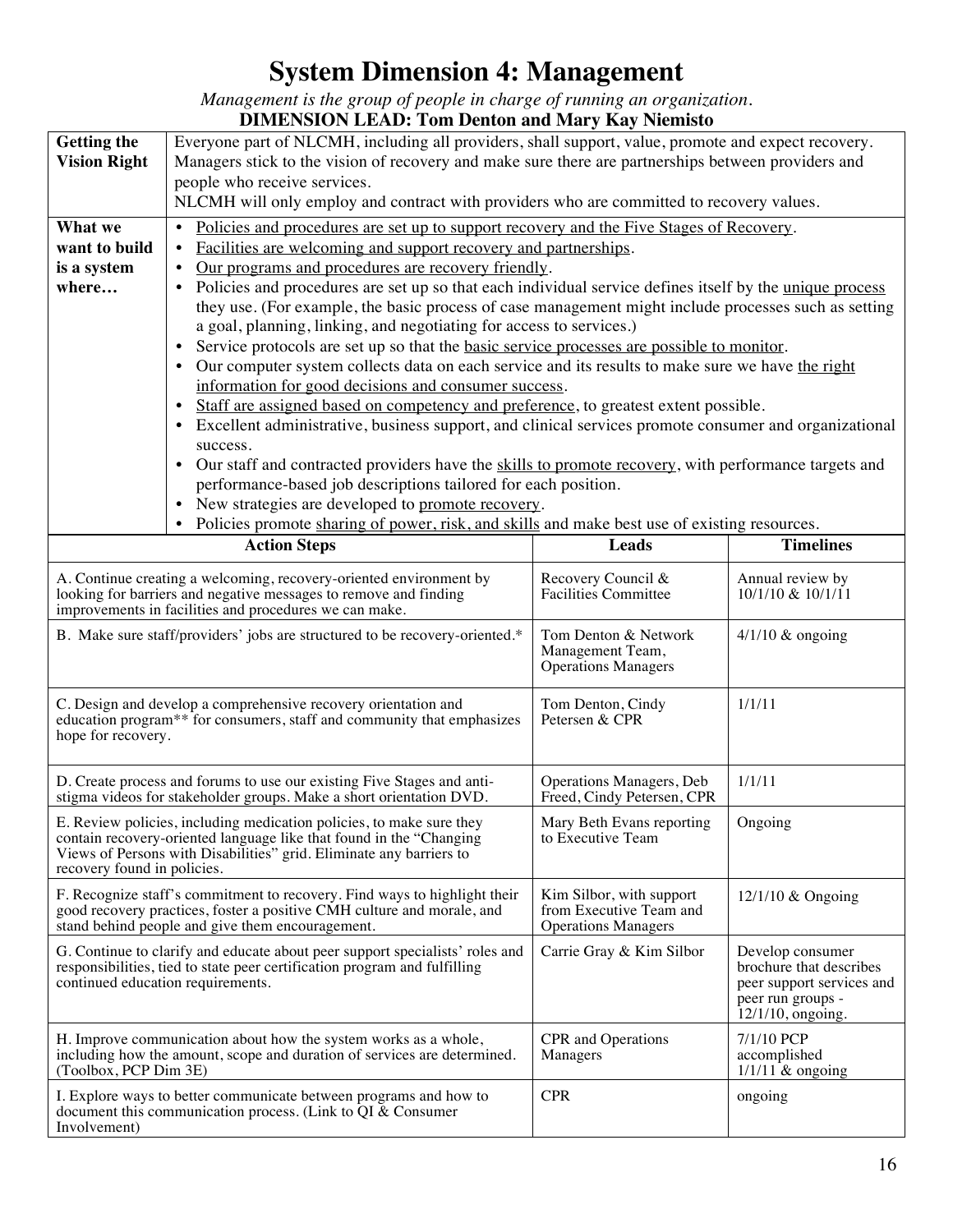|                 | J. Maintain a viable number of MI-PATH and WRAP*** facilitators to<br>ensure classes can be offered in each office. | Joanie Blamer & Terri Kelty   Plan by $1/1/11$ , ongoing | thereafter |
|-----------------|---------------------------------------------------------------------------------------------------------------------|----------------------------------------------------------|------------|
|                 | <b>Who should be</b> Lead managers, recovery council, facility committee, consumers, family, and providers/staff.   |                                                          |            |
| involved        |                                                                                                                     |                                                          |            |
| <b>Barriers</b> | Changing attitudes and "old" non-recovery oriented beliefs.                                                         |                                                          |            |

\* The "structure" of jobs, for example will include: creating recovery-oriented job titles, job descriptions, and annual personnel performance evaluations which define and promote skill development and competencies; making sure that operation managers' job descriptions include recovery leadership as an essential function; making sure that provider contracts and provider performance evaluations are recovery-oriented; making sure recovery beliefs and practices are woven throughout our Emergency Services training and curriculum.

\*\* Some orientation and education program components will include: orientation and training videos, Chronic Disease Self-Management program (MI-PATH), Pathways to Recovery, WRAP, ethics, rights-recovery issues.

\*\*\* WRAP = Wellness Recovery Action Plan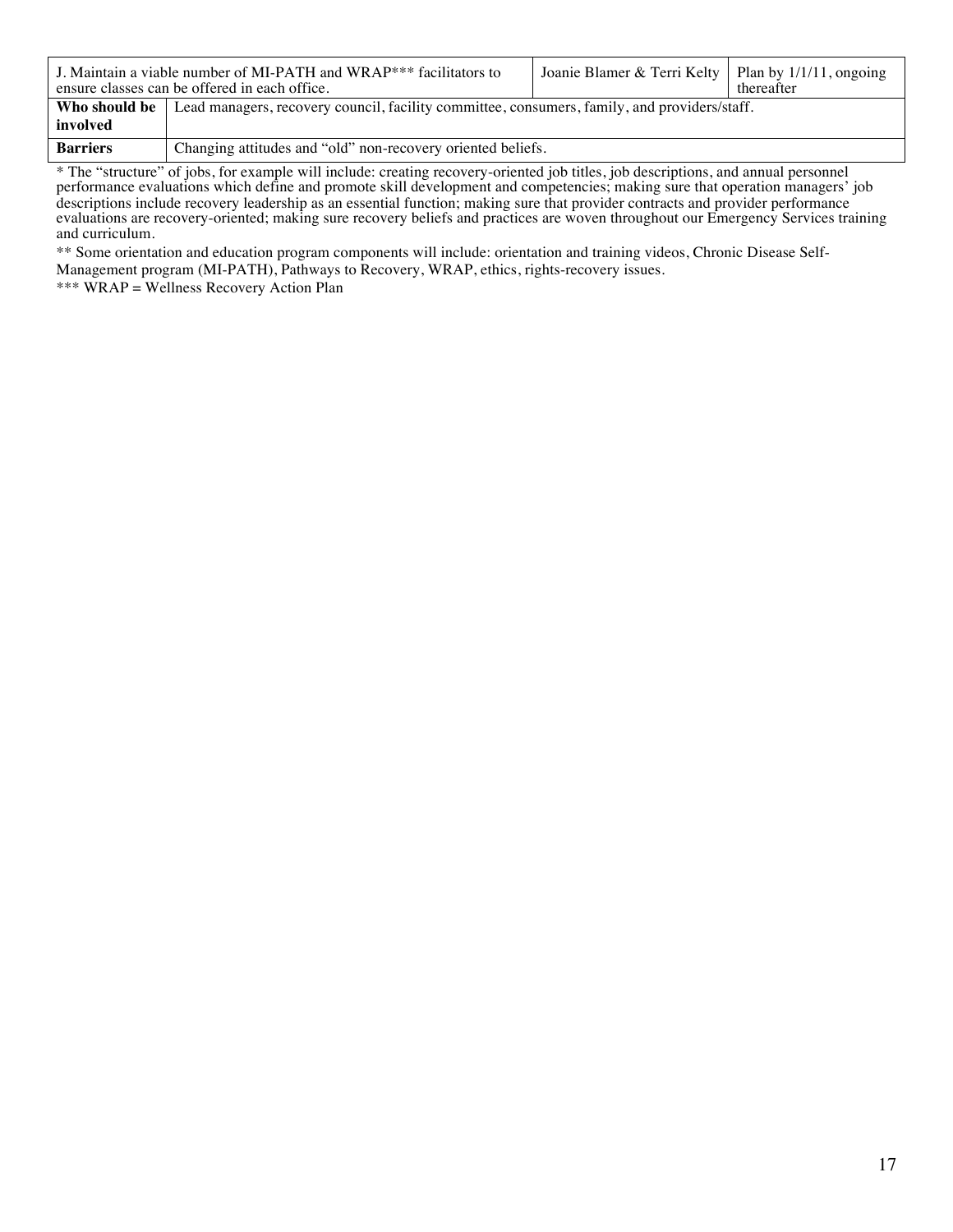# **System Dimension 5: Integration**

*Integration is where you mix things together that used to be kept separate. In this Blueprint, it means mixing together all the ingredients in the community needed for consumer success.* 

| <b>DIMENSION LEAD: Terri Kelty</b>                                                                                                                                                                                                                                                                                                                                                                                                                                                                                                                                                                                                                                                                                          |                                                                                                                                                                    |                                                 |                                                                            |
|-----------------------------------------------------------------------------------------------------------------------------------------------------------------------------------------------------------------------------------------------------------------------------------------------------------------------------------------------------------------------------------------------------------------------------------------------------------------------------------------------------------------------------------------------------------------------------------------------------------------------------------------------------------------------------------------------------------------------------|--------------------------------------------------------------------------------------------------------------------------------------------------------------------|-------------------------------------------------|----------------------------------------------------------------------------|
| <b>Getting the</b>                                                                                                                                                                                                                                                                                                                                                                                                                                                                                                                                                                                                                                                                                                          | People have choices and can get the treatment and support services they need to help them make progress                                                            |                                                 |                                                                            |
| <b>Vision Right</b>                                                                                                                                                                                                                                                                                                                                                                                                                                                                                                                                                                                                                                                                                                         | toward their individually desired outcomes (recovery).                                                                                                             |                                                 |                                                                            |
| What we                                                                                                                                                                                                                                                                                                                                                                                                                                                                                                                                                                                                                                                                                                                     | • The function of case management is expected to be performed for each consumer who needs or wants                                                                 |                                                 |                                                                            |
| want to                                                                                                                                                                                                                                                                                                                                                                                                                                                                                                                                                                                                                                                                                                                     | <u>it</u> .                                                                                                                                                        |                                                 |                                                                            |
| build is a                                                                                                                                                                                                                                                                                                                                                                                                                                                                                                                                                                                                                                                                                                                  | . Planning is standardized for all services and is guided by consumer outcomes.                                                                                    |                                                 |                                                                            |
| system                                                                                                                                                                                                                                                                                                                                                                                                                                                                                                                                                                                                                                                                                                                      | • Referrals between services include a description of the consumer results the provider is expected to                                                             |                                                 |                                                                            |
| where                                                                                                                                                                                                                                                                                                                                                                                                                                                                                                                                                                                                                                                                                                                       | achieve.                                                                                                                                                           |                                                 |                                                                            |
|                                                                                                                                                                                                                                                                                                                                                                                                                                                                                                                                                                                                                                                                                                                             | • CMH links better with physical health, housing, vocational, substance abuse, education, criminal                                                                 |                                                 |                                                                            |
|                                                                                                                                                                                                                                                                                                                                                                                                                                                                                                                                                                                                                                                                                                                             | justice, child welfare, and faith based systems.                                                                                                                   |                                                 |                                                                            |
|                                                                                                                                                                                                                                                                                                                                                                                                                                                                                                                                                                                                                                                                                                                             | • Excellent person centered planning leads to a coordinated array of treatments and supports that may                                                              |                                                 |                                                                            |
|                                                                                                                                                                                                                                                                                                                                                                                                                                                                                                                                                                                                                                                                                                                             | involve multiple agencies in a single plan of care.                                                                                                                |                                                 |                                                                            |
|                                                                                                                                                                                                                                                                                                                                                                                                                                                                                                                                                                                                                                                                                                                             | • All people have more opportunities for life in the community.<br>• Consumers have genuine opportunities to build and maintain meaningful, productive and healing |                                                 |                                                                            |
|                                                                                                                                                                                                                                                                                                                                                                                                                                                                                                                                                                                                                                                                                                                             | partnerships with staff.                                                                                                                                           |                                                 |                                                                            |
|                                                                                                                                                                                                                                                                                                                                                                                                                                                                                                                                                                                                                                                                                                                             | • All staff are knowledgeable about formal and informal community resources and share this information                                                             |                                                 |                                                                            |
|                                                                                                                                                                                                                                                                                                                                                                                                                                                                                                                                                                                                                                                                                                                             | with consumers.                                                                                                                                                    |                                                 |                                                                            |
|                                                                                                                                                                                                                                                                                                                                                                                                                                                                                                                                                                                                                                                                                                                             | <b>Action Steps</b>                                                                                                                                                | <b>Leads</b>                                    | <b>Timelines</b>                                                           |
| Greg Paffhouse, Dr.<br>A. Increase the amount of time psychiatrists spend as consultants<br>Current and progress<br>update $11/30/10$ . Pilot<br>to primary care providers and the changes needed to support that.<br>Riddle, Terri Kelty,<br>Provide continuing education and/or ongoing communication<br>Joanie Blamer, Cindy<br>and develop initial plan<br>with primary care physicians and other healthcare providers.<br>Petersen<br>for child psychiatry in<br>Family doctors and psychiatrists need to communicate and be<br>one pediatric practice<br>more coordinated regarding progress/medications. Focus some<br>setting 12/10. Agenda<br>anti-stigma effort towards healthcare providers.<br>topic on $12/10$ |                                                                                                                                                                    |                                                 |                                                                            |
|                                                                                                                                                                                                                                                                                                                                                                                                                                                                                                                                                                                                                                                                                                                             |                                                                                                                                                                    |                                                 | psychiatrist mtg.                                                          |
|                                                                                                                                                                                                                                                                                                                                                                                                                                                                                                                                                                                                                                                                                                                             | B. Explore developing liaisons, i.e., "go to" persons, for issues of<br>integration (e.g., DHS, primary care, jail/courts).                                        | <b>Executive Team</b>                           | E. Team agenda 10/10.<br>Possible COO-Op<br>agenda topic 11/10.<br>12/1/10 |
|                                                                                                                                                                                                                                                                                                                                                                                                                                                                                                                                                                                                                                                                                                                             | C. Maximize the use of the community in promoting wellness and<br>health, physical health, holistic health, spirituality as part of our                            | System: COOs and Mary<br><b>Beth Evans</b>      | Individual Level 3/1/11,<br>System $4/1/11$                                |
|                                                                                                                                                                                                                                                                                                                                                                                                                                                                                                                                                                                                                                                                                                                             | person centered planning and service delivery model.                                                                                                               | Individual Level:<br><b>Operations Managers</b> |                                                                            |
|                                                                                                                                                                                                                                                                                                                                                                                                                                                                                                                                                                                                                                                                                                                             | D. Develop and implement a plan to capture and share<br>information about community resources with staff and consumers.                                            | <b>CPR</b>                                      | 3/31/11                                                                    |
| Who should                                                                                                                                                                                                                                                                                                                                                                                                                                                                                                                                                                                                                                                                                                                  | All people are care coordinatorseveryone is responsible and accountable – staff and providers,                                                                     |                                                 |                                                                            |
| be involved<br><b>Barriers</b>                                                                                                                                                                                                                                                                                                                                                                                                                                                                                                                                                                                                                                                                                              | community partners, consumers, family members, community members.<br>Lack of clarity on dimension. Time and resources.                                             |                                                 |                                                                            |

\* Some strategies mentioned to share info about community resources are: explore how we might use our lobby monitors to share information; explore how to provide access to community resource directories and county web sites beyond our web site links, and 211 when it becomes available; develop staff Wikipedia areas on intranet with decentralized authoring capability to capture and share community resource information.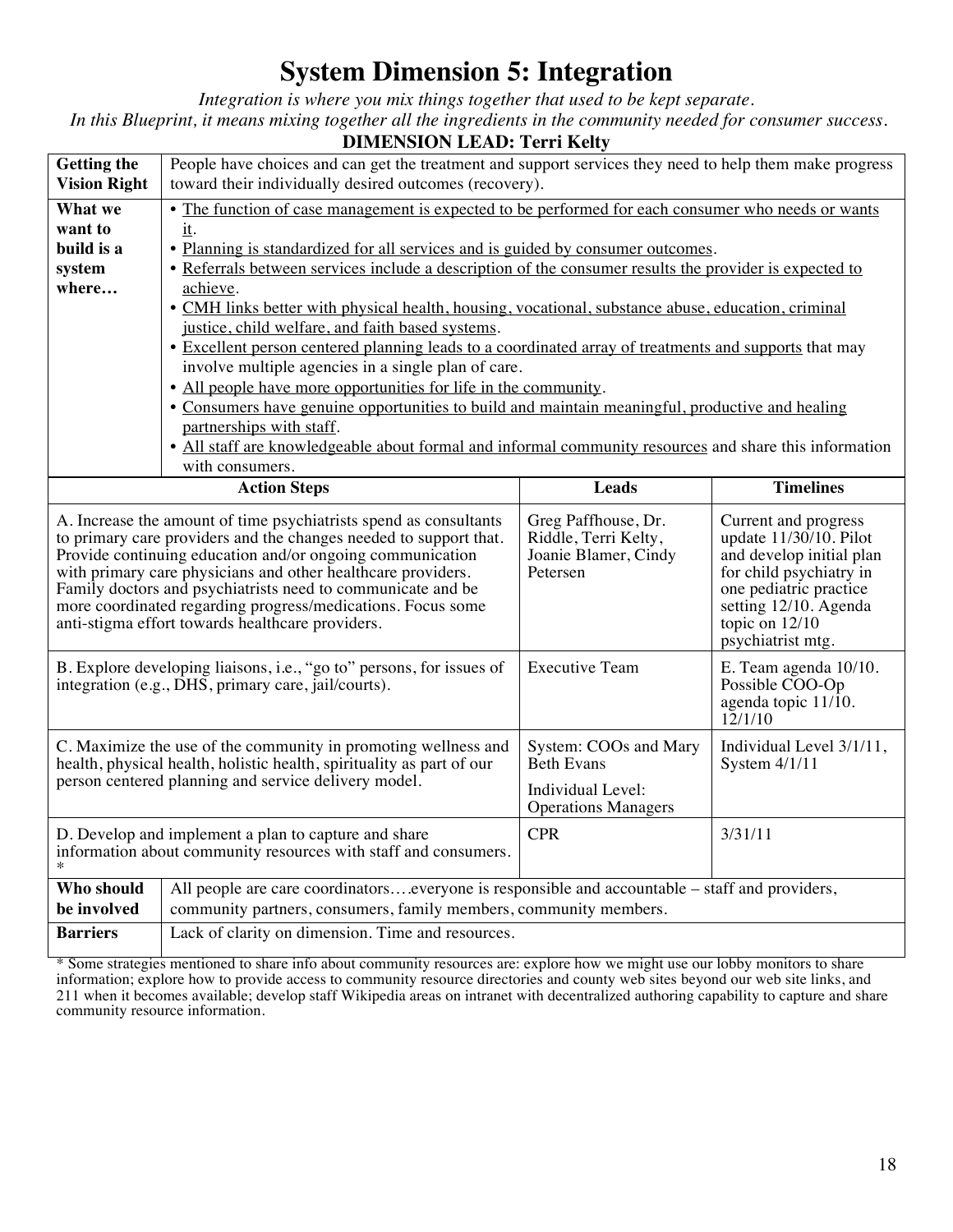# **System Dimension 6: Comprehensiveness**

*Comprehensiveness means including all or nearly all aspects of something. In this Blueprint, it means including where you live, learn, work, and socialize.*

|                         | DIMENSION LEAD: CHRY FETEREN                                                                                                                                                                                                                                                                                                                                                                                                                                                                     |                                             |                                                                      |  |
|-------------------------|--------------------------------------------------------------------------------------------------------------------------------------------------------------------------------------------------------------------------------------------------------------------------------------------------------------------------------------------------------------------------------------------------------------------------------------------------------------------------------------------------|---------------------------------------------|----------------------------------------------------------------------|--|
| <b>Getting the</b>      | Consumer goals and opportunities are based on their hopes and dreams to include where they live, learn,                                                                                                                                                                                                                                                                                                                                                                                          |                                             |                                                                      |  |
| <b>Vision Right</b>     | work and socialize, and the natural and agency supports they have or need to develop to support those                                                                                                                                                                                                                                                                                                                                                                                            |                                             |                                                                      |  |
|                         | goals, just as the goals and opportunities would be for anyone else in society.                                                                                                                                                                                                                                                                                                                                                                                                                  |                                             |                                                                      |  |
| What we                 | • Consumer goals include functioning in living, learning, working, and/or social settings.                                                                                                                                                                                                                                                                                                                                                                                                       |                                             |                                                                      |  |
| want to build           | • Consumer goals include functioning in settings outside of mental health (faith-based organizations,                                                                                                                                                                                                                                                                                                                                                                                            |                                             |                                                                      |  |
| is a system             | schools, or social clubs, for example).                                                                                                                                                                                                                                                                                                                                                                                                                                                          |                                             |                                                                      |  |
| where                   | • A well-planned, coordinated array of treatments and supports, involving multiple agencies in a single                                                                                                                                                                                                                                                                                                                                                                                          |                                             |                                                                      |  |
|                         | plan of care, are delivered in natural settings where people are located (jail, housing sites, schools) as                                                                                                                                                                                                                                                                                                                                                                                       |                                             |                                                                      |  |
|                         | much as possible.                                                                                                                                                                                                                                                                                                                                                                                                                                                                                |                                             |                                                                      |  |
|                         | • More affordable housing, community integration, employment, and natural supports are available.                                                                                                                                                                                                                                                                                                                                                                                                |                                             |                                                                      |  |
|                         | · Technologies such as telepsychiatry, videoconferencing, email, etc. are used to increase access to                                                                                                                                                                                                                                                                                                                                                                                             |                                             |                                                                      |  |
|                         | services, supports, information and education.                                                                                                                                                                                                                                                                                                                                                                                                                                                   |                                             |                                                                      |  |
|                         | • We work with the community to improve awareness, education and early intervention for mental                                                                                                                                                                                                                                                                                                                                                                                                   |                                             |                                                                      |  |
|                         | health.                                                                                                                                                                                                                                                                                                                                                                                                                                                                                          |                                             |                                                                      |  |
|                         | <b>Action Steps</b>                                                                                                                                                                                                                                                                                                                                                                                                                                                                              | <b>Leads</b>                                | <b>Timelines</b>                                                     |  |
|                         | Review Strategic Plan and<br>A. Create strategies to strengthen relationships with contract<br>Network Management,<br>providers and other community partners in the areas of jobs,<br>Greg Paffhouse, Dr.<br><b>Blueprint at Network</b><br>housing, education, social, faith-based, and physical health<br>Riddle, Terri Kelty, Joanie<br>meetings 1/11. Consider<br>article in next issue of<br>care and assist them in promoting recovery principles.<br>Blamer, Cindy Petersen<br>Networker. |                                             |                                                                      |  |
|                         |                                                                                                                                                                                                                                                                                                                                                                                                                                                                                                  |                                             |                                                                      |  |
|                         | B. Create opportunities for community partners to come<br>together to increase our exposure in the community to<br>decrease stigma on a consistent basis (movie nights,<br>community presentations mentioned).                                                                                                                                                                                                                                                                                   | Cindy Petersen                              | $9/27/10$ , $10/27/10$ ,<br>Houghton Lake and<br>Cadillac by 3/31/11 |  |
| community, for example. | C. Develop community inclusion plans/strategies centered<br>around our four office locations to include such activities as<br>promoting consumer volunteer opportunities in the                                                                                                                                                                                                                                                                                                                  | Signe Ruddy, Andy Ulrich,<br>Cindy Petersen | Draft plan 10/30/10, Final<br>plan 3/31/11                           |  |
| Who should be           | Consumers and clinicians, peers, significant others and support people, independent facilitators,                                                                                                                                                                                                                                                                                                                                                                                                |                                             |                                                                      |  |
| involved                | community partners (in jobs, housing, education, social, faith-based organizations, etc.)                                                                                                                                                                                                                                                                                                                                                                                                        |                                             |                                                                      |  |
| <b>Barriers</b>         | We may have materials, but we don't make sure people are aware of them and use them.                                                                                                                                                                                                                                                                                                                                                                                                             |                                             |                                                                      |  |

## **DIMENSION LEAD: Cindy Petersen**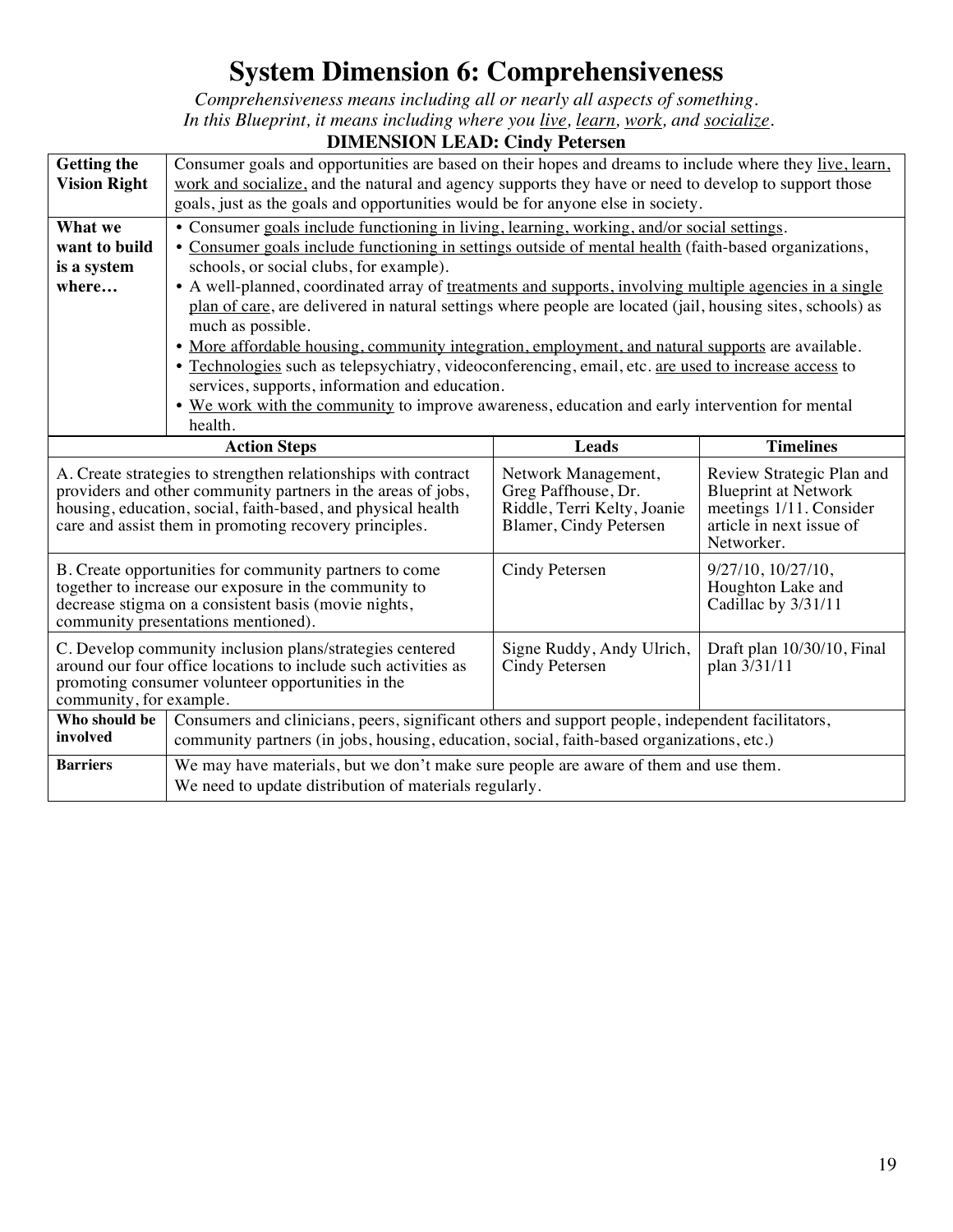# **System Dimension 7: Consumer Involvement**

*Consumer Involvement is where consumers participate.*

## **DIMENSION LEAD: Mary Beth Evans**

| <b>Getting the</b><br><b>Vision Right</b>        | Nothing about us without us! Consumers are involved in all areas of operations – design, administration,<br>delivery, training, and measuring care across our service area. Consumers are actively involved in<br>promoting recovery in the community. The NLCMH system is based on consumer strengths, not<br>weaknesses.                                                                                                                                                                                                                                                                                                                                                                                                                                                                                                                                                                                                                                                                                   |              |                  |  |
|--------------------------------------------------|--------------------------------------------------------------------------------------------------------------------------------------------------------------------------------------------------------------------------------------------------------------------------------------------------------------------------------------------------------------------------------------------------------------------------------------------------------------------------------------------------------------------------------------------------------------------------------------------------------------------------------------------------------------------------------------------------------------------------------------------------------------------------------------------------------------------------------------------------------------------------------------------------------------------------------------------------------------------------------------------------------------|--------------|------------------|--|
| What we<br>want to build<br>is a system<br>where | • We actively seek out consumers for jobs at all levels of the organization with more use of certified<br>peer support specialists.<br>• Consumer controlled, self-help services are available in all geographic areas.<br>• We create and support a network of consumers and families to help change the system.<br>• Staff and consumers partner together in planning for system change.<br>• Consumers are actively involved in anti-stigma activities such as: sharing their recovery stories<br>through personal presentations, print, video, audio; helping with community events and presentations.<br>• Consumers are informed and educated about treatment and supports so they can make informed<br>choices.<br>• There is a focus on self-care, self-management and self-advocacy (consumers and family members<br>need to identify the education, training, orientation, and supports they need to be effective in this role).<br>• Consumers see themselves as "persons first," not "patients." |              |                  |  |
|                                                  | <b>Action Steps</b>                                                                                                                                                                                                                                                                                                                                                                                                                                                                                                                                                                                                                                                                                                                                                                                                                                                                                                                                                                                          | <b>Leads</b> | <b>Timelines</b> |  |
| needed).                                         | Rosemary Rokita<br>A. Create and operationalize a plan to ensure consumers are<br>1/1/11<br>involved in the design, review, planning and evaluation of<br>NLCMH services (identify committees where consumer<br>involvement is needed, identify gaps, and recruit members as                                                                                                                                                                                                                                                                                                                                                                                                                                                                                                                                                                                                                                                                                                                                 |              |                  |  |
|                                                  | B. Explore ways to communicate the choices* available to<br><b>CPR</b><br>1/1/11<br>become involved and a clear path to do so.                                                                                                                                                                                                                                                                                                                                                                                                                                                                                                                                                                                                                                                                                                                                                                                                                                                                               |              |                  |  |
|                                                  | Cindy Petersen<br>6/15/10, 6/18/10, Annual<br>C. Provide training to nurture consumer leaders.<br>trainings ongoing                                                                                                                                                                                                                                                                                                                                                                                                                                                                                                                                                                                                                                                                                                                                                                                                                                                                                          |              |                  |  |
|                                                  | D. Identify consumers interested in becoming the leaders for<br>6/1/11<br>Mary Beth Evans<br>identification, creation and promotion of holistic wellness (i.e.:<br>nutrition, smoking cessation, exercise, self-care).                                                                                                                                                                                                                                                                                                                                                                                                                                                                                                                                                                                                                                                                                                                                                                                       |              |                  |  |
| Who should<br>be involved                        | Consumers, peer support specialists, provider staff, family members, administration, key community<br>members.                                                                                                                                                                                                                                                                                                                                                                                                                                                                                                                                                                                                                                                                                                                                                                                                                                                                                               |              |                  |  |
| <b>Barriers</b>                                  | Competing priorities                                                                                                                                                                                                                                                                                                                                                                                                                                                                                                                                                                                                                                                                                                                                                                                                                                                                                                                                                                                         |              |                  |  |

\* Consumer involvement choices include: serving on NLCMH committees throughout the organization including the Board of Directors; planning, reviewing and evaluating their own progress; speaking out in the community to help decrease stigma and participating in other advocacy events and activities; and supporting their own individual recovery through exploration of recovery groups and classes.

Strategies mentioned to communicate these choices: 1) Determine content for video monitors to be used in waiting rooms defining what we do and all the offerings that are happening throughout the day; 2) Review current promotional materials, identifying gaps and consolidating to make simpler, more comprehensive, and easier to understand as coordinated.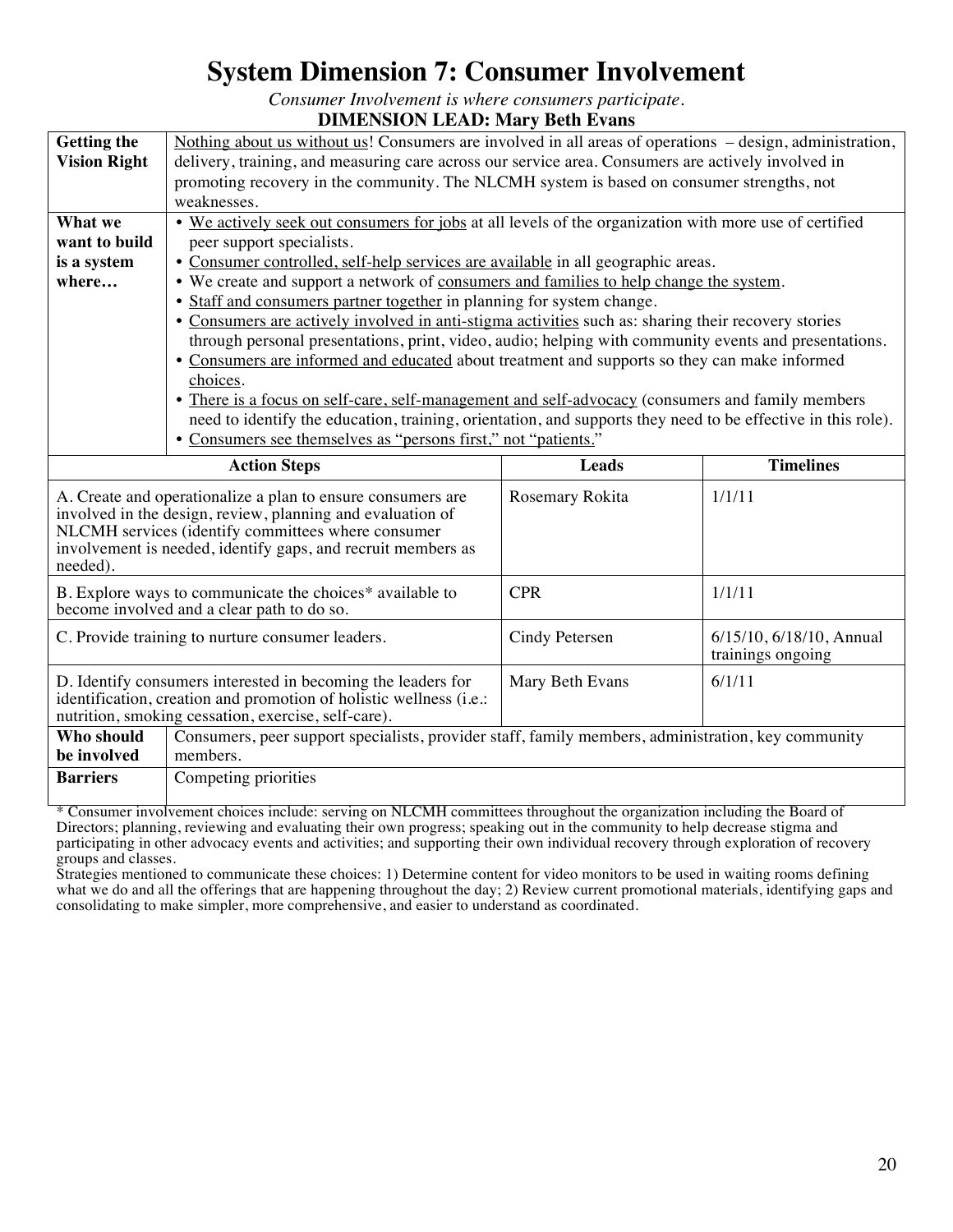# **System Dimension 8: Cultural Relevance**

*Taking into account the ideas, customs, and behavior of a group of people.*

## **DIMENSION LEAD: Joanie Blamer**

| <b>Getting the</b><br><b>Vision Right</b>                                                                                                                                                                      | Consumers can get recovery treatment and supports that fit in with their culture.                                                                                                                                                                                                                                                                                    |                                                                                    |                                                                                                                                 |  |
|----------------------------------------------------------------------------------------------------------------------------------------------------------------------------------------------------------------|----------------------------------------------------------------------------------------------------------------------------------------------------------------------------------------------------------------------------------------------------------------------------------------------------------------------------------------------------------------------|------------------------------------------------------------------------------------|---------------------------------------------------------------------------------------------------------------------------------|--|
| What we<br>want to build<br>is a system                                                                                                                                                                        | • Assessment, planning, and services are provided in a way that is sensitive to the person's culture.<br>• Staff have the right knowledge, skills, and attitudes to provide effective care for people from all walks<br>of life.                                                                                                                                     |                                                                                    |                                                                                                                                 |  |
| where                                                                                                                                                                                                          | All people can get services and supports that are right for them – whether they live far out in the<br>٠<br>country, live in poverty, have a physical disability such as deafness or blindness, or speak a language<br>other than English, for example.                                                                                                              |                                                                                    |                                                                                                                                 |  |
|                                                                                                                                                                                                                | · Settings, programs, and services are accessible and responsive to ethnic, cultural, racial, spiritual,<br>linguistic and sexual orientation differences reflective of our communities; $e.g.,$ rural population,<br>Native American and Hispanic communities, poverty.<br>People from all walks of life are involved in helping us change to be recovery-oriented. |                                                                                    |                                                                                                                                 |  |
|                                                                                                                                                                                                                | • Information materials consider the needs of all people (for example, sign language).<br>· People experience a welcoming, gentle environment at CMH.                                                                                                                                                                                                                |                                                                                    |                                                                                                                                 |  |
|                                                                                                                                                                                                                | <b>Action Steps</b>                                                                                                                                                                                                                                                                                                                                                  | Leads                                                                              | <b>Timelines</b>                                                                                                                |  |
| Greg Paffhouse<br>A. Promote and prioritize culturally relevant and sensitive<br>Review Essential Learning<br>services; for example, for gay, lesbian, bisexual, transgender<br>(GLBT) and questioning people. |                                                                                                                                                                                                                                                                                                                                                                      |                                                                                    | Courses and if available, have<br>Training Committee add as a FY<br>11 Training Plan priority for<br>professional staff 1/1/11. |  |
| choices.                                                                                                                                                                                                       | B. Review application for services to ensure culturally relevant<br>Joanie Blamer & Terri<br>7/11<br>questions are asked, including that GLBT is reflected in the<br>Kelty                                                                                                                                                                                           |                                                                                    |                                                                                                                                 |  |
| C. Provide culturally diverse learning opportunities consistent with<br>community regarding mental health recovery.                                                                                            |                                                                                                                                                                                                                                                                                                                                                                      | Network Management<br>(Cultural Competency<br>Plan), Tom Denton, Cindy<br>Petersen | <b>Adult Mental Health Block Grant:</b><br>Native American by 4/1/11,<br>Hispanic by 4/1/12                                     |  |
|                                                                                                                                                                                                                | D. Develop an agency strategy on how to honor spirituality as part<br>Greg Paffhouse, Terri<br>Seek volunteers $(11/10)$ to<br>of the recovery process, including how to best link to the faith-<br>Kelty, Joanie Blamer<br>develop policy $(4/11)$ .<br>based community.                                                                                            |                                                                                    |                                                                                                                                 |  |
| E. Identify and build strategic relationships and coalitions with the<br>Greg Paffhouse, COOs<br>various cultures in our area.<br>outreach plan (4/11)                                                         |                                                                                                                                                                                                                                                                                                                                                                      | CPR identify culture groups<br>$(11/10)$ and develop $\overline{FY}$ 11            |                                                                                                                                 |  |
| F. Schedule a meeting with migrant clinic staff to discuss mental<br>Greg Paffhouse<br>4/30/11<br>health service needs and possible role for NLCMH.                                                            |                                                                                                                                                                                                                                                                                                                                                                      |                                                                                    |                                                                                                                                 |  |
| G. Provide cultural education and training to staff which helps<br>them to promote recovery in ways that are appropriate and<br>sensitive to the needs of the various cultures we serve.                       |                                                                                                                                                                                                                                                                                                                                                                      | Beth Burke                                                                         | Develop plan 1/1/11. Adult<br>Mental Health Block Grant:<br>Native American by 4/1/11,<br>Hispanic by 4/1/12.                   |  |
| H. Keep updated on the cultural diversity which exists in our<br>communities to remain up-to-date on the needs.                                                                                                |                                                                                                                                                                                                                                                                                                                                                                      | Network Management<br>(Demand & Capacity<br>Report)                                | $4/1/10 \&$ annually                                                                                                            |  |
|                                                                                                                                                                                                                | I. Seek and promote active participation of consumers of all ages<br>Mary Beth Evans<br>6/1/11<br>and cultural backgrounds with NLCMH activities and initiatives.                                                                                                                                                                                                    |                                                                                    |                                                                                                                                 |  |
| J. Post "Welcome" signs near 4 office site main entrances, and in<br>Greg Paffhouse<br>Office meeting agenda 1/11.<br>multiple languages when appropriate.<br>Completed in all offices by 7/11.                |                                                                                                                                                                                                                                                                                                                                                                      |                                                                                    |                                                                                                                                 |  |
| Who should be<br>involved                                                                                                                                                                                      | Peer support specialists, Grand Traverse Band, migrant offices, customer services, contractual specialists.                                                                                                                                                                                                                                                          |                                                                                    |                                                                                                                                 |  |
| <b>Barriers</b>                                                                                                                                                                                                | Competing priorities                                                                                                                                                                                                                                                                                                                                                 |                                                                                    |                                                                                                                                 |  |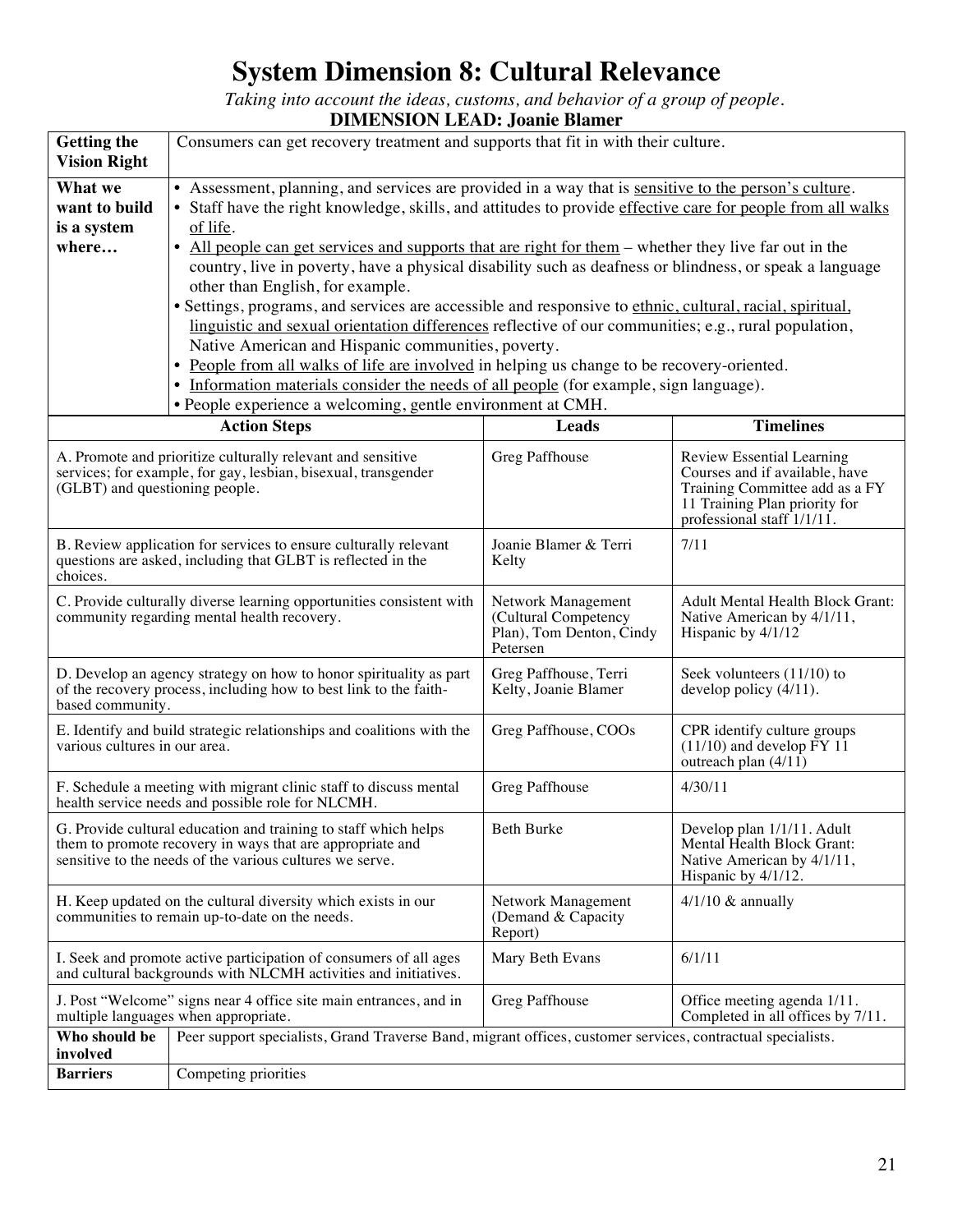# **System Dimension 9: Advocacy**

*Advocacy is where people support a particular cause.*

## **DIMENSION LEAD: Deb Freed**

| <b>Getting the</b>                                                                                                                                                 | The voice of consumers and family members is heard, valued and provides a boost for change. We                                             |                                                |                               |  |  |
|--------------------------------------------------------------------------------------------------------------------------------------------------------------------|--------------------------------------------------------------------------------------------------------------------------------------------|------------------------------------------------|-------------------------------|--|--|
| <b>Vision Right</b>                                                                                                                                                | create a community where recovery is expected and everyone is included. It doesn't happen unless it's                                      |                                                |                               |  |  |
|                                                                                                                                                                    | everyone!                                                                                                                                  |                                                |                               |  |  |
| What we                                                                                                                                                            | • Consumers and potential consumers are seen as people first (not a diagnosis!).                                                           |                                                |                               |  |  |
| want to build                                                                                                                                                      | • Consumers have the opportunity to participate in the community.<br>• Everyone understands that all people have the potential to recover. |                                                |                               |  |  |
| is a system<br>where                                                                                                                                               | • Communities recognize that persons with mental health conditions are valuable and contributing                                           |                                                |                               |  |  |
|                                                                                                                                                                    | members of society.                                                                                                                        |                                                |                               |  |  |
|                                                                                                                                                                    | • Stigma is reduced, and how the public sees people with mental illness improves.                                                          |                                                |                               |  |  |
|                                                                                                                                                                    | • We find ways to keep our anti-stigma and recovery activities going after grant funds run out.                                            |                                                |                               |  |  |
|                                                                                                                                                                    | • We create and support a network of consumers trained in public speaking and willing to share their                                       |                                                |                               |  |  |
|                                                                                                                                                                    | stories with the public.                                                                                                                   |                                                |                               |  |  |
|                                                                                                                                                                    | • We provide support so that consumers can make decisions, including peer support and advance                                              |                                                |                               |  |  |
|                                                                                                                                                                    | directives.                                                                                                                                |                                                |                               |  |  |
|                                                                                                                                                                    | • Schools and universities work with NLCMH on recovery education.                                                                          |                                                |                               |  |  |
|                                                                                                                                                                    | <b>Action Steps</b>                                                                                                                        | <b>Leads</b>                                   | <b>Timelines</b>              |  |  |
|                                                                                                                                                                    | A. Develop a plan which assists consumers and families to                                                                                  | Workgroup of                                   | Set workgroup $\&$ hold $1st$ |  |  |
| the community.                                                                                                                                                     | develop skills to be self-advocates and promotes recovery in                                                                               | representatives from<br>Recovery Council, Mary | $mfg - 12/1/10$               |  |  |
|                                                                                                                                                                    | Plan by $2/1/11$<br>Beth Evans, Cindy                                                                                                      |                                                |                               |  |  |
|                                                                                                                                                                    |                                                                                                                                            | Petersen, Deb Freed                            |                               |  |  |
|                                                                                                                                                                    | B. Offer a class on self-stigma and disclosure.<br>4/1/11<br>Cindy Petersen, Deb Freed                                                     |                                                |                               |  |  |
|                                                                                                                                                                    | 4/1/11<br>C. Formalize, expand and sustain an active speakers bureau.<br>Cindy Petersen, Deb Freed                                         |                                                |                               |  |  |
|                                                                                                                                                                    | <b>CPR</b><br>1/1/11<br>D. Develop community presentations on recovery.                                                                    |                                                |                               |  |  |
| <b>CPR</b><br>E. Develop a strategy for using the Ambassador Training<br>1/1/11<br>materials.                                                                      |                                                                                                                                            |                                                |                               |  |  |
| F. Keep an up-to-date summary of key issues that people can<br>$4/1/11$ & ongoing<br>CPR & Greg Paffhouse<br>use to advocate and a plan for regular dissemination. |                                                                                                                                            |                                                |                               |  |  |
| G. Look at building a network of volunteers (Project<br>Mary Beth Evans                                                                                            |                                                                                                                                            |                                                | $3/1/11$ - Ongoing            |  |  |
| recruiting for Mental<br>Volunteer) and communicate volunteer opportunities, where                                                                                 |                                                                                                                                            |                                                |                               |  |  |
|                                                                                                                                                                    | Health Block Grant<br>people can choose to volunteer for community projects and<br>assist with individual community members.               |                                                |                               |  |  |
|                                                                                                                                                                    | Volunteer Fair by 10/1/11.                                                                                                                 |                                                |                               |  |  |
| 2/1/11<br>H. Approach faculty leads at our colleges and universities<br>Cindy Petersen<br>about including recovery units in their existing courses.                |                                                                                                                                            |                                                |                               |  |  |
|                                                                                                                                                                    | Plan 4/1/11<br>Joanie Blamer & Becky<br>I. Advocate for those coming out of prison and inpatient                                           |                                                |                               |  |  |
| facilities and their treatment needs, and provide information on<br>Vincent                                                                                        |                                                                                                                                            |                                                |                               |  |  |
| available resources. (Involve Michigan Prisoner Re-entry Initiative staff<br>with Northwest Council of Governments stakeholder's planning group (Kirk              |                                                                                                                                            |                                                |                               |  |  |
| Baab).                                                                                                                                                             |                                                                                                                                            |                                                |                               |  |  |
| Who should                                                                                                                                                         | Consumers, families, staff, administration, board members and business and other community leaders.                                        |                                                |                               |  |  |
| be involved                                                                                                                                                        |                                                                                                                                            |                                                |                               |  |  |
| <b>Barriers</b>                                                                                                                                                    |                                                                                                                                            |                                                |                               |  |  |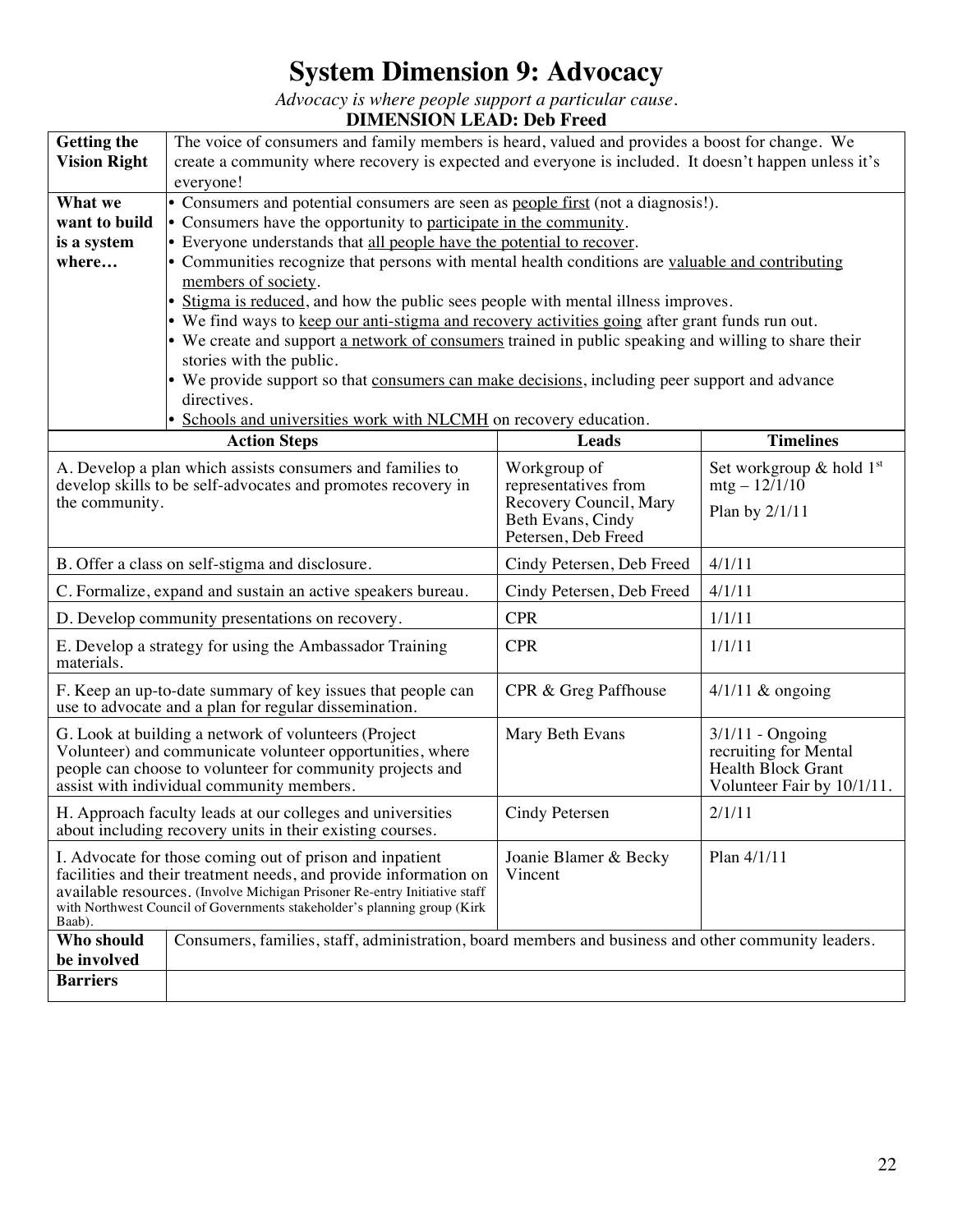# **System Dimension 10: Training**

*Training is about teaching skills so something or someone grows in a particular direction.* **DIMENSION LEAD: Cindy Petersen and Beth Burke**

| DIMENSION LEAD. CHRY I CLEISEN AND DELLI DULKE                                                                                                                            |                                                                                                        |                           |        |  |  |
|---------------------------------------------------------------------------------------------------------------------------------------------------------------------------|--------------------------------------------------------------------------------------------------------|---------------------------|--------|--|--|
| <b>Getting the</b>                                                                                                                                                        | All staff have good knowledge about recovery and they believe in recovery. We have a number of         |                           |        |  |  |
| <b>Vision Right</b>                                                                                                                                                       | recovery classes to choose from which are offered across our six counties for consumers, family        |                           |        |  |  |
|                                                                                                                                                                           | members, community members, and staff.                                                                 |                           |        |  |  |
| What we                                                                                                                                                                   | • All staff understand the vision of recovery and how they can help in people's recovery.              |                           |        |  |  |
| want to                                                                                                                                                                   | • We have a great training program for staff and other providers to make sure they have the right      |                           |        |  |  |
| build is a                                                                                                                                                                | knowledge, attitudes and skills to help consumers recover.                                             |                           |        |  |  |
| system                                                                                                                                                                    | • We have a great training program for consumers to learn about recovery through classes, workshops,   |                           |        |  |  |
| where                                                                                                                                                                     | forums, learning groups and support groups.                                                            |                           |        |  |  |
|                                                                                                                                                                           | Staff are always improving in screening, diagnosis, assessment, and writing goals.                     |                           |        |  |  |
|                                                                                                                                                                           | • Peer support specialists have opportunities for continuing education and to learn new skills.        |                           |        |  |  |
|                                                                                                                                                                           | • All staff who work with adults with mental illness are knowledgeable about best practices and how to |                           |        |  |  |
|                                                                                                                                                                           | apply them, specifically motivational interviewing, family psychoeducation, physical/mental            |                           |        |  |  |
|                                                                                                                                                                           | health/substance abuse integrated treatment, Dialectical Behavior Therapy, Cognitive Behavioral        |                           |        |  |  |
|                                                                                                                                                                           | Therapy, smoking cessation skills, ethics, suicide prevention.                                         |                           |        |  |  |
|                                                                                                                                                                           | • We consistently deliver the message of hope (designed by age or target population).                  |                           |        |  |  |
|                                                                                                                                                                           | <b>Timelines</b><br><b>Action Steps</b><br><b>Leads</b>                                                |                           |        |  |  |
| A. Develop a strategy for use of recovery educational<br>materials.                                                                                                       |                                                                                                        | <b>CPR</b>                | 1/1/11 |  |  |
| 1/1/11<br>B. Design process on using the recovery training video for<br>CPR & Mary Beth Evans<br>consumers, staff, contractual providers and independent<br>facilitators. |                                                                                                        |                           |        |  |  |
| with the "5 Stages" video.                                                                                                                                                | C. Create functional talking points and key questions for use                                          | Joanie Blamer & Deb Freed | 1/1/11 |  |  |

## **CONSUMERS & FAMILIES**

| <b>Action Steps</b>                                                                                                                                                                                                                                                                                             | Leads                                                                                        | <b>Timelines</b>                                                                                                        |
|-----------------------------------------------------------------------------------------------------------------------------------------------------------------------------------------------------------------------------------------------------------------------------------------------------------------|----------------------------------------------------------------------------------------------|-------------------------------------------------------------------------------------------------------------------------|
| D. Create and distribute a 10-minute recovery presentation<br>and takeaways to instill hope for consumers entering or in<br>services.                                                                                                                                                                           | Joanie Blamer, Deb Freed,<br>Mary Beth Evans                                                 | 10-min 5 Stages video by<br>$10/1/10$ , materials by<br>$1/1/11$ , IPLT* Evidence<br>Based Practice video by<br>9/30/11 |
| E. Create process for peers to serve as navigators for new and<br>recent consumers.                                                                                                                                                                                                                             | Access staff, Kim Silbor and<br>Carrie Gray                                                  | $9/30/11$ (See Mental<br>Health Block Grant)                                                                            |
| F. Develop recovery and wellness activities. Create and<br>provide training for consumers in: self-directed services and<br>supports; person-centered planning process and setting life<br>goals which reflect needs, wants and desires; financial<br>management; budgeting; time management; wellness, rights. | Mary Beth Evans, Learning<br>Communities & Recovery<br>Council                               | Plan by 11/1/10 with CPR<br>Committee. Develop<br>ongoing activities<br>according to Plan.                              |
| G. Explore offering different opportunities for learning, open<br>to the public when possible; for example, spirituality,<br>cultural, holistic, wellness, and resources in the community<br>that are available to support learning.                                                                            | Aaron Cromar, Kim Silbor,<br>Carrie Gray, Mary Kay<br>Niemisto, Deb Freed, Cindy<br>Petersen | Mental Health Block<br>Grant calls for Q1-4,<br>FY2011                                                                  |
| H. Educate adolescents into adult systems (schools,<br>physicians, churches).                                                                                                                                                                                                                                   | Mary Hubbard (Mary will<br>identify other work group<br>members as needed)                   | 10/1/11                                                                                                                 |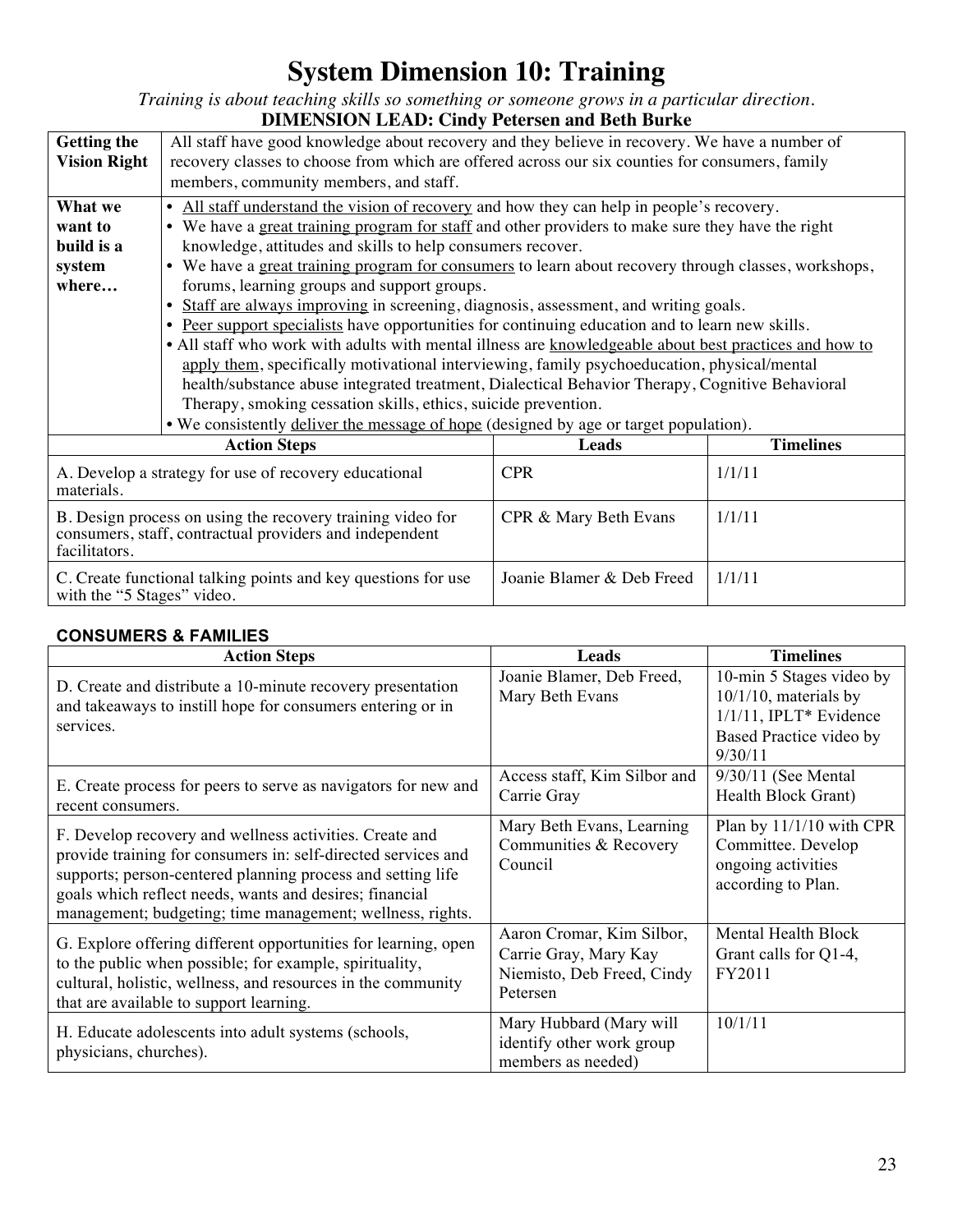## **COMMUNITY & STAKEHOLDERS**

| <b>Action Steps</b>                                                                                                                                                                            | Leads                                      | <b>Timelines</b>                     |
|------------------------------------------------------------------------------------------------------------------------------------------------------------------------------------------------|--------------------------------------------|--------------------------------------|
| I. Provide education to community agencies, other stakeholder groups<br>and the general public regarding whom we serve, what we do, how to<br>access CMH and other behavioral health services. | Cindy Petersen & CPR                       | $7/1/10$ & ongoing                   |
| J. Provide training and education to community partners in jobs, housing,<br>education, social, faith-based, and physical health care to help them<br>promote recovery principles.             | Cindy Petersen                             | $7/1/11$ & ongoing                   |
| K. Increase awareness and understanding of mental illness to combat<br>stigma and foster hope for recovery.                                                                                    | <b>CPR</b>                                 | $7/1/10$ and ongoing                 |
| L. Broadly communicate the availability of recovery groups and activities<br>that are open to the public.                                                                                      | Mary Beth Evans, Deb Freed &<br><b>CPR</b> | Ongoing; need<br>system by $11/1/10$ |

## **PROVIDER TRAINING & COMPETENCY**

|                                                                                                                           | <b>Action Steps</b>                                                                                                                                                                                                                                                                                                                                                   | Leads                                                                                                            | <b>Timelines</b>                                                                  |
|---------------------------------------------------------------------------------------------------------------------------|-----------------------------------------------------------------------------------------------------------------------------------------------------------------------------------------------------------------------------------------------------------------------------------------------------------------------------------------------------------------------|------------------------------------------------------------------------------------------------------------------|-----------------------------------------------------------------------------------|
|                                                                                                                           | M. Provide recovery information and training to staff and contracted<br>providers so that they achieve competency in providing recovery-oriented<br>services and supports, in such areas as: the five stages of recovery, the<br>principles and language of recovery, culturally relevant services, and<br>application of recovery-oriented evidence based practices. | Mary Beth Evans, Kim Silbor,<br>Carrie Gray, Dave Branding<br>(CMCO)                                             | Orientation materials<br>& process by $1/1/11$ ,<br>implement training<br>ongoing |
| training.                                                                                                                 | N. Review and select Essential Learning modules on recovery for annual                                                                                                                                                                                                                                                                                                | Mary Beth Evans                                                                                                  | Completed 6/10                                                                    |
|                                                                                                                           | O. Develop training for staff who work with adults, using the "5 Stages"<br>video information. (Same as consumer version.)                                                                                                                                                                                                                                            | Joanie Blamer, Deb Freed,<br>Mary Beth Evans                                                                     | 1/1/11                                                                            |
| culture, spirituality.                                                                                                    | P. Explore development of possible Essential Learning courses on                                                                                                                                                                                                                                                                                                      | <b>Beth Burke</b>                                                                                                | Review & report<br>findings by $11/1/10$                                          |
|                                                                                                                           | Q. Provide training to all psychiatrists and managers who are in critical<br>leadership roles on the blueprint and recovery.                                                                                                                                                                                                                                          | <b>Executive Team</b>                                                                                            | 12/2/10                                                                           |
| helps and what hinders recovery.                                                                                          | R. Provide presentations by consumers to staff in all offices on what                                                                                                                                                                                                                                                                                                 | Cindy Petersen & Speaker's<br>Bureau                                                                             | 7/1/11                                                                            |
|                                                                                                                           | S. Provide hands-on mini lessons for staff on Pathways to Recovery<br>(3/11), MI-PATH (5/11), WRAP (7/11).                                                                                                                                                                                                                                                            | Mary Beth Evans                                                                                                  | Brown bags 3/11,<br>5/11, 7/11                                                    |
|                                                                                                                           | T. Provide a simulation for staff on accessing care, from calling to going<br>to intake, sitting in waiting room, attending PCP.                                                                                                                                                                                                                                      | Cindy Petersen, Mary Beth<br>Evans, Joanie Blamer, Terri<br>Kelty, Deb Freed                                     | 9/30/11                                                                           |
|                                                                                                                           | U. Expand co-occurring skills across all services, substance abuse<br>assessment, treatment. (Josh Snyder, Carol Andersen)                                                                                                                                                                                                                                            | Joanie Blamer & Co-Occurring<br>Leadership Team                                                                  | 10/1/11                                                                           |
|                                                                                                                           | V. Develop strategies to design and provide comprehensive training to<br>clinical staff on authorizing and communicating individualized guidelines<br>regarding amount, scope and duration of services.                                                                                                                                                               | COOs & Ops Managers                                                                                              | Training complete<br>$6/10$ . Plan to monitor<br>4/11                             |
| and desires of consumers.                                                                                                 | W. Train staff on how to document recovery in PCP or notes – more<br>training on writing Recovery-based PCPs which reflect the needs, wants                                                                                                                                                                                                                           | COOs & Ops Managers                                                                                              | Ongoing (see Mental<br>Health Block Grant)                                        |
|                                                                                                                           | X. Provide training/education to intake personnel to promote a trauma-<br>informed culture of increased gentleness and trust.                                                                                                                                                                                                                                         | Dave Branding (CMCO),<br>COOs                                                                                    | Train 7/11. Monitoring<br>Plan 10/11, ongoing                                     |
| Y. Identify trainers and arrange training for specific staff on attaining /<br>retaining benefits and benefit management. |                                                                                                                                                                                                                                                                                                                                                                       | Staff Dev. Committee, Joanie<br>Blamer, Mary Beth Evans                                                          | 10/27/10                                                                          |
| Z. Train front line staff to create a positive, welcoming, responsive<br>environment to consumers seeking help.           |                                                                                                                                                                                                                                                                                                                                                                       | Joanie Blamer, Terri Kelty,<br>Dave Branding (CMCO), Rob<br>Palmer, Mary Beth Evans,<br><b>Customer Services</b> | Orientation materials<br>& process $1/1/11$ , train<br>by $6/11$ , then ongoing   |
| Who should<br>be involved                                                                                                 | Recovery Council members, Recovery Coordinator, consumers, families, board members, staff, providers,<br>community stakeholders (schools, DHS, law enforcement, judicial, faith based, etc.)                                                                                                                                                                          |                                                                                                                  |                                                                                   |
| <b>Barriers</b>                                                                                                           | Involves many people and will need to be well coordinated. Timelines dependent on other action steps.                                                                                                                                                                                                                                                                 |                                                                                                                  |                                                                                   |

\* IPLT = Improving Practices Leadership Team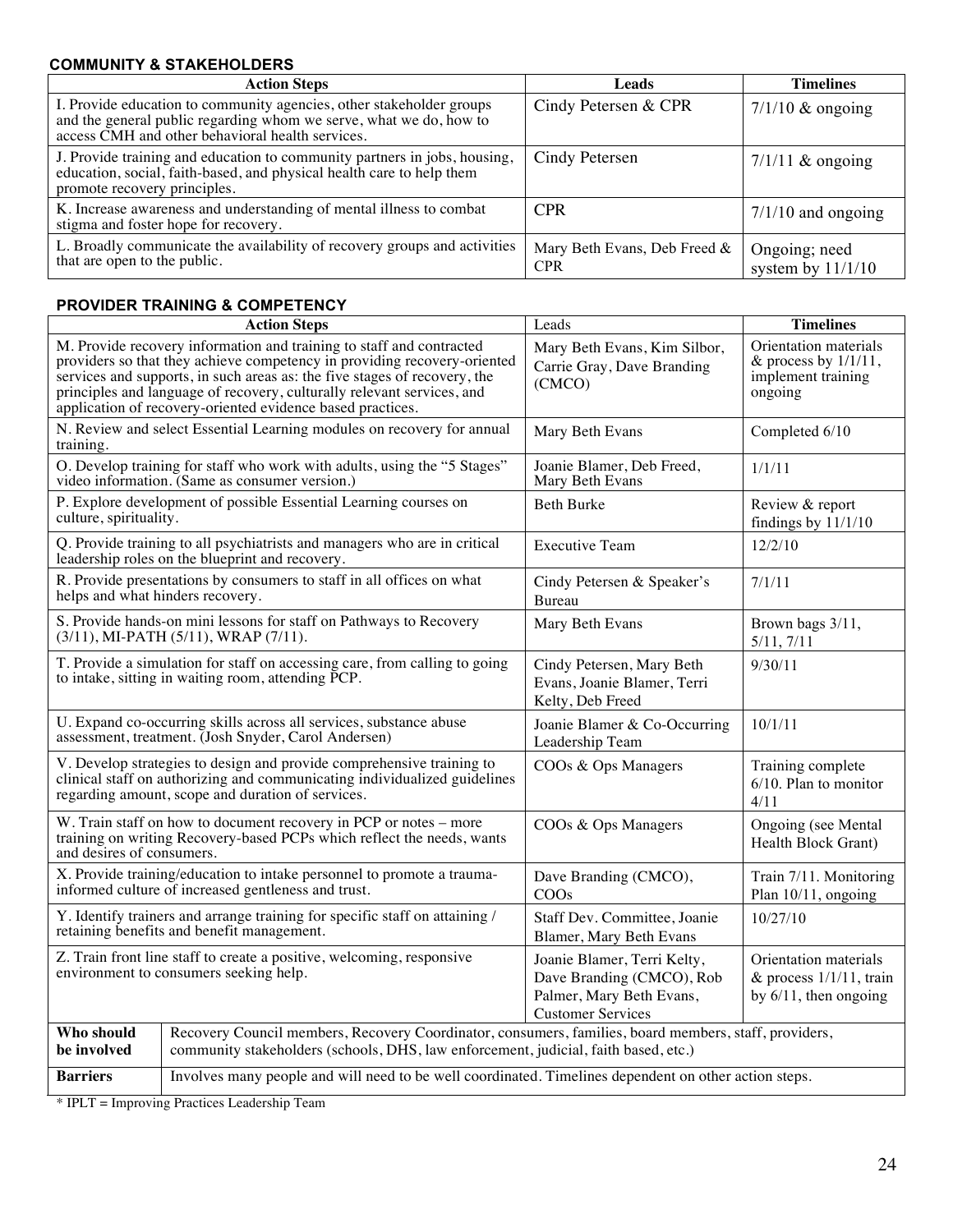# **System Dimension 11: Funding**

*Funding is about providing money for a particular purpose.*

| <b>DIMENSION LEAD: Kevin Hartley</b> |
|--------------------------------------|
|--------------------------------------|

| <b>Getting the</b><br><b>Vision Right</b>                                                                                                                                                                                                                                      | Treatments and supports that are recovery-oriented get funding.                                                                                                                                                                                                                                                                                                                                                                                                                       |                                              |                                                                                                   |
|--------------------------------------------------------------------------------------------------------------------------------------------------------------------------------------------------------------------------------------------------------------------------------|---------------------------------------------------------------------------------------------------------------------------------------------------------------------------------------------------------------------------------------------------------------------------------------------------------------------------------------------------------------------------------------------------------------------------------------------------------------------------------------|----------------------------------------------|---------------------------------------------------------------------------------------------------|
| What we<br>want to build<br>is a system<br>where                                                                                                                                                                                                                               | • Dollars are spent based on achieving the recovery goals the consumer has set in his or her individual<br>plan of service.<br>• Funding directly supports the results we want to achieve.<br>• We promote consumer choice and control of individual budgets.<br>• We have some flexibility to pay for effective treatments and services.<br>• We look at quality, results, commitment to recovery and use of evidence-based practices when making<br>decisions about spending money. |                                              |                                                                                                   |
|                                                                                                                                                                                                                                                                                | <b>Action Steps</b>                                                                                                                                                                                                                                                                                                                                                                                                                                                                   | <b>Leads</b>                                 | <b>Timelines</b>                                                                                  |
| Greg Paffhouse &<br>A. Seek out more grants – provide grant writing training and<br>Explore as possible<br>Recovery Council role<br>build grant writing expertise of staff and peers.<br><b>Executive Team</b><br>specific to recovery grant<br>monitoring $(10/10)$ .         |                                                                                                                                                                                                                                                                                                                                                                                                                                                                                       |                                              |                                                                                                   |
| 10/11<br>B. Make a plan for fundraising and fund development.<br>Greg Paffhouse $\&$<br><b>Executive Team</b>                                                                                                                                                                  |                                                                                                                                                                                                                                                                                                                                                                                                                                                                                       |                                              |                                                                                                   |
| C. Link to resources for supporting more recreational<br>3/1/11<br>Mary Beth Evans &<br>activities, such as bowling, haircuts, manicures, fitness club,<br>Learning Community<br>etc.                                                                                          |                                                                                                                                                                                                                                                                                                                                                                                                                                                                                       |                                              |                                                                                                   |
| Kim Silbor & Beth Burke<br>D. Develop model or plan on how to recognize and reward<br>recovery-based practices by staff and contract providers. (Link<br>Draft plan 4/1/11<br>to Quality Improvement Committee. Link to 13C. Annual Recovery<br>Celebration may be one venue.) |                                                                                                                                                                                                                                                                                                                                                                                                                                                                                       |                                              | Literature review 1/1/11,                                                                         |
| E. Increase use of self-determination arrangements.                                                                                                                                                                                                                            |                                                                                                                                                                                                                                                                                                                                                                                                                                                                                       | Dave Branding, Joanie<br>Blamer, Terri Kelty | Completed $9/1/10$ &<br>ongoing.                                                                  |
| F. Investigate providing small consumer recovery mini-grants<br>to reflect local needs. (See Adult Mental Health Block Grant.)                                                                                                                                                 |                                                                                                                                                                                                                                                                                                                                                                                                                                                                                       | Greg Paffhouse &<br><b>Executive Team</b>    | Recovery Planning Team<br>to develop process and<br>plan by $11/10$ , notice<br>12/10, award 2/11 |
| Who should<br>be involved                                                                                                                                                                                                                                                      | Through advocacy many have a role in helping to assure continued funding. Key role for staff with board<br>member, community, and consumer input.                                                                                                                                                                                                                                                                                                                                     |                                              |                                                                                                   |
| <b>Barriers</b>                                                                                                                                                                                                                                                                | Continued risk for reduction in base funding.                                                                                                                                                                                                                                                                                                                                                                                                                                         |                                              |                                                                                                   |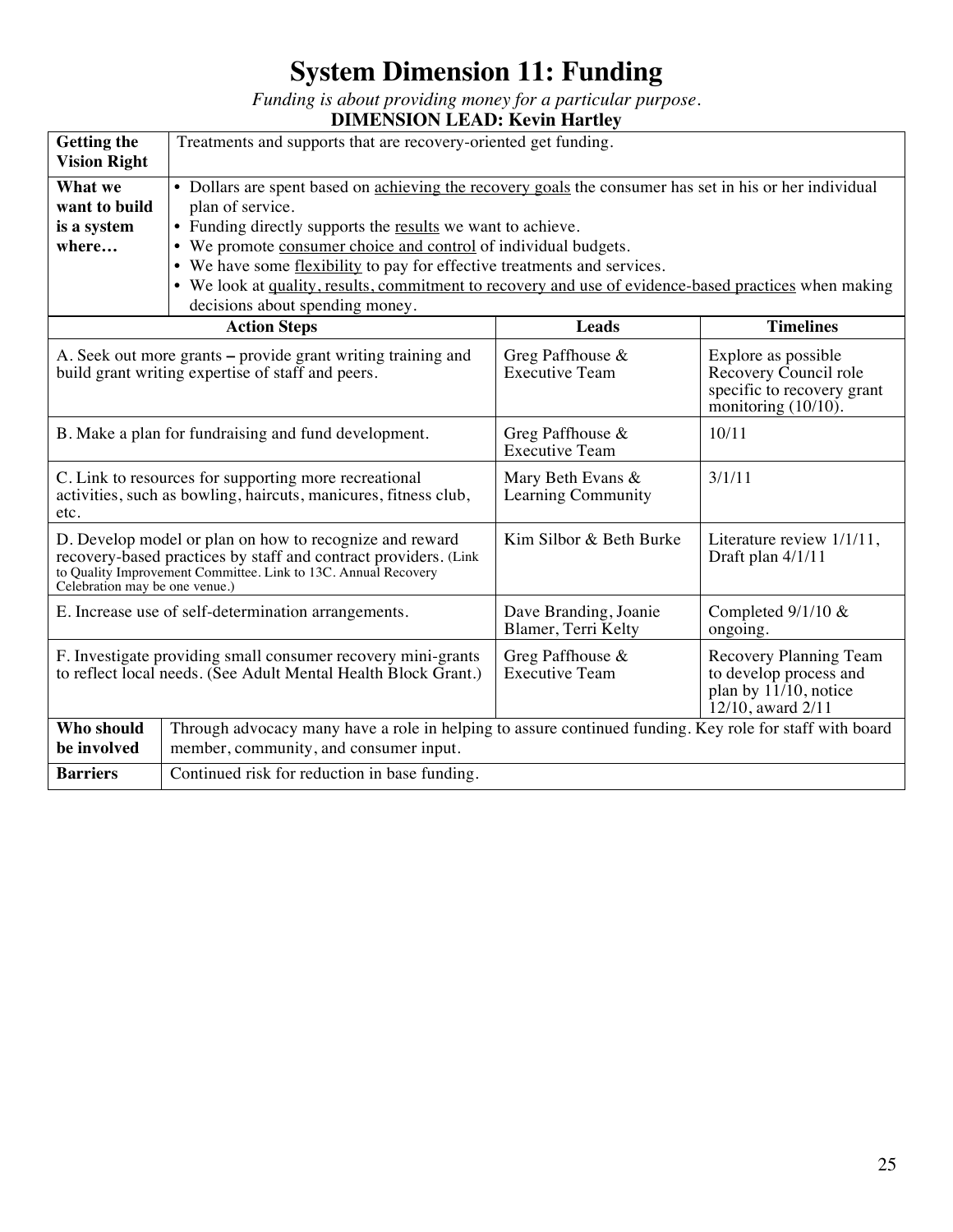# **System Dimension 12: Access**

*Access means having the right or opportunity to obtain something.*

|                                                                                                                                                                                                                                                                                                                                                                                                                                                                                                                                                                                          | <b>DIMENSION LEAD: Dave Branding (CMCO) and Becky Vincent</b>                                                                                                                                                                |                                          |                                                                       |  |
|------------------------------------------------------------------------------------------------------------------------------------------------------------------------------------------------------------------------------------------------------------------------------------------------------------------------------------------------------------------------------------------------------------------------------------------------------------------------------------------------------------------------------------------------------------------------------------------|------------------------------------------------------------------------------------------------------------------------------------------------------------------------------------------------------------------------------|------------------------------------------|-----------------------------------------------------------------------|--|
| <b>Getting the</b>                                                                                                                                                                                                                                                                                                                                                                                                                                                                                                                                                                       | Persons coming to NLCMH for the first time experience a welcoming place where there is an expectation                                                                                                                        |                                          |                                                                       |  |
| <b>Vision Right</b>                                                                                                                                                                                                                                                                                                                                                                                                                                                                                                                                                                      | of recovery. Access to services is individualized based on consumers' vision of a meaningful life. Access                                                                                                                    |                                          |                                                                       |  |
|                                                                                                                                                                                                                                                                                                                                                                                                                                                                                                                                                                                          | to services and supports happens through listening and engaging consumers in self-direction.                                                                                                                                 |                                          |                                                                       |  |
| What we                                                                                                                                                                                                                                                                                                                                                                                                                                                                                                                                                                                  | • Access to service environments is by consumer preference rather than professional preference.                                                                                                                              |                                          |                                                                       |  |
| want to                                                                                                                                                                                                                                                                                                                                                                                                                                                                                                                                                                                  | • Access to service environments does not depend on using a particular mental health service. (For                                                                                                                           |                                          |                                                                       |  |
| build is a                                                                                                                                                                                                                                                                                                                                                                                                                                                                                                                                                                               | example, access to housing does not depend on taking medication.)                                                                                                                                                            |                                          |                                                                       |  |
| system                                                                                                                                                                                                                                                                                                                                                                                                                                                                                                                                                                                   | • Access to living, learning, working and social environments outside the mental health system is                                                                                                                            |                                          |                                                                       |  |
| where                                                                                                                                                                                                                                                                                                                                                                                                                                                                                                                                                                                    | expected.                                                                                                                                                                                                                    |                                          |                                                                       |  |
|                                                                                                                                                                                                                                                                                                                                                                                                                                                                                                                                                                                          | • Access is simple and options are easy to understand.                                                                                                                                                                       |                                          |                                                                       |  |
|                                                                                                                                                                                                                                                                                                                                                                                                                                                                                                                                                                                          | • Persons are well informed of available services and encouraged to choose services that match up with                                                                                                                       |                                          |                                                                       |  |
|                                                                                                                                                                                                                                                                                                                                                                                                                                                                                                                                                                                          | the results they desire.                                                                                                                                                                                                     |                                          |                                                                       |  |
|                                                                                                                                                                                                                                                                                                                                                                                                                                                                                                                                                                                          | <b>Action Steps</b>                                                                                                                                                                                                          | <b>Leads</b>                             | <b>Timelines</b>                                                      |  |
|                                                                                                                                                                                                                                                                                                                                                                                                                                                                                                                                                                                          | A. Study and potentially revise access policy/process/<br>procedures to be more consumer friendly and welcoming.<br>Explore ways to streamline access/intake to make it as easy as<br>possible for people entering services. | Dave Branding (CMCO) & COOs              | $10/1/11$ (New Mental<br><b>Health Block Grant</b>                    |  |
| B. Start talking recovery from the very first contact with<br>Joanie Blamer and Becky Vincent<br>Orientation materials<br>consumers so that they have the expectation of recovery,<br>& process by $1/1/11$ ,<br>including contacts with the access center as well as initial<br>implement ongoing<br>assessments and intakes.                                                                                                                                                                                                                                                           |                                                                                                                                                                                                                              |                                          |                                                                       |  |
| 10/1/11<br>Joanie Blamer, Terri Kelty, Kim<br>C. Review current capacity and roles of certified peer support<br>staff to see if it is possible to use peers at point of first access<br>Silbor & Carrie Gray<br>(including emergency access) and in PCPs.*                                                                                                                                                                                                                                                                                                                               |                                                                                                                                                                                                                              |                                          |                                                                       |  |
| D. Ensure all access staff are trained on stages of<br>Becky Vincent, Dave Branding<br>recovery/change to make sure interventions match specific<br>(CMCO, Aaron Cromar, Mary<br><b>Beth Evans</b><br>stages.                                                                                                                                                                                                                                                                                                                                                                            |                                                                                                                                                                                                                              |                                          | Orientation materials<br>& process by $1/1/11$ ,<br>implement ongoing |  |
| E. Communicate at first call that there will be a timeline for<br>Dave Branding (CMCO) & Becky<br>1/1/11<br>Vincent<br>services; ask about the person's expectation for timelines.                                                                                                                                                                                                                                                                                                                                                                                                       |                                                                                                                                                                                                                              |                                          |                                                                       |  |
| F. Communicate that there are choices based on eligibility and<br>Becky Vincent, Dave Branding<br>availability, i.e., "We have recovery, drop-in centers, case<br>(CMCO), Aaron Cromar, Terri<br>managers to speak to, support groups, physicians."<br>Kelty                                                                                                                                                                                                                                                                                                                             |                                                                                                                                                                                                                              |                                          | Orientation materials<br>& process by $1/1/11$ ,<br>implement ongoing |  |
| G. Promote a self-determined, person-centered culture by<br>Mary Beth Evans, Terri Kelty,<br>utilizing expectations, skill building and training.<br>Joanie Blamer, Greg Paffhouse,<br>Mary Hubbard, Dave Branding<br>(CMCO)                                                                                                                                                                                                                                                                                                                                                             |                                                                                                                                                                                                                              | Ongoing, track and<br>publicize progress |                                                                       |  |
| 4/11<br>H. Review current practices and develop strategies to improve<br>Mary Hubbard (will work with<br>process for adolescents to transition into adult systems.<br>Joanie Blamer [MI] and Terri<br>Kelty [DD] regarding adult<br>services)                                                                                                                                                                                                                                                                                                                                            |                                                                                                                                                                                                                              |                                          |                                                                       |  |
| I. Look for ways to provide or improve access to consumer-<br>Mary Beth Evans, Greg Paffhouse,<br>10/1/11. Target<br>run and/or consumer-driven programs in counties where there<br>Dave Branding (micro-enterprises),<br>Crawford County<br>are none (clubhouses, drop-in centers); increase support for<br>Andy Ulrich & Signe Ruddy<br>consumers interested in establishing microenterprises<br>(Clubhouses), Ernie Reynolds $\&$<br>agenda 1/11.<br>Mike Kuhn (Drop In), Recovery<br>(including access to support resources, education and skill<br>Council, consumers<br>building). |                                                                                                                                                                                                                              |                                          | 7/1/11. Grayling Office                                               |  |
| Who should                                                                                                                                                                                                                                                                                                                                                                                                                                                                                                                                                                               | Consumers, staff (inc. reception, access), community leaders, family members, recovery council,                                                                                                                              |                                          |                                                                       |  |
| be involved                                                                                                                                                                                                                                                                                                                                                                                                                                                                                                                                                                              | Improving Practices Leadership Team, etc.                                                                                                                                                                                    |                                          |                                                                       |  |
| <b>Barriers</b>                                                                                                                                                                                                                                                                                                                                                                                                                                                                                                                                                                          | Competing priorities                                                                                                                                                                                                         |                                          |                                                                       |  |

\* PCP – Person Centered Planning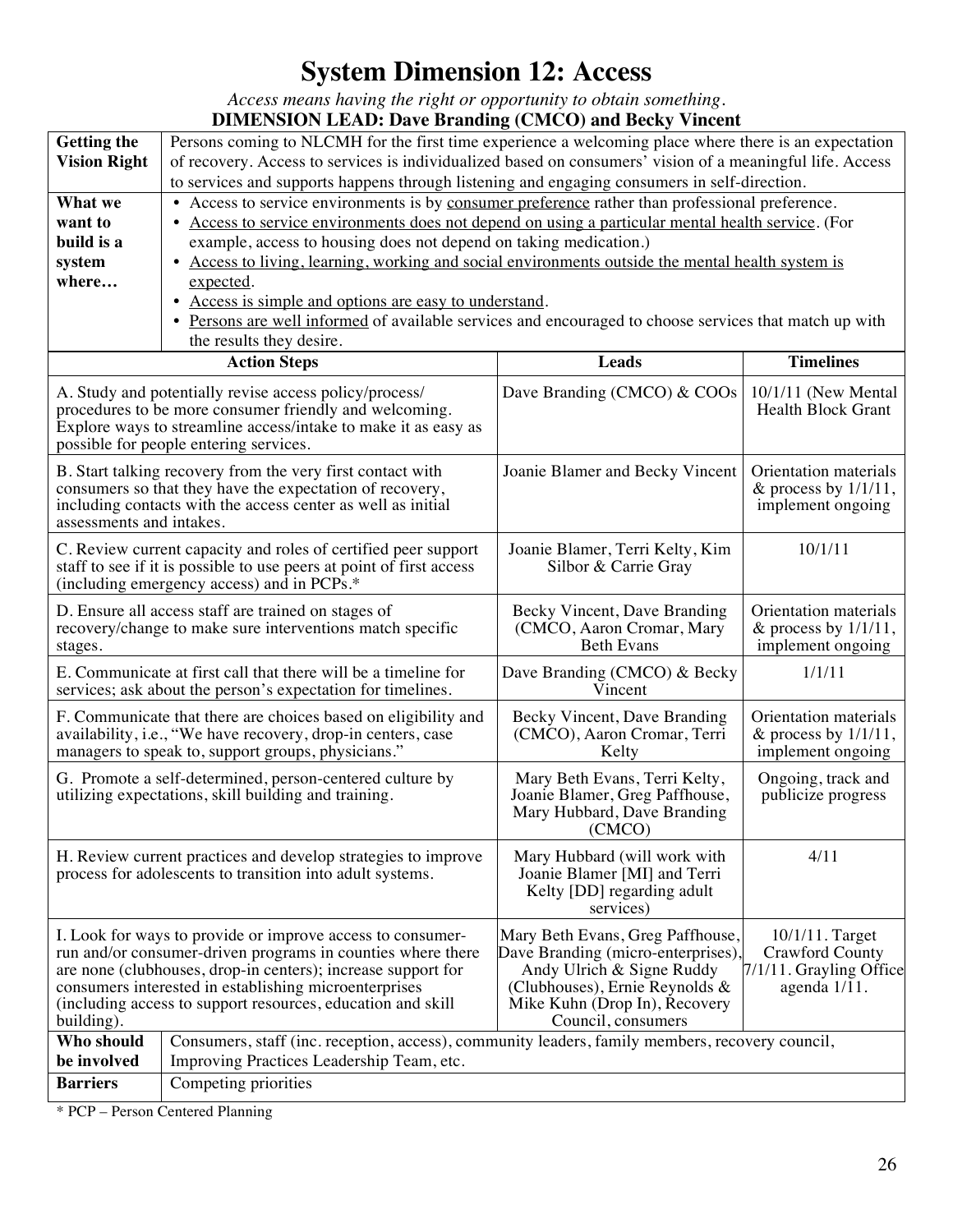## **System Dimension 13: Change Management**

*Change Management is about planning for change and making sure you get the changes you want.*

| <b>DIMENSION LEAD: Recovery Planning Team (See list at bottom of page)</b>                                                                                                                                                                                                                                                                                                                                                       |                                                                                                                                                                                                                                                                                                                                                                                                                                                                                                                                                                                                                                           |                                                                                                          |                                                                                                                                    |  |
|----------------------------------------------------------------------------------------------------------------------------------------------------------------------------------------------------------------------------------------------------------------------------------------------------------------------------------------------------------------------------------------------------------------------------------|-------------------------------------------------------------------------------------------------------------------------------------------------------------------------------------------------------------------------------------------------------------------------------------------------------------------------------------------------------------------------------------------------------------------------------------------------------------------------------------------------------------------------------------------------------------------------------------------------------------------------------------------|----------------------------------------------------------------------------------------------------------|------------------------------------------------------------------------------------------------------------------------------------|--|
| <b>Getting</b>                                                                                                                                                                                                                                                                                                                                                                                                                   | We recognize that change is good, change is always happening whether we want it to or not, and we can                                                                                                                                                                                                                                                                                                                                                                                                                                                                                                                                     |                                                                                                          |                                                                                                                                    |  |
| the                                                                                                                                                                                                                                                                                                                                                                                                                              | manage change. We commit to changing our system and making sure people do what is needed to make the                                                                                                                                                                                                                                                                                                                                                                                                                                                                                                                                      |                                                                                                          |                                                                                                                                    |  |
| <b>Vision</b>                                                                                                                                                                                                                                                                                                                                                                                                                    | right changes. We keep the quality of services high while the changes are happening. We celebrate successes.                                                                                                                                                                                                                                                                                                                                                                                                                                                                                                                              |                                                                                                          |                                                                                                                                    |  |
| <b>Right</b>                                                                                                                                                                                                                                                                                                                                                                                                                     |                                                                                                                                                                                                                                                                                                                                                                                                                                                                                                                                                                                                                                           |                                                                                                          |                                                                                                                                    |  |
| What we                                                                                                                                                                                                                                                                                                                                                                                                                          | • We make system transformation happen!                                                                                                                                                                                                                                                                                                                                                                                                                                                                                                                                                                                                   |                                                                                                          |                                                                                                                                    |  |
| want to                                                                                                                                                                                                                                                                                                                                                                                                                          | • NLCMH is place where people are optimistic.                                                                                                                                                                                                                                                                                                                                                                                                                                                                                                                                                                                             |                                                                                                          |                                                                                                                                    |  |
| build is a                                                                                                                                                                                                                                                                                                                                                                                                                       | • Everyone accepts change – individuals, units and Northern Lakes CMH as a whole.                                                                                                                                                                                                                                                                                                                                                                                                                                                                                                                                                         |                                                                                                          |                                                                                                                                    |  |
| system                                                                                                                                                                                                                                                                                                                                                                                                                           | • NLCMH is seen as a leader in recovery in the state and nation.                                                                                                                                                                                                                                                                                                                                                                                                                                                                                                                                                                          |                                                                                                          |                                                                                                                                    |  |
| where                                                                                                                                                                                                                                                                                                                                                                                                                            | • Our skilled and dedicated staff is a valued partner in our change effort.                                                                                                                                                                                                                                                                                                                                                                                                                                                                                                                                                               |                                                                                                          |                                                                                                                                    |  |
|                                                                                                                                                                                                                                                                                                                                                                                                                                  | • Our commitment stays strong to change in the right direction so people recover.                                                                                                                                                                                                                                                                                                                                                                                                                                                                                                                                                         |                                                                                                          |                                                                                                                                    |  |
|                                                                                                                                                                                                                                                                                                                                                                                                                                  | • We share a picture of the future we are trying to create – that is clear, inspiring and achievable.                                                                                                                                                                                                                                                                                                                                                                                                                                                                                                                                     |                                                                                                          |                                                                                                                                    |  |
|                                                                                                                                                                                                                                                                                                                                                                                                                                  | <b>Action Steps</b>                                                                                                                                                                                                                                                                                                                                                                                                                                                                                                                                                                                                                       | Leads                                                                                                    | <b>Timelines</b>                                                                                                                   |  |
| change.                                                                                                                                                                                                                                                                                                                                                                                                                          | Greg Paffhouse, Joanie Blamer, Terri<br>Review updated Blueprint<br>A. Provide opportunities for in-depth dialogue with<br>with E. Team 10/10.<br>organizational change leaders to ensure they understand the<br>Kelty, Mary Beth Evans, Recovery<br>Provide updated Blueprint<br>guiding principles and the spirit behind each of the action steps<br>Council staff members, Ops Mgrs.<br>in this blueprint, the reasons why change is needed, how these<br>to Leads 10/10. Provide<br>efforts fit in to the bigger picture of MDCH and NLCMH<br>ongoing support as needed.<br>strategic planning, and gain their buy-in for championing |                                                                                                          |                                                                                                                                    |  |
| Have CPR amend CPR<br>Greg Paffhouse, Dave Branding<br>B. Develop a communications strategy to increase<br>communications on recovery change efforts among all<br>(CMCO), Network Management<br>stakeholders, with a goal of having the whole system be more<br>Team, Communications $\&$ Public<br>coordinated with everyone with the same idea of where we are<br>Relations (CPR)<br>going and how to get there.<br>Team 1/11. |                                                                                                                                                                                                                                                                                                                                                                                                                                                                                                                                                                                                                                           | Plan to include recovery<br>communication strategy<br>based on recommendations<br>from Recovery Planning |                                                                                                                                    |  |
| 7/10 for RC, $&$ ongoing for<br>C. Develop a multi-level plan to recognize staff for their hard<br>Recovery Council for conference<br>work as well as successes in recovery for individuals and the<br>awards. Executive Team for ongoing<br>Exec Team<br>recognition throughout the year.<br>system. (Link with 11D)                                                                                                            |                                                                                                                                                                                                                                                                                                                                                                                                                                                                                                                                                                                                                                           |                                                                                                          |                                                                                                                                    |  |
| D. Create a steering committee to broadly oversee overall<br>organization system transformation and support<br>implementation of evidence based practices. Link this<br>committee to the Northwest CMH Affiliation Improving<br>Practices Leadership Team (IPLT).                                                                                                                                                                |                                                                                                                                                                                                                                                                                                                                                                                                                                                                                                                                                                                                                                           | Greg Paffhouse, Dave Branding<br>(CMCO), Improving Practices<br>Leadership Team                          | Determine benefit/need to<br>create NLCMH internal<br><b>IPLT</b> to support Affiliation<br>IPLT 1/11. If yes, seat by<br>$2/11$ . |  |
| Joanie Blamer<br>Identified leads 6/30/10,<br>E. Designate a subgroup, called Recovery Planning Team*,<br>dedicated to transformation to a recovery-oriented system and<br>monitoring and reporting<br>improving outcomes for adults with mental illness. Build<br>guiding teams as identified as needed.                                                                                                                        |                                                                                                                                                                                                                                                                                                                                                                                                                                                                                                                                                                                                                                           |                                                                                                          | plan by $12/1/10 \&$ annually                                                                                                      |  |
| F. Identify leads and timelines for blueprint action steps and a<br>Recovery Planning Team<br>Identified leads 6/30/10,<br>plan for regularly monitoring and reporting on progress.<br>monitoring and reporting<br>Review blueprint at least annually with large group.<br>plan by $12/1/10 \&$ annually                                                                                                                         |                                                                                                                                                                                                                                                                                                                                                                                                                                                                                                                                                                                                                                           |                                                                                                          |                                                                                                                                    |  |
| Who should                                                                                                                                                                                                                                                                                                                                                                                                                       | Recovery Planning Team*, Dimension Leads, Action Step Leads (everyone listed in this Blueprint), plus Board of                                                                                                                                                                                                                                                                                                                                                                                                                                                                                                                            |                                                                                                          |                                                                                                                                    |  |
| be involved                                                                                                                                                                                                                                                                                                                                                                                                                      | Directors, plus consumer volunteers                                                                                                                                                                                                                                                                                                                                                                                                                                                                                                                                                                                                       |                                                                                                          |                                                                                                                                    |  |
| <b>Barriers</b>                                                                                                                                                                                                                                                                                                                                                                                                                  | Change management expertise and competing priorities                                                                                                                                                                                                                                                                                                                                                                                                                                                                                                                                                                                      |                                                                                                          |                                                                                                                                    |  |

\* Recovery Planning Team (blueprint and related block grants): Joanie Blamer (lead), Dave Branding, Aaron Cromar, Mary Beth Evans, Deb Freed, Carrie Gray, Terri Kelty, Mary Kay Niemisto, Greg Paffhouse, Cindy Petersen, Kim Silbor.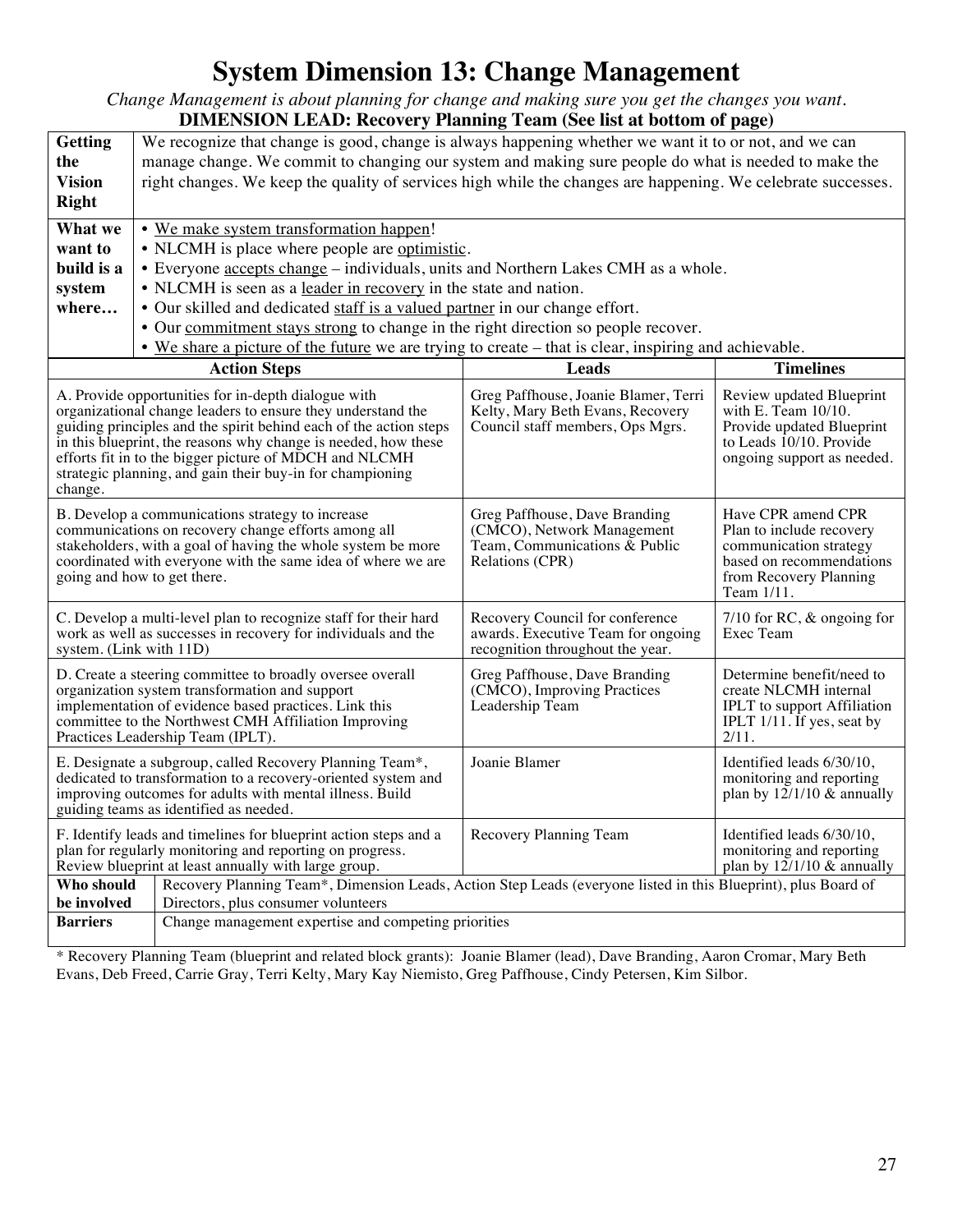# **Leads**

## **DIMENSION LEADS:**

Dim. 1 – Design ......................................Joanie Blamer Dim. 2 – Evaluation ................................QI Director (Dave Branding) Dim. 3 – Leadership................................Greg Paffhouse, Carrie Gray, Aaron Cromar, Kim Silbor Dim. 4 – Management.............................Tom Denton, Mary Kay Niemisto Dim. 5 – Integration ................................Terri Kelty Dim. 6 – Comprehensiveness..................Cindy Petersen Dim. 7 – Consumer Involvement............Mary Beth Evans Dim. 8 – Cultural Relevance...................Joanie Blamer Dim. 9 – Advocacy .................................Deb Freed Dim. 10 – Training..................................Beth Burke, Cindy Petersen Dim. 11 – Funding ..................................Kevin Hartley Dim. 12 – Access ....................................Dave Branding (CMCO), Becky Vincent Dim. 13 – Change Management..............Joanie Blamer, Dave Branding, Aaron Cromar, Mary Beth Evans, Deb Freed, Carrie Gray, Terri Kelty, Mary Kay Niemisto, Greg Paffhouse, Cindy Petersen, Kim Silbor

**Individual Action Step Leads:** Joanie Blamer, Dave Branding (QI), Dave Branding (CMCO), Beth Burke, Aaron Cromar, Mary Beth Evans, Deb Freed, Tom Denton, Becky Gomez, Carrie Gray, Mary Hubbard, Keith Huggett, Terri Kelty, Mike Kuhn, Mary Kay Niemisto, Greg Paffhouse, Rob Palmer, Cindy Petersen, Ernie Reynolds, Dr. Riddle, Rosemary Rokita, Signe Ruddy, Kim Silbor, Andy Ulrich, Becky Vincent

**Group Action Step Leads:** Access Staff, Chief Operating Officers, Co-Occurring Leadership Team, Communications and Public Relations Committee, Customer Services, Executive Team, Facilities Committee, Improving Practices Leadership Team, Learning Communities, Network Management Team, Operations Managers, Quality Improvement Committee, Recovery Council, Recovery Council Staff Members, Recovery Planning Team, Speaker's Bureau, Staff Development Committee

**\_\_\_\_\_\_\_\_\_\_\_\_\_\_\_\_\_\_\_\_\_\_\_\_\_\_\_\_\_\_\_\_\_\_\_\_\_\_\_\_\_\_\_\_\_\_\_\_\_\_\_\_\_\_\_\_\_\_\_\_\_\_\_\_\_\_\_\_\_\_\_\_\_\_\_\_\_\_\_\_\_\_\_\_\_\_\_\_\_**

## **INDIVIDUAL ACTION STEP LEADS**

## **Joanie Blamer**

- **Dimension 1 Design Lead**
- **Dimension 8 Cultural Relevance Lead**
- **Dimension 13 Change Management Lead**
- $\sqrt{\text{Dim 3}}$ : Leadership, Row A Pg. 15, Develop plan 4/11, Assess 9/11
- $\sqrt{\text{Dim 4}}$ : Management, Row J Pg. 17, Plan by 1/1/11, ongoing thereafter

 $\sqrt{\text{Dim 5}}$ : Integration, Row A – Pg. 18, Current & progress update 11/30/10; Pilot and develop initial plan for child psychiatry in one pediatric practice setting 12/10; Agenda topic on 12/10 Psychiatrist mtg.

- $\sqrt{D}$ im 6: Comprehensiveness, Row A Pg. 19, Review Strategic Plan and Blueprint at Network Meetings 1/11. Consider article in next issue of Networker.
- $\sqrt{\text{Dim 8}}$ : Cultural Relevance, Row B Pg. 21, 7/11
- $\sqrt{\text{Dim 8: Cultural Release}}$ , Row D Pg. 21, Seek volunteers (11/10) to write a draft policy (4/11).
- $\sqrt{\text{Dim 9}}$ : Advocacy, Row I Pg. 22, Plan by 4/1/11
- $\sqrt{\text{Dim 10: Training}}$ , Row C Pg. 23, 1/1/11
- $\sqrt{$  Dim 10: Training, Row D Pg. 23, 10-min 5 Stages video 10/1/10, materials 1/1/11, IPLT EBP video 9/30/11
- $\sqrt{\text{Dim 10: Training}}$ , Row J Pg. 24, 7/1/11 & ongoing
- $\sqrt{\text{Dim 10: Training}}$ , Row O Pg. 24, 1/1/11
- $√$  Dim 10: Training, Row T Pg. 24, 9/30/11
- $\sqrt{\text{Dim 10: Training}}$ , Row U Pg. 24, 10/1/11
- $√$  Dim 10: Training, Row Y Pg. 24, 10/27/10
- $\sqrt{\text{Dim 10: Training}}$ , Row Z Pg. 24, Orientation materials & process by  $\frac{1}{1}{1 \cdot 11}$ , train by 6/11, then train ongoing
- $\sqrt{\text{Dim 11:}$  Funding, Row E Pg. 25, Complete & ongoing
- $\sqrt{\text{Dim 12: Access, Row B} \text{Pg. 26, Orientation materials } \& }$ process by 1/1/11, implement ongoing
- $\sqrt{\text{Dim 12: Access, Row C} \text{Pg. 26, 10/1/11}}$
- $\sqrt{\text{Dim 12: Access, Row G} \text{Pg. 26, Ongoing, track and}}$ publicize progress
- $\sqrt{\text{Dim 12: Access, Row H} \text{Pg. 26, } 4/11}$
- $\sqrt{\text{Dim 13: Change Management, Row A} \text{Pg. 27, Review}}$ updated Blueprint with ETeam 10/10. Provide updated Blueprint to Leads 10/10. Provide ongoing support as needed.
- $\sqrt{\text{Dim 13: Change Management, Row E} \text{Pg. 27, Identified}}$ leads 6/30/10, monitoring and reporting plan by 12/1/10 & annually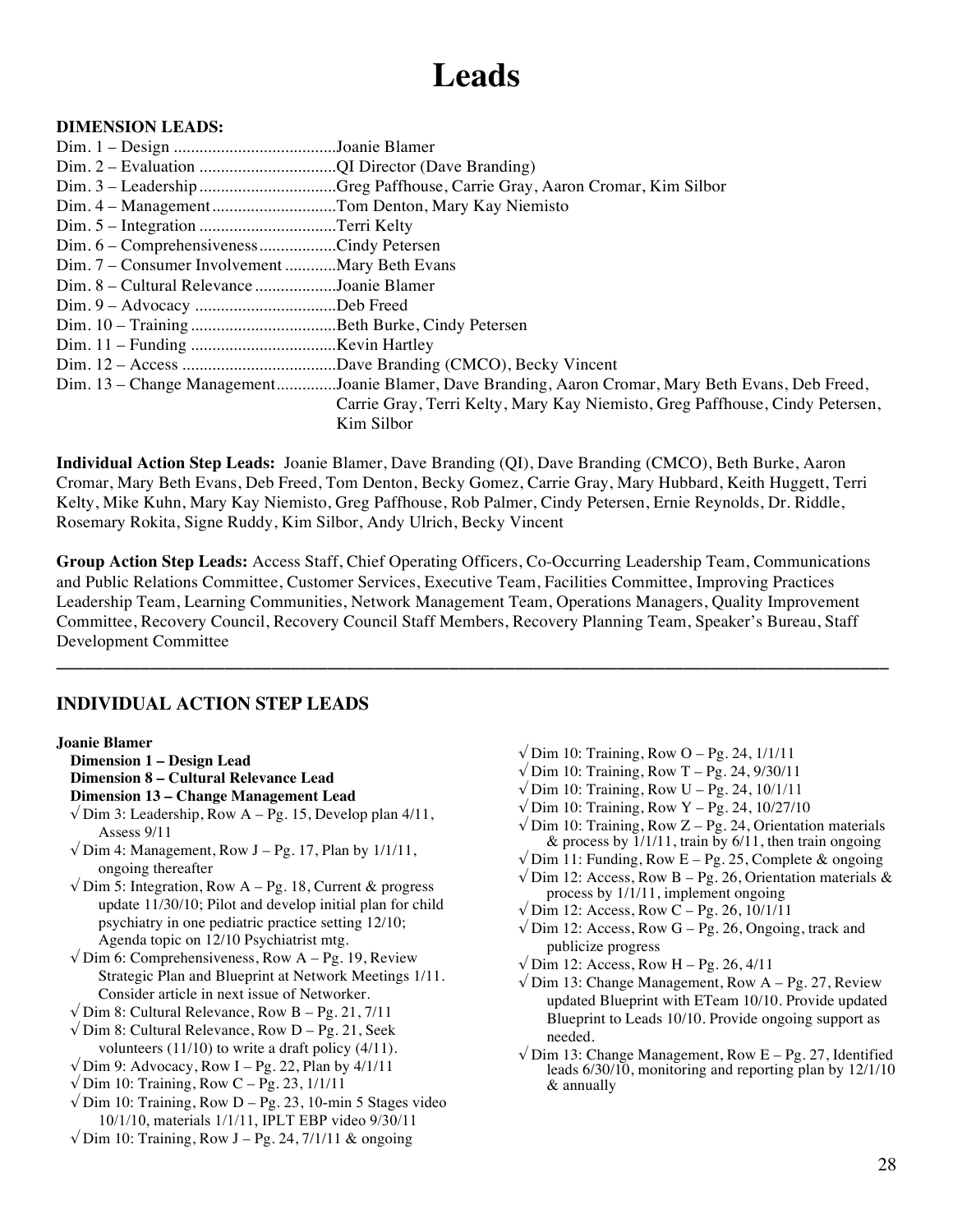#### **Dave Branding (CMCO)**

**Dimension 12 – Access Lead**

**Dimension 13 – Change Management Lead**  $\sqrt{2}$  Dim 10: Training, Row M – Pg. 24, Orientation materials  $\&$  process by 1/1/11, implement training ongoing

- $\sqrt{D}$  Dim 10: Training, Row X Pg. 24, Train 7/11, monitoring plan 10/11, ongoing
- $\sqrt{\text{Dim 10: Training}}$ , Row Z Pg. 24, Orientation materials & process by  $\frac{1}{1}{11}$ , train by 6/11, then train ongoing
- $\sqrt{$  Dim 12: Access, Row A Pg. 26, 10/1/11 (New Mental Health Block Grant)
- $\sqrt{\text{Dim 12: Access, Row D} \text{Pg. 26, Orientation materials } \&$ process by 1/1/11, implement ongoing
- $√$  Dim 12: Access, Row E Pg. 26, 1/1/11
- $\sqrt{\text{Dim 12: Access, Row F} \text{Pg. 26, Orientation materials } \&$ process by 1/1/11, implement ongoing
- $\sqrt{D}$ im 12: Access, Row G Pg. 26, ongoing, track and publicize progress
- $\sqrt{D}$ im 13: Change Management, Row B Pg. 27, Have CPR amend CPR Plan to include recovery communication strategy based on recommendations from Recovery Planning Team 1/11.
- $\sqrt{\text{Dim 13: Change Management, Row D} \text{Pg. 27}}$ , Determine benefit and need to create NLCMH internal IPLT to support Affiliation IPLT 1/11. If yes, seat NLCMH IPLT by 2/11.

#### **Dave Branding (in QI Director Role) Dimension 2 – Evaluation Lead**

- $\sqrt{\text{Dim 1: Design, Row E} \text{Pg. } 13, 11/1/10}$
- $\sqrt{\text{Dim 2: Evaluation, Row A} \text{Pg. 14, 10/1/10}}$
- $\sqrt{$  Dim 2: Evaluation, Row B Pg. 14, 12/1/10
- $\sqrt{$  Dim 2: Evaluation, Row C Pg. 14, 10/1/10
- $\sqrt{\text{Dim 2: Evaluation, Row D} \text{Pg. 14, 10/1/10}}$
- $\sqrt{D}$ im 3: Leadership, Row G Pg. 15, Implemented & ongoing
- $\sqrt{D}$  Dim 11: Funding, Row E Pg. 25, Complete & ongoing
- $\sqrt{\text{Dim 12}}$ : Access, Row G Pg. 26, Ongoing, track and publicize progress
- $\sqrt{\text{Dim 12: Access, Row I} \text{Pg. 26, 10/1/11, Target}}$ Crawford County 7/1/11. Grayling office agenda 1/11.

## **Beth Burke**

## **Dimension 10 – Training Lead**

- $\sqrt{\text{Dim 8}}$ : Cultural Relevance, Row G Pg. 21, Develop plan 1/1/11. Adult Mental Health Block Grant: Native American by 4/1/11, Hispanic by 4/1/12.
- $\sqrt{D}$ im 10: Training, Row P Pg. 24, Review & report findings by 11/1/10
- $\sqrt{\text{Dim 11:}$  Funding, Row D Pg. 25, Literature review 1/1/11, Draft plan 4/1/11

## **Aaron Cromar**

## **Dimension 3 – Leadership Lead**

## **Dimension 13 – Change Management Lead**

- $\sqrt{D}$ im 10: Training, Row G Pg. 23, Mental Health Block Grant calls for Q1-4, FY2011
- $\sqrt{2}$  Dim 12: Access, Row D Pg. 26, Orientation materials & process by 1/1/11, implement ongoing
- $\sqrt{2}$  Dim 12: Access, Row F Pg. 26, Orientation materials & process by 1/1/11, implement ongoing

## **Tom Denton**

#### **Dimension 4 – Management Lead**

- $\sqrt{\text{Dim 4}}$ : Management, Row B Pg. 16, 4/1/10 & ongoing
- $\sqrt{\text{Dim 4}}$ : Management, Row C Pg. 16, 1/1/11
- $\sqrt{$  Dim 8: Cultural Relevance, Row C Pg. 21, Adult Mental Health Block Grant: Native American by 4/1/11, Hispanic by 4/1/12; 10/11

## **Mary Beth Evans**

#### **Dimension 7 – Consumer Involvement Lead Dimension 13 – Change Management Lead**

- $\sqrt{\text{Dim 3: Leadership}}$ , Row A Pg. 15, Develop plan 4/11, Assess 9/11.
- $\sqrt{\text{Dim 3}}$ : Leadership, Row E Pg. 15, 1/1/11
- $\sqrt{\text{Dim 4}}$ : Management, Row E Pg. 16, Ongoing
- $\sqrt{\text{Dim 5}}$ : Integration, Row C Pg. 18, Individual Level 3/1/11, System 4/1/11
- $\sqrt{\text{Dim 7:} \text{ consumer Involvement,} \text{Row D} \text{Pg. 20, } 6/1/11}$
- $\sqrt{\text{Dim 8: Cultural Relative}}$ , Row I Pg. 21, 6/1/11
- $\sqrt{\text{Dim 9}}$ : Advocacy, Row A Pg. 22, Set workgroup & hold  $1^{st}$  mtg  $12/1/10$ . Plan by  $2/1/11$
- $\sqrt{\text{Dim 9}}$ : Advocacy, Row G Pg. 22, 3/1/11 Ongoing recruiting for Mental Health Block Grant Volunteer Fair by 10/1/11
- $\sqrt{\text{Dim 10: Training}}$ , Row B Pg. 23, 1/1/11
- $\sqrt{\text{Dim 10: Training}}$ , Row D Pg. 23, 10-min 5 Stages video by 10/1/10, materials by 1/1/11, IPLT\* Evidence Based Practice video by 9/30/11
- $\sqrt{D}$ im 10: Training, Row F Pg. 23, Plan by 11/1/10 with CPR Committee. Develop ongoing according to Plan.
- $\sqrt{\text{Dim 10: Training}}$ , Row L Pg. 24, Ongoing; need system by 11/1/10
- $\sqrt{\text{Dim 10: Training}}$ , Row M Pg. 24, Orientation materials  $\&$  process by 1/1/11, implement training ongoing
- $\sqrt{\text{Dim 10: Training}}$ , Row N Pg. 24, completed 6/10
- $\sqrt{\text{Dim 10: Training}}$ , Row O Pg. 24, 1/1/11
- $\sqrt{\text{Dim 10: Training}}$ , Row S Pg. 24, Brown bags 3/11, 5/11, 7/11
- $√$  Dim 10: Training, Row T Pg. 24, 9/30/11
- $√$  Dim 10: Training, Row Y Pg. 24, 10/27/10
- $\sqrt{\text{Dim 10: Training}}$ , Row Z Pg. 24, Orientation materials & process  $1/1/11$ , train by  $6/11$ , then ongoing
- $\sqrt{\text{Dim 11: Funding, Row C} \text{Pg. 25, } 3/1/11}$
- $\sqrt{\text{Dim 12: Access, Row D} \text{Pg. 26, Orientation materials } \&$ process by 1/1/11, implement ongoing
- $\sqrt{\text{Dim 12: Access, Row G} \text{Pg. 26, Ongoing, track and}}$ publicize progress
- $\sqrt{\text{Dim 12: Access, Row I} \text{Pg. 26, 10/1/11, Target}}$ Crawford County 7/1/11. Grayling office agenda 1/11.
- $\sqrt{\text{Dim 13: Change Management, Row A} \text{Pg. 27, Review}}$ updated Blueprint with ETeam 10/10. Provide updated Blueprint to Leads 10/10. Provide ongoing support as needed.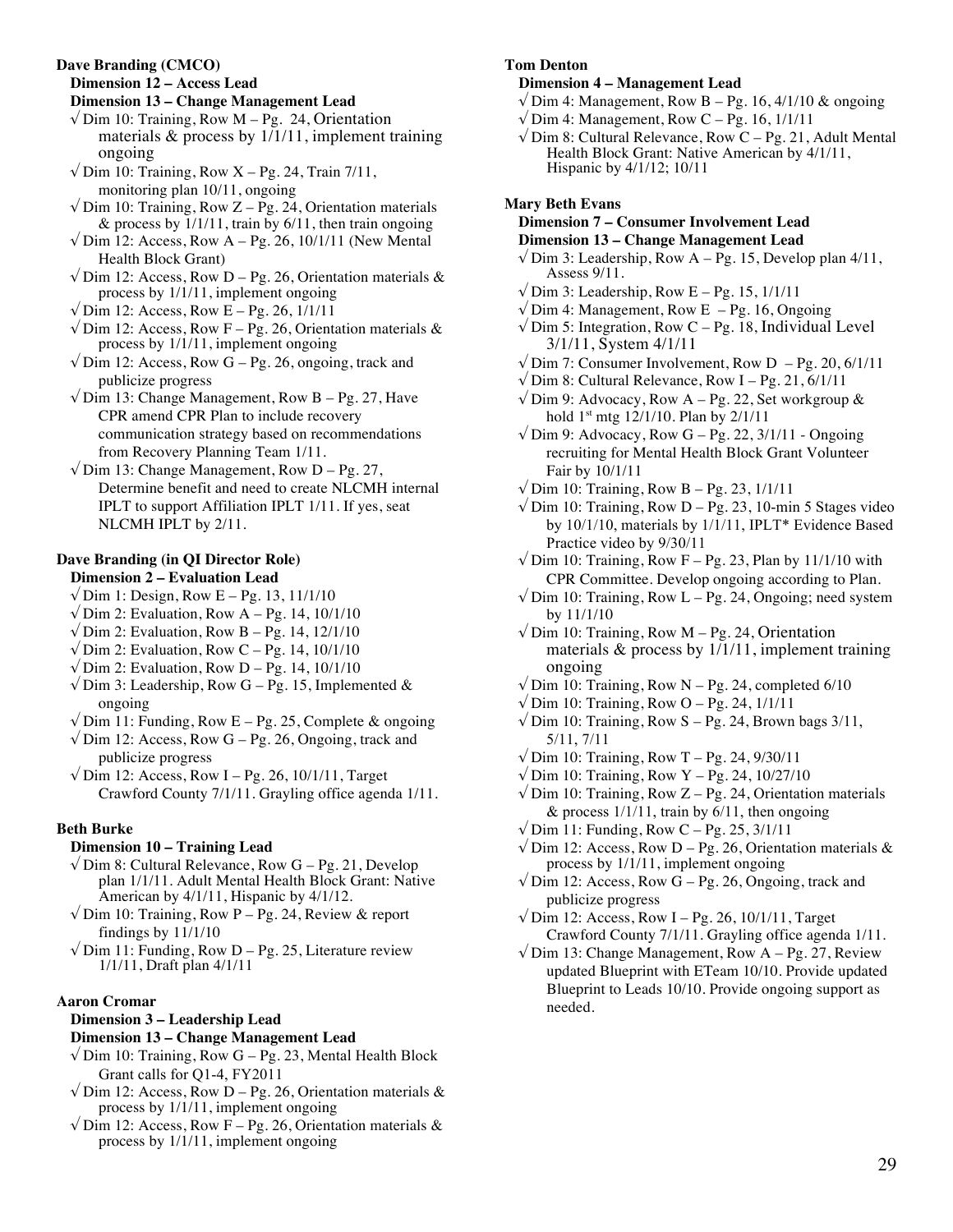#### **Deb Freed**

## **Dimension 9 – Advocacy Lead Dimension 13 – Change Management Lead**

- $\sqrt{\text{Dim 1: Design, Row F} \text{Pg. 13, Ongoing}}$
- $\sqrt{\text{Dim 4}}$ : Management, Row D Pg. 16, 7/1/11
- $√$  Dim 9: Advocacy, Row A Pg. 22, 12/1/10 and 2/1/11
- $\sqrt{\text{Dim 9}}$ : Advocacy, Row B Pg. 22, 4/1/11
- $\sqrt{\text{Dim 9}}$ : Advocacy, Row C Pg. 22, 4/1/11
- $\sqrt{D}$ im 10: Training, Row C Pg. 23, 1/1/11
- $\sqrt{\text{Dim 10: Training}}$ , Row D Pg. 23, 10-min 5 Stages video by 10/1/10, materials by 1/1/11, IPLT\* Evidence Based Practice video by 9/30/11
- $\sqrt{D}$ im 10: Training, Row G Pg. 23, Mental Health Block Grant calls for Q1-4, FY2011
- $\sqrt{\text{Dim 10: Training}}$ , Row L Pg. 24, Ongoing and need system by 11/1/10
- $\sqrt{\text{Dim 10: Training}}$ , Row O Pg. 24, 1/1/11  $\sqrt{\text{Dim 10: Training}}$ , Row T – Pg. 24, 9/30/11

## **Becky Gomez**

 $\sqrt{\text{Dim 1: Design, Row A} - \text{Pg. 13, 4/11}}$ 

## **Carrie Gray**

## **Dimension 3 – Leadership Lead**

#### **Dimension 13 – Change Management Lead**

- $\sqrt{\text{Dim 3}}$ : Leadership, Row B Pg. 15, 12/1/10 & Ongoing; Develop draft peer support policy including vision 1/11.
- $\sqrt{\text{Dim 4}}$ : Management, Row G Pg. 16, 12/1/10 & Ongoing
- $\sqrt{$  Dim 10: Training, Row E Pg. 23, 9/30/11 (See Mental Health Block Grant)
- $\sqrt{D}$ im 10: Training, Row G Pg. 23, Mental Health Block Grant calls for Q1-4, FY2011
- √ Dim 10: Training, Row M Pg. 24, Orientation materials  $\&$  process by 1/1/11, implement training ongoing
- $√$  Dim 12: Access, Row C Pg. 26, 10/1/11

## **Mary Hubbard**

- $√$  Dim 10: Training, Row H Pg. 23, 10/1/11
- $\sqrt{\text{Dim 12: Access, Row G} \text{Pg. 26, Ongoing, track and}}$ publicize progress
- $\sqrt{\text{Dim 12: Access, Row H} \text{Pg. 26, } 4/11}$

## **Kevin Hartley**

## **Dimension 11 – Funding Lead**

## **Keith Huggett**

- $\sqrt{\text{Dim 1: Design, Row D} \text{Pg. 13, 10/1/10}}$
- $\sqrt{\text{Dim 1: Design, Row F} \text{Pg. 13, Ongoing}}$
- $\sqrt{$  Dim 1: Design, Row H Pg. 13, Assessment revised and now being implemented (7/10)

## **Terri Kelty**

## **Dimension 5 – Integration Lead**

## **Dimension 13 – Change Management Lead**

- $\sqrt{\text{Dim 4}}$ : Management, Row J Pg. 17, Plan by 1/1/11, ongoing thereafter
- $\sqrt{D}$ im 5: Integration, Row A Pg. 18, Current & progress update 11/30/10; Pilot and develop initial plan for child psychiatry in one pediatric practice setting 12/10; Agenda topic on 12/10 Psychiatrist mtg.
- $\sqrt{D}$ im 6: Comprehensiveness, Row A Pg. 19, Review Strategic Plan and Blueprint at Network Meetings 1/11. Consider article in next issue of Networker.
- $\sqrt{\text{Dim 8: Cultural Relative}}$ , Row B Pg. 21, 7/11
- $\sqrt{\text{Dim 8: Cultural Relevance, Row D} \text{Pg. 21, Seek}}$ volunteers (11/10) to write a draft policy (4/11).
- $\sqrt{\text{Dim 10: Training}}$ , Row T Pg. 24, 9/30/11
- $\sqrt{\text{Dim 10: Training}}$ , Row Z Pg. 24, Orientation materials & process by  $\frac{1}{1}{111}$ , train by 6/11, then train ongoing
- $\sqrt{D}$  Dim 11: Funding, Row E Pg. 25, Complete & ongoing
- √ Dim 12: Access, Row C Pg. 26, 10/1/11
- $\sqrt{\text{Dim 12}}$ : Access, Row F Pg. 26, Orientation materials & process by 1/1/11, implement ongoing
- $\sqrt{\text{Dim 12: Access, Row G} \text{Pg. 26, Ongoing, track and}}$ publicize progress
- $\sqrt{\text{Dim 12: Access, Row H} \text{Pg. 26, } 4/11}$
- $\sqrt{\text{Dim 13: Change Management, Row A} \text{Pg. 27, Review}}$ updated Blueprint with ETeam 10/10. Provide updated Blueprint to Leads 10/10. Provide ongoing support as needed.

## **Mike Kuhn**

 $\sqrt{\text{Dim 12: Access, Row I} - \text{Pg. 26, 10/1/11, Target}}$ Crawford County 7/1/11. Grayling office agenda 1/11.

## **Mary Kay Niemisto**

## **Dimension 4 – Management Lead**

#### **Dimension 13 – Change Management Lead**

 $\sqrt{\text{Dim 10: Training}}$ , Row G – Pg. 23, Mental Health Block Grant calls for Q1-4, FY2011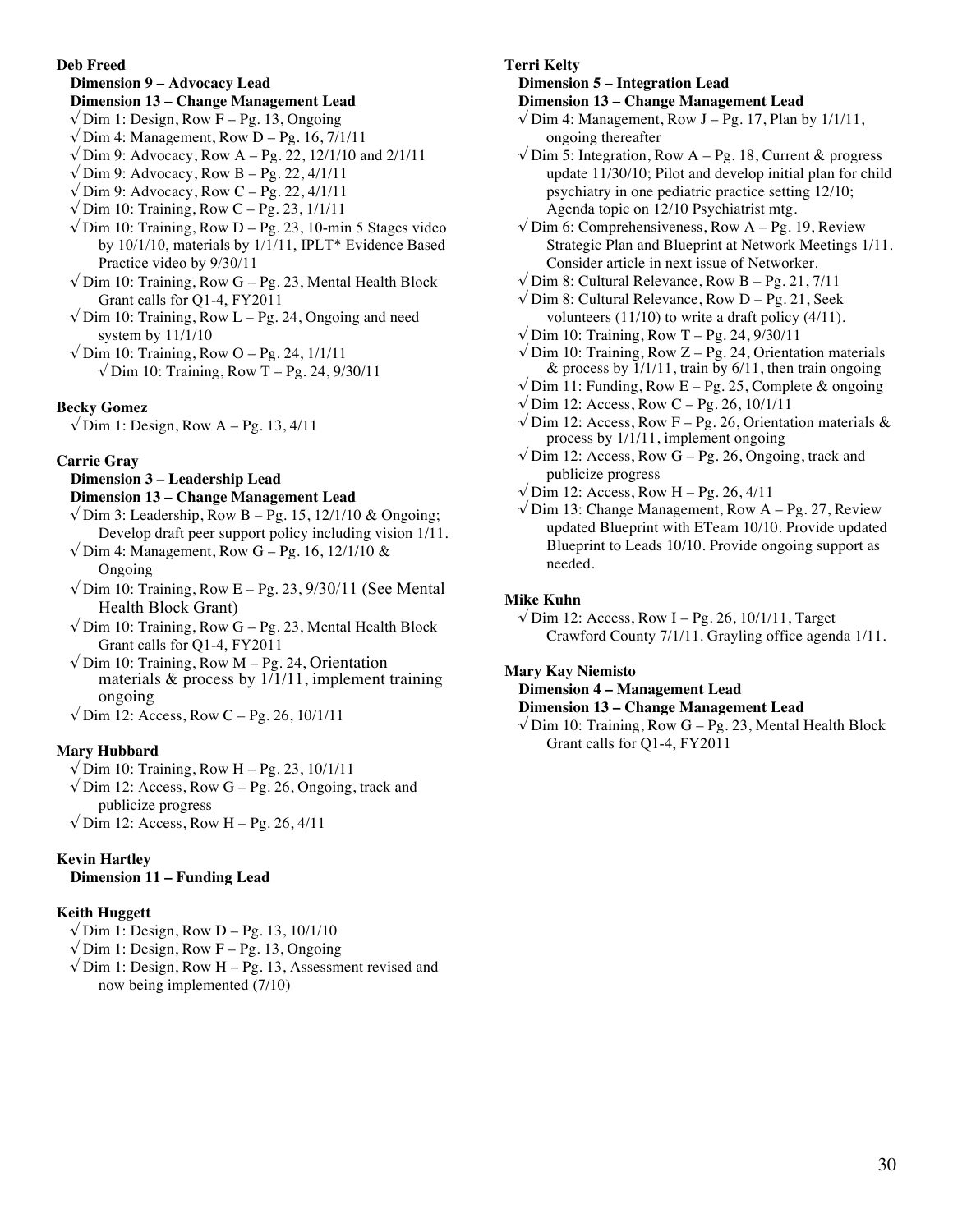**Greg Paffhouse**

**Dimension 3 – Leadership Lead**

**Dimension 13 – Change Management Lead**

 $\sqrt{\text{Dim 1}}$ : Design, Row C – Pg. 13, ETeam agenda 10/10. Consider Blueprint becoming Mi-A Improving Outcomes Plan 4/1/11

 $\sqrt{\text{Dim 5}}$ : Integration, Row A – Pg. 18, Current & progress update 11/30/10; Pilot and develop initial plan for child psychiatry in one pediatric practice setting 12/10; Agenda topic on 12/10 Psychiatrist mtg.

 $\sqrt{D}$ im 6: Comprehensiveness, Row A – Pg. 19, Review Strategic Plan and Blueprint at Network Meetings 1/11. Consider article in next issue of Networker.

 $\sqrt{D}$ im 8: Cultural Relevance, Row A – Pg. 21, Review Essential Learning Courses and if available have Training Committee add as a FY 11 Training Plan Priority for professional staff 1/11.

 $\sqrt{D}$ im 8: Cultural Relevance, Row D – Pg. 21, Seek volunteers (11/10) to write a draft policy (4/11).

 $\sqrt{\text{Dim 8}}$ : Cultural Relevance, Row E – Pg. 21, CPR identify culture groups (11/10) and develop FY 11 outreach plan  $(4/11)$ .

 $\sqrt{\text{Dim 8: Cultural Relative}}$ , Row F – Pg. 21, 4/30/11

- $\sqrt{D}$ im 8: Cultural Relevance, Row J Pg. 21, Office mtg agenda 1/11. Completed in all offices by 7/11.
- $\sqrt{\text{Dim 11:}$  Funding, Row A Pg. 25, Explore as possible Recovery Council role specific to recovery grant monitoring (10/10).
- $\sqrt{\text{Dim 11:}$  Funding, Row B Pg. 25, 10/11

 $\sqrt{D}$ im 11: Funding, Row F – Pg. 25, Recovery Planning Team to develop process and plan by 11/10, notice 12/10, award 2/11.

 $\sqrt{\text{Dim 12: Access}}$ , Row G – Pg. 26, ongoing, track and publicize progress

 $\sqrt{\text{Dim 12: Access, Row I} - \text{Pg. 26, 10/1/11. Target}}$ Crawford County 7/1/11. Grayling office agenda 1/11.

 $\sqrt{D}$ im 13: Change Management, Row A – Pg. 27, Review updated Blueprint with ETeam 10/10. Provide updated Blueprint to Leads 10/10. Provide ongoing support as needed.

 $\sqrt{D}$ im 13: Change Management, Row B – Pg. 27, Have CPR amend CPR Plan to include recovery communication strategy based on recommendations from Recovery Planning Team 1/11.

 $\sqrt{D}$ im 13: Change Management, Row D – Pg. 27, Determine benefit and need to create NLCMH internal IPLT to support Affiliation IPLT 1/11. If yes, seat NLCMH IPLT by 2/11.

## **Rob Palmer**

 $\sqrt{\text{Dim 10: Training}}$ , Row Z – Pg. 24, Orientation materials  $\&$  process by  $1/1/11$ , train by 6/11, then train ongoing

**Cindy Petersen**

**Dimension 6 – Comprehensiveness Lead Dimension 10 – Training Lead**

- **Dimension 13 Change Management Lead**
- $\sqrt{\text{Dim 1: Design, Row B} \text{Pg. 13, Draft plan 10/30/10}}$ , Final plan 3/1/11, Program 7/1/11

 $\sqrt{\text{Dim 3: Leadership}}$ , Row C – Pg. 15; Define recovery education activities & FY11 activity plan. Coordinate with Customer Service regarding integration in Consumer Involvement Plan 1/11.

- $\sqrt{D}$ im 3: Leadership, Row D Pg. 15, Annual ongoing trainings
- $\sqrt{\text{Dim 4}}$ : Management, Row C Pg. 16, 1/1/11
- $\sqrt{\text{Dim 4}}$ : Management, Row D Pg. 16, 1/1/11
- $\sqrt{\text{Dim 5}}$ : Integration, Row A Pg. 18, Current & progress update 11/30/10; Pilot and develop initial plan for child psychiatry in one pediatric practice setting 12/10; Agenda topic on 12/10 Psychiatrist mtg.

 $\sqrt{\text{Dim 6: Comprehensiveness}}$ , Row A – Pg. 19, Review Strategic Plan and Blueprint at Network Meetings 1/11. Consider article in next issue of Networker.

- $\sqrt{\text{Dim 6: Comprehensiveness}}$ , Row B Pg. 19 9/27/10, 10/27/10, Houghton Lake and Cadillac by 3/31/11
- $\sqrt{D}$ im 6: Comprehensiveness, Row C Pg. 19 Draft plan 10/30/10, Final plan 3/31/11
- $\sqrt{\text{Dim 7:} \text{ consumer Involvement,} \text{Row } \text{C} \text{Pg. 20, 6/15/10,}}$ 6/18/10, ongoing Annual Trainings

 $\sqrt{\text{Dim 8}}$ : Cultural Relevance, Row C – Pg. 21, Adult Mental Health Block Grant: Native American by 4/1/11, Hispanic by 4/1/12

- $\sqrt{D}$ im 9: Advocacy, Row A Pg. 22, set workgroup/hold 1<sup>st</sup> meeting 12/1/10, plan by 2/1/11
- $\sqrt{\text{Dim 9}}$ : Advocacy, Row B Pg. 22, 4/1/11
- $\sqrt{\text{Dim 9}}$ : Advocacy, Row C Pg. 22, 4/1/11 & ongoing
- $\sqrt{$  Dim 9: Advocacy, Row H Pg. 22, 2/1/11
- $\sqrt{\text{Dim 10: Training}}$ , Row G Pg. 23, Mental Health Block Grant calls for Q1-4, FY2011
- √ Dim 10: Training, Row I Pg. 24, 7/1/10 & ongoing
- $\sqrt{\text{Dim 10: Training}}$ , Row J Pg. 24, 7/1/11 & ongoing
- $\sqrt{\text{Dim 10: Training, Row R} \text{Pg. 24, } 7/1/11}$
- $\sqrt{\text{Dim 10: Training}}$ , Row T Pg. 24, 9/30/11

## **Ernie Reynolds**

 $\sqrt{\text{Dim 12: Access, Row I} - \text{Pg. 26, 10/1/11, Target}}$ Crawford County 7/1/11. Grayling office agenda 1/11.

## **Dr. Riddle**

- $\sqrt{\text{Dim 5}}$ : Integration, Row A Pg. 18, Current & progress update 11/30/10; Pilot and develop initial plan for child psychiatry in one pediatric practice setting 12/10; Agenda topic on 12/10 Psychiatrist mtg.
- $\sqrt{\text{Dim 6: Comprehensiveness}}$ , Row A Pg. 19, Review Strategic Plan and Blueprint at Network Meetings 1/11. Consider article in next issue of Networker.

## **Rosemary Rokita**

 $\sqrt{\text{Dim 7:} \text{ consumer Involvement,} \text{Row A} - \text{Pg. 20, } 1/1/11}$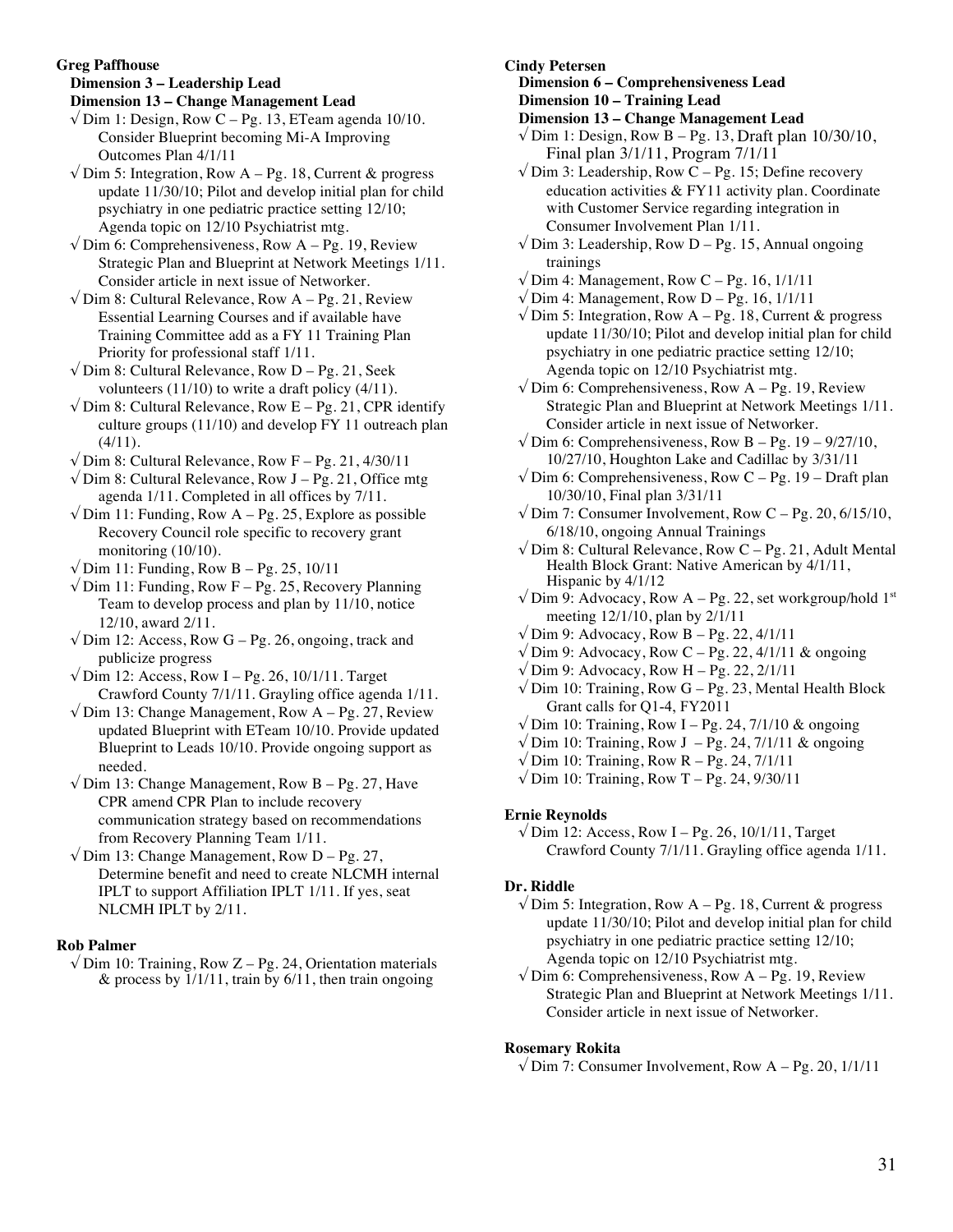#### **Signe Ruddy**

- $\sqrt{D}$ im 1: Design, Row B Pg. 13, Draft plan 10/30/10, Final plan 3/1/11, Program 7/1/11
- $\sqrt{D}$ im 6: Comprehensiveness, Row C Pg. 19, Draft plan 10/30/10, Final plan 3/31/11
- $\sqrt{\text{Dim 12: Access, Row I} \text{Pg. 26, 10/1/11, Target}}$ Crawford County 7/1/11. Grayling office agenda 1/11.

#### **Kim Silbor**

## **Dimension 3 – Leadership Lead**

## **Dimension 13 – Change Management Lead**

- $\sqrt{$  Dim 3: Leadership, Row B Pg. 15, 12/1/10 & Ongoing; Develop draft peer support policy including vision 1/11.
- $\sqrt{\text{Dim 4}}$ : Management, Row F Pg. 16, 12/1/10 & Ongoing
- $\sqrt{D}$ im 4: Management, Row G Pg. 16, Develop consumer brochure that describes peer support services and peer run groups 12/1/10, ongoing
- $\sqrt{\text{Dim 10: Training}}$ , Row E Pg. 23, 9/30/11 (See Mental Health Block Grant)
- $\sqrt{\text{Dim 10: Training}}$ , Row G Pg. 23, Mental Health Block Grant calls for Q1-4, FY2011
- $\sqrt{$  Dim 10: Training, Row M Pg. 24, Orientation materials  $\&$  process by  $1/1/11$ , implement training ongoing
- $\sqrt{D}$ im 11: Funding, Row D Pg. 25, Literature review 1/1/11, Draft plan 4/1/11
- $\sqrt{\text{Dim 12: Access, Row C} \text{Pg. 26, 10/1/11}}$

## **Andy Ulrich**

- $\sqrt{\text{Dim 1}}$ : Design, Row B Pg. 13, Draft plan 10/30/10, Final plan 3/1/11, Program 7/1/11
- $\sqrt{D}$ im 6: Comprehensiveness, Row C Pg. 19, Draft plan 10/30/10, Final plan 3/31/11
- $\sqrt{\text{Dim 12: Access, Row I} \text{Pg. 26, 10/1/11, Target}}$ Crawford County 7/1/11. Grayling office agenda 1/11.

#### **Becky Vincent**

#### **Dimension 12 – Access Lead**

- $\sqrt{D}$ im 9: Advocacy, Row I Pg. 22, Plan by 4/1/11
- $\sqrt{2}$  Dim 12: Access, Row B Pg. 26, Orientation materials & process by 1/1/11, implement ongoing
- $\sqrt{2}$  Dim 12: Access, Row D Pg. 26, Orientation materials & process by 1/1/11, implement ongoing
- $\sqrt{\text{Dim 12: Access, Row E} \text{Pg. 26, 1/1/11}}$
- $\sqrt{2}$  Dim 12: Access, Row F Pg. 26, Orientation materials & process by 1/1/11, implement ongoing

## **GROUP ACTION STEP LEADS**

#### **Access Staff**

 $\sqrt{$  Dim 10: Training, Row E – Pg. 23, 9/30/11 (See Mental Health Block Grant)

## **Chief Operating Officers (COOs)**

- $\sqrt{\text{Dim 1: Design, Row D} \text{Pg. 13, 10/1/10}}$
- $\sqrt{\text{Dim 1: Design, Row G} \text{Pg. } 13, 1/5/11}$
- $\sqrt{D}$ im 1: Design, Row H Pg. 13, assessment revised and now being implemented (7/10)
- $\sqrt{$  Dim 5: Integration, Row C Pg. 18, Individual Level 3/1/11, System 4/1/11
- $\sqrt{$  Dim 8: Cultural Relevance, Row E Pg. 21, Dim 8: Cultural Relevance, Row  $E - Pg. 22$ , CPR identify culture groups (11/10) and develop FY 11 outreach plan (4/11).
- $\sqrt{\text{Dim 10: Training}}$ , Row V Pg. 24, Training complete 6/10, plan to monitor 4/11
- $\sqrt{$  Dim 10: Training, Row W Pg. 24, Ongoing (see Mental Health Block Grant)
- $\sqrt{\text{Dim 10: Training}}$ , Row X Pg. 24, Train 7/11, monitoring plan 10/1, ongoing
- $\sqrt{$  Dim 12: Access, Row A Pg. 26, 10/1/11 (New Mental Health Block Grant)

## **Communications & Public Relations (CPR) Committee**

- $\sqrt{$  Dim 3: Leadership, Row C Pg. 15, Calendar established 11/1/10 and ongoing; Define recovery education activities & FY11 activity plan. Coordinate with Customer Service regarding integration in Consumer Involvement Plan 1/11.
- $\sqrt{\text{Dim 3: Leadership}}$ , Row E Pg. 15, 1/1/11
- $\sqrt{D}$ im 4: Management, Row C Pg. 16, 1/1/11
- $\sqrt{\text{Dim 4}}$ : Management, Row D Pg. 16, 1/1/11
- $\sqrt{\text{Dim 4}}$ : Management, Row H Pg. 16, 1/1/11
- $\sqrt{\text{Dim 4}}$ : Management, Row I Pg. 16, 1/1/11
- $\sqrt{$  Dim 5: Integration, Row D Pg. 18, Ongoing
- $\sqrt{\text{Dim 7:} \text{ consumer Involvement,} \text{Row } \text{B} \text{Pg. } 20, 3/31/11}$
- $\sqrt{\text{Dim 8}}$ : Cultural Relevance, Row E Pg. 21, CPR identify culture groups (11/10) and develop FY 11 outreach plan  $(4/11)$ .
- $\sqrt{\text{Dim 9}}$ : Advocacy, Row D Pg. 22, 1/1/11
- $\sqrt{\text{Dim 9}}$ : Advocacy, Row E Pg. 22, 1/1/11
- $\sqrt{D}$ im 9: Advocacy, Row F Pg. 22, 4/1/11 & ongoing
- $\sqrt{\text{Dim 10: Training}}$ , Row A Pg. 23, 1/1/11
- $\sqrt{\text{Dim 10: Training}}$ , Row B Pg. 23, 1/1/11
- $\sqrt{\text{Dim 10: Training}}$ , Row I Pg. 24, 7/1/10 & ongoing
- $\sqrt{\text{Dim 10: Training}}$ , Row K Pg. 24, 7/1/10 & ongoing
- $\sqrt{\text{Dim 10: Training}}$ , Row L Pg. 24, System by 11/1/10 & ongoing
- $\sqrt{\text{Dim 13: Change Management, Row B} \text{Pg. 27 Have CPR}}$ amend CPR Plan to include recovery communication strategy based on recommendations from Recovery Planning Team 1/11.

#### **Co-Occurring Leadership Team**

 $√$  Dim 10: Training, Row U – Pg. 24, 10/1/11